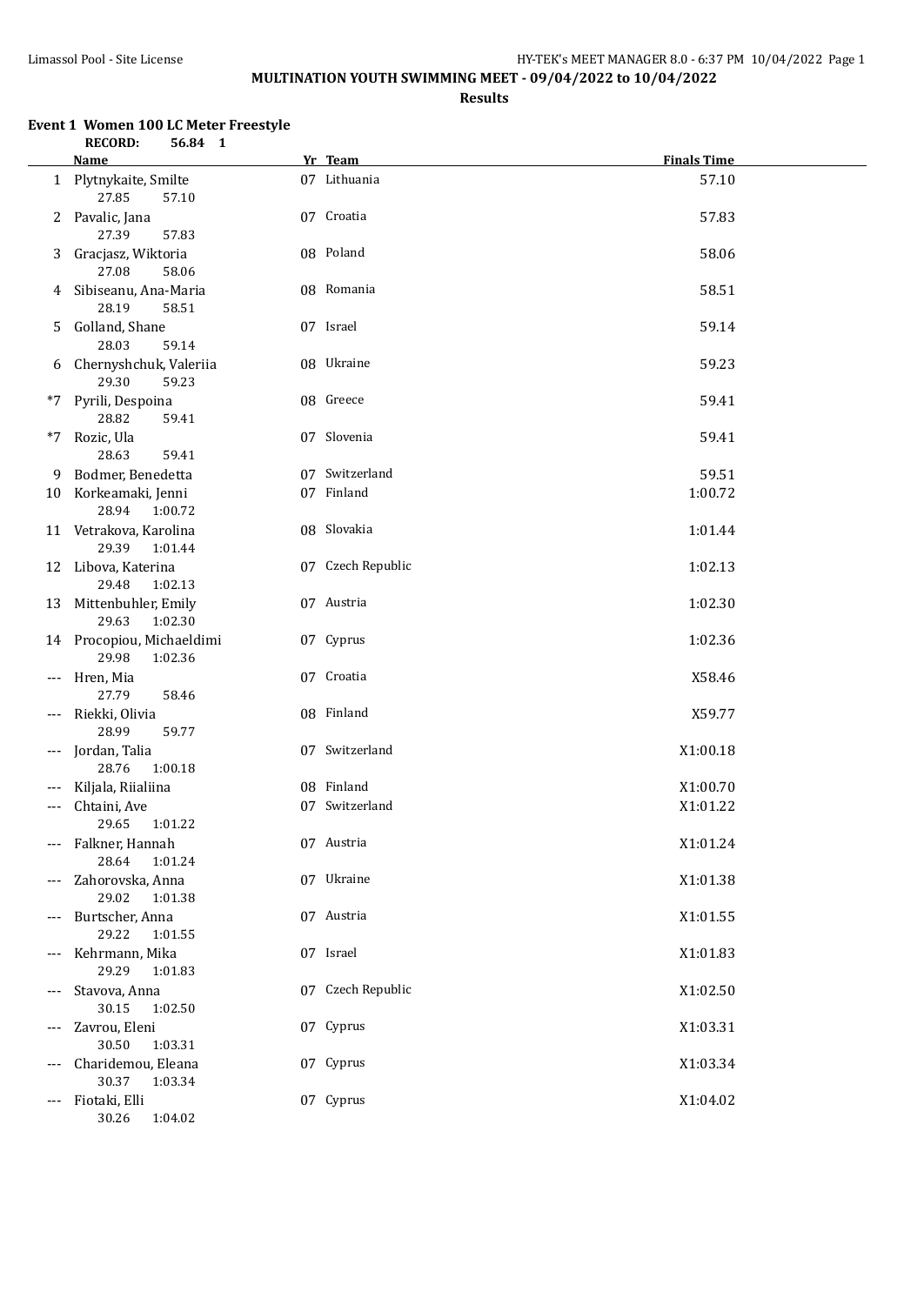# **MULTINATION YOUTH SWIMMING MEET - 09/04/2022 to 10/04/2022**

**Results**

## **(Event 1 Women 100 LC Meter Freestyle)**

| Name                        | Team<br>Yr   | <b>Finals Time</b> |
|-----------------------------|--------------|--------------------|
| Epiphaniou, Semeli<br>$---$ | 08<br>Cyprus | X1:04.29           |
| 30.65<br>1:04.29            |              |                    |

|              | Event 2 Men 100 LC Meter Freestyle<br><b>RECORD:</b><br>50.47 1 |                   |                    |
|--------------|-----------------------------------------------------------------|-------------------|--------------------|
|              | <b>Name</b>                                                     | Yr Team           | <b>Finals Time</b> |
| $\mathbf{1}$ | Mienicki, Rafal<br>25.30<br>52.46                               | 06 Poland         | 52.46              |
| 2            | Nenadic, Vlaho<br>25.32<br>52.56                                | 06 Croatia        | 52.56              |
| 3            | Mihalache, Vlad-Stefan<br>25.46<br>52.89                        | 06 Romania        | 52.89              |
| 4            | Vran Benkovic, Bor<br>25.57<br>53.01                            | 07 Slovenia       | 53.01              |
| 5            | Slavik, Ondrej<br>25.04<br>53.05                                | 06 Czech Republic | 53.05              |
| 6            | Trepocka, Kristupas<br>25.44<br>53.10                           | 06 Lithuania      | 53.10              |
| 7.           | Kudinov, Mykyta<br>53.25<br>53.25                               | 06 Ukraine        | 53.25              |
| 8            | Kubica, Martin<br>25.33<br>53.50                                | 06 Slovakia       | 53.50              |
| 9.           | Soutos, Nikolaos<br>25.25<br>53.56                              | 06 Greece         | 53.56              |
|              | 10 Stoynov, Aleks<br>25.72<br>53.59                             | 06 Bulgaria       | 53.59              |
|              | 11 Derevtsov, Daniel<br>25.82<br>53.67                          | 06 Israel         | 53.67              |
|              | 12 Groutas, Michalis<br>26.31<br>54.30                          | 06 Cyprus         | 54.30              |
| 13           | Kratschmer, Moritz<br>25.94<br>54.35                            | 07 Austria        | 54.35              |
|              | 14 Payer, Louis<br>54.69<br>54.69                               | 06 Switzerland    | 54.69              |
| 15           | Minkovski, Boris<br>54.92<br>54.92                              | 06 Finland        | 54.92              |
| $---$        | Harbarchuk, Ivan<br>25.66<br>53.26                              | 06 Ukraine        | X53.26             |
| $---$        | Korent, Leonardo<br>25.82<br>53.31                              | 06 Slovenia       | X53.31             |
| ---          | Brzoska, Jan<br>24.82<br>53.35                                  | 06 Poland         | X53.35             |
|              | Gruica, Filip<br>25.83<br>53.96                                 | 07 Croatia        | X53.96             |
|              | Ioannidis, Georgios<br>25.94<br>54.10                           | 06 Greece         | X54.10             |
| ---          | Martinovic, Matej<br>26.22<br>54.30                             | 06 Slovakia       | X54.30             |
| $---$        | Swiderski, Julian<br>25.41<br>54.42                             | 06 Poland         | X54.42             |
| ---          | McAvoy, Samuel<br>26.09<br>54.45                                | 06 Switzerland    | X54.45             |
| ---          | Rublov, Yan                                                     | 07 Ukraine        | X54.53             |
|              |                                                                 |                   |                    |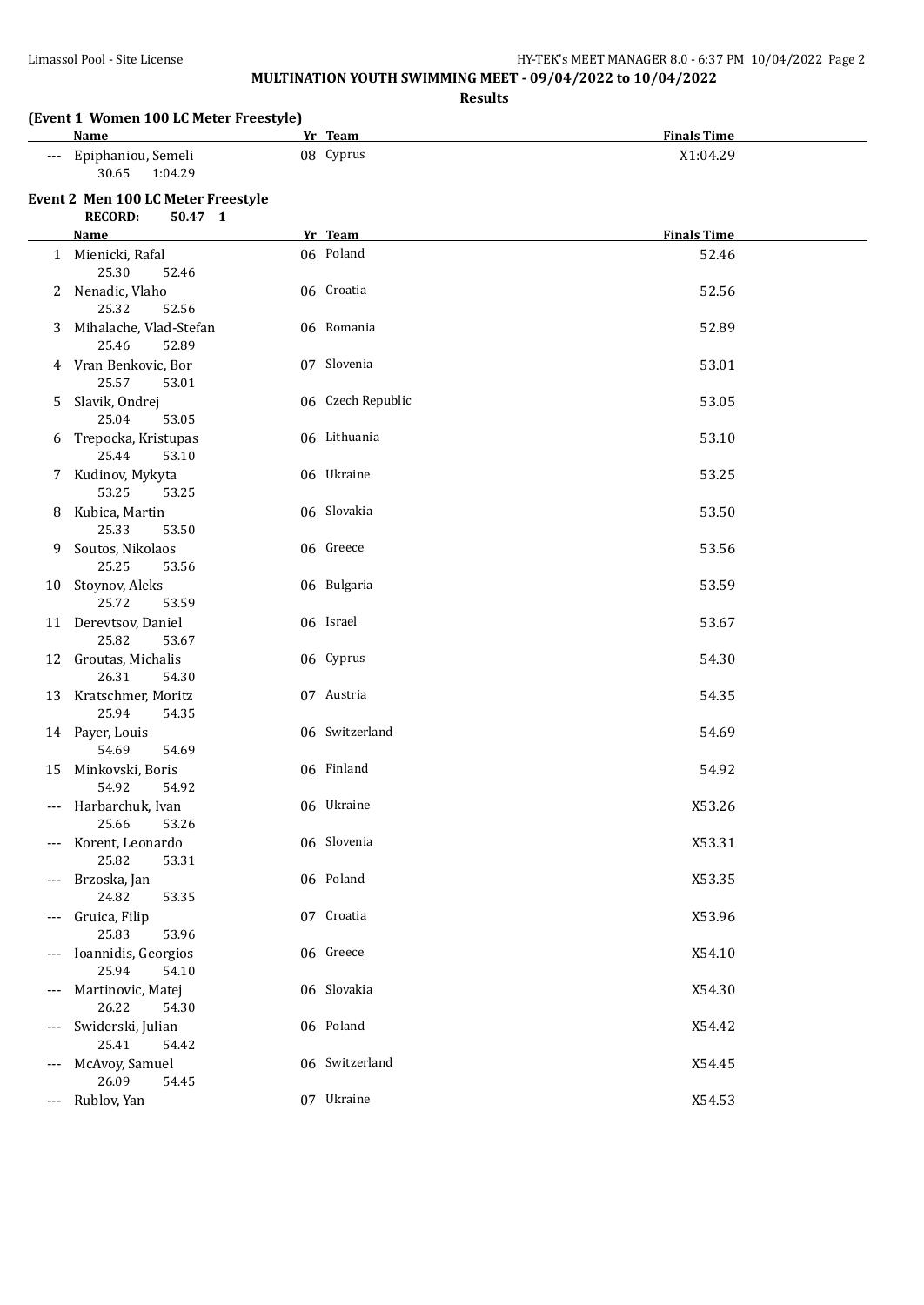## **MULTINATION YOUTH SWIMMING MEET - 09/04/2022 to 10/04/2022**

**Results**

## **(Event 2 Men 100 LC Meter Freestyle)**

|            | <b>Name</b>                               | Yr Team                  | <b>Finals Time</b>   |
|------------|-------------------------------------------|--------------------------|----------------------|
|            | Kolev, Boris<br>54.86<br>54.86            | 06 Bulgaria              | X54.86               |
| ---        | Sowa, Julian<br>26.41<br>55.25            | 06 Austria               | X55.25               |
| ---        | Rabinovich, Daniel<br>26.60<br>55.59      | 06 Israel                | X55.59               |
| ---        | Mellini, Samuele<br>27.03<br>55.77        | 06 Switzerland           | X55.77               |
| ---        | Bizjak Jambrovic, Matic<br>26.49<br>55.87 | 06 Slovenia              | X55.87               |
| ---        | Hoglinger, Jakob<br>25.38<br>55.88        | 06 Austria               | X55.88               |
|            | Augustinavicius, Arnas<br>26.46<br>56.00  | 07 Lithuania             | X56.00               |
| ---        | Silander, Tomi<br>27.25<br>56.28          | 06 Finland               | X56.28               |
| ---        | Peterlin, Nik<br>27.14<br>56.36           | 06 Slovenia              | X56.36               |
| ---        | Apinys, Artas<br>26.90<br>56.38           | 07 Lithuania             | X56.38               |
| ---        | Palkovic, Jakub<br>26.89<br>56.65         | 06 Slovakia              | X56.65               |
| ---        | Papas, Filippos<br>27.69<br>56.78         | 07 Cyprus                | X56.78               |
| ---        | Ergatoudes, Yiannis<br>27.30<br>57.10     | 06 Cyprus                | X57.10               |
| ---<br>--- | Karapatis, Achilleas<br>Tomas, Oliver     | 06 Cyprus<br>07 Slovakia | X57.58<br><b>XDQ</b> |
|            | 26.21<br>DQ                               |                          |                      |

## **Event 3 Women 200 LC Meter Backstroke**

**RECORD: 2:16.24 1**

|              | Name                       | Yr_Team            | <b>Finals Time</b> |
|--------------|----------------------------|--------------------|--------------------|
|              | Prisecariu, Aissia-Claudia | 08 Romania         | 2:19.44            |
|              | 1:08.23<br>32.64           | 1:45.77<br>2:19.44 |                    |
| $\mathbf{z}$ | Luksic, Lucijana           | 07 Croatia         | 2:20.45            |
|              | 32.83<br>1:08.38           | 1:45.01<br>2:20.45 |                    |
| 3            | Richard, Manon             | 07 Switzerland     | 2:20.97            |
|              | 1:09.62<br>33.10           | 1:45.32<br>2:20.97 |                    |
| 4            | Flikshtain, Meital         | 07 Israel          | 2:22.89            |
|              | 33.36<br>1:08.62           | 2:22.89<br>1:45.15 |                    |
| 5.           | Rantanen, Kerttu           | 07 Finland         | 2:23.92            |
|              | 1:09.81<br>33.57           | 1:46.50<br>2:23.92 |                    |
| 6            | Svidrnochova, Vanda        | 07 Czech Republic  | 2:24.74            |
|              | 33.20                      | 2:24.74<br>2:24.74 |                    |
| 7            | Arko, Marta                | 07 Slovenia        | 2:25.44            |
|              | 2:25.44<br>2:25.44         |                    |                    |
| 8            | Pepegova, Magdalena        | 07 Bulgaria        | 2:26.05            |
|              | 34.47<br>1:11.86           | 1:49.23<br>2:26.05 |                    |
| 9            | Hlushchenko, Varvara       | 08 Ukraine         | 2:26.75            |
|              | 1:08.78<br>32.54           | 2:26.75<br>2:26.75 |                    |
| 10           | Magkotsiou, Ilektra        | 07 Greece          | 2:27.34            |
|              | 33.25<br>1:10.96           | 2:27.34<br>1:49.75 |                    |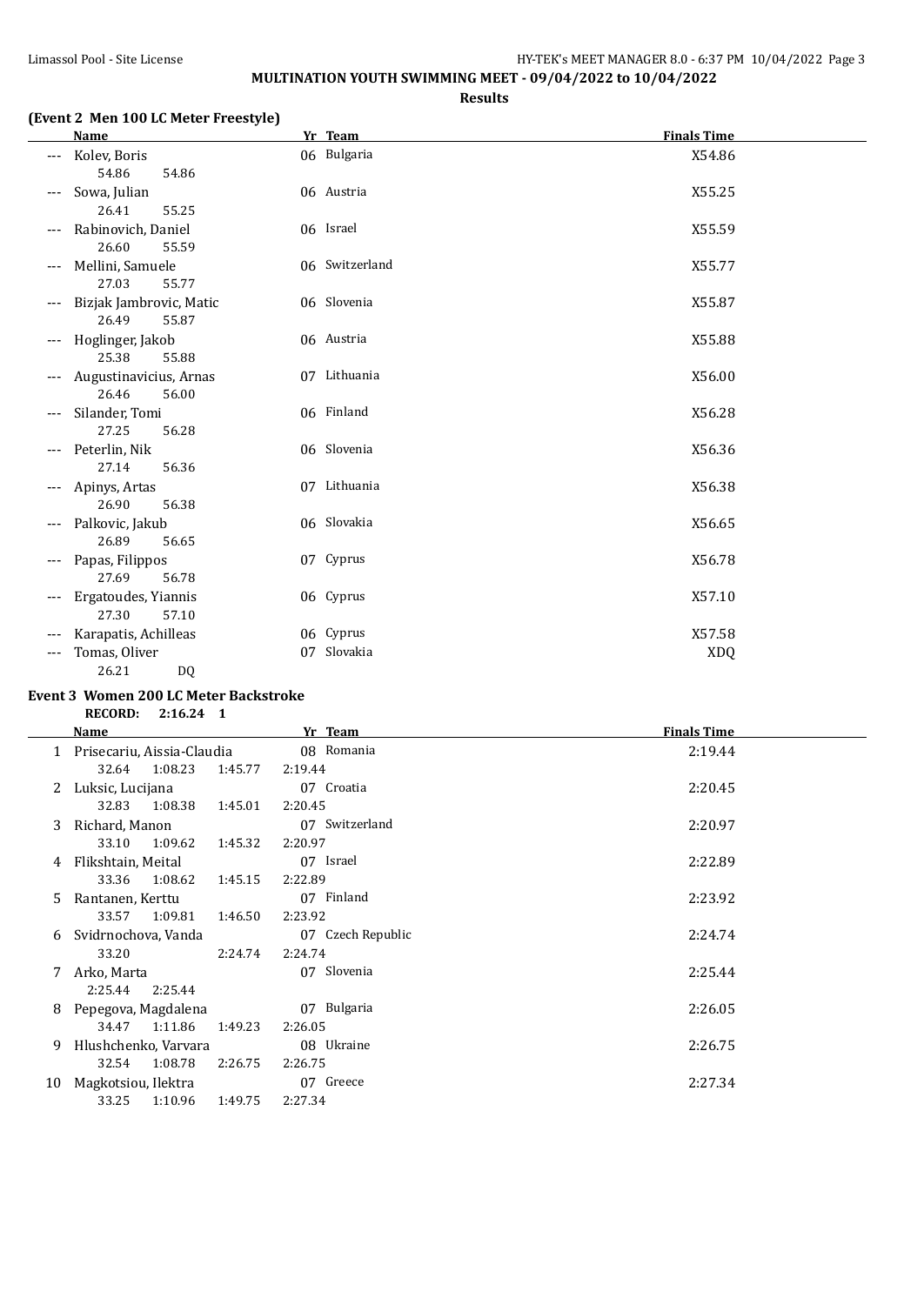## Limassol Pool - Site License **HY-TEK's MEET MANAGER 8.0 - 6:37 PM** 10/04/2022 Page 4 **MULTINATION YOUTH SWIMMING MEET - 09/04/2022 to 10/04/2022**

#### **Results**

## **(Event 3 Women 200 LC Meter Backstroke)**

|       | <b>Name</b>             |         | Yr Team           | <b>Finals Time</b> |
|-------|-------------------------|---------|-------------------|--------------------|
|       | 11 Jakstaite, Auguste   |         | 08 Lithuania      | 2:27.55            |
|       | 34.42<br>1:11.73        | 1:49.81 | 2:27.55           |                    |
| 12    | Sobczak, Antonina       |         | 07 Poland         | 2:28.74            |
|       | 33.82<br>1:10.07        | 1:49.26 | 2:28.74           |                    |
|       | 13 Felkel, Martha       |         | 07 Austria        | 2:29.29            |
|       | 34.66<br>1:12.19        | 2:29.29 | 2:29.29           |                    |
|       | 14 Harnakova, Nadine    |         | 08 Slovakia       | 2:32.93            |
|       | 34.04<br>1:12.30        | 1:52.33 | 2:32.93           |                    |
| $---$ | Furst, Elena            |         | 07 Austria        | X2:24.19           |
|       | 33.42<br>1:09.36        | 1:46.02 | 2:24.19           |                    |
| $---$ | Kuczmar, Zuzanna        |         | 07 Poland         | X2:25.28           |
|       | 33.26<br>1:09.39        | 1:48.22 | 2:25.28           |                    |
|       | Passer, Valentina       |         | 07 Austria        | X2:26.80           |
|       | 33.64<br>1:10.55        | 1:48.74 | 2:26.80           |                    |
|       | Eder, Maria             |         | 07 Austria        | X2:28.27           |
|       | 34.13<br>1:12.06        | 1:50.66 | 2:28.27           |                    |
|       | Svencionyte, Stela      |         | 08 Lithuania      | X2:29.00           |
|       | 34.55<br>1:12.47        | 1:51.17 | 2:29.00           |                    |
| ---   | Franic, Ana             |         | 07 Croatia        | X2:30.66           |
|       | 33.22<br>1:11.20        | 1:51.14 | 2:30.66           |                    |
| ---   | Kisova, Karolina        |         | 07 Czech Republic | X2:37.30           |
|       | 36.25<br>1:15.87        | 1:57.27 | 2:37.30           |                    |
|       | Harkanen, Miina-Anniina |         | 08 Finland        | X2:38.07           |
|       | 36.08<br>1:16.48        | 2:38.07 | 2:38.07           |                    |
|       | Radosavljevic, Nina     |         | 07 Slovakia       | <b>XDQ</b>         |
|       | 35.16<br>1:14.70        | 2:36.22 | D <sub>0</sub>    |                    |

## **Event 4 Men 200 LC Meter Backstroke**

| <b>RECORD:</b> | 2:02.75 |  |
|----------------|---------|--|
|----------------|---------|--|

|    | Name                      |         | Yr Team           | <b>Finals Time</b> |
|----|---------------------------|---------|-------------------|--------------------|
| 1  | Pekos, Georgios           |         | 06 Greece         | 2:06.29            |
|    | 29.84 1:01.94             | 1:34.35 | 2:06.29           |                    |
| 2  | Constantinescu, Alexandru |         | 06 Romania        | 2:07.07            |
|    | 1:01.99<br>29.41          | 1:34.49 | 2:07.07           |                    |
| 3  | Mialkovskyi, Denys        |         | 07 Ukraine        | 2:09.13            |
|    | 31.09 1:03.43             | 1:36.68 | 2:09.13           |                    |
| 4  | Pacewicz, Wiktor          |         | 06 Poland         | 2:09.68            |
|    | 30.43<br>1:03.07          | 1:36.52 | 2:09.68           |                    |
| 5  | Iacovides, Alexis         |         | 07 Cyprus         | 2:12.38            |
|    | 30.00                     | 1:38.56 | 2:12.38           |                    |
| 6  | Polanscak, Vito           |         | 07 Croatia        | 2:14.30            |
|    | 31.52<br>1:04.58          | 1:39.49 | 2:14.30           |                    |
| 7  | Van Wyk, Daniel           |         | 06 Slovakia       | 2:14.50            |
|    | 31.15<br>1:05.38          | 1:40.42 | 2:14.50           |                    |
| 8  | Edl, Lukas                |         | 06 Austria        | 2:15.04            |
|    | 29.52<br>1:04.57          | 1:40.65 | 2:15.04           |                    |
| 9  | Nieminen, Ilmari          |         | 07 Finland        | 2:15.48            |
|    | 31.44 1:05.60             | 1:40.47 | 2:15.48           |                    |
| 10 | Krischke, Jakub Jan       |         | 06 Czech Republic | 2:15.54            |
|    | 29.64 1:04.05             | 1:40.12 | 2:15.54           |                    |
| 11 | Bernandon, Julio          |         | 06 Switzerland    | 2:15.74            |
|    | 32.07<br>1:06.21          | 1:41.36 | 2:15.74           |                    |
| 12 | Kitchev, Tom              |         | 06 Israel         | 2:17.23            |
|    | 31.11<br>1:05.83          | 1:41.85 | 2:17.23           |                    |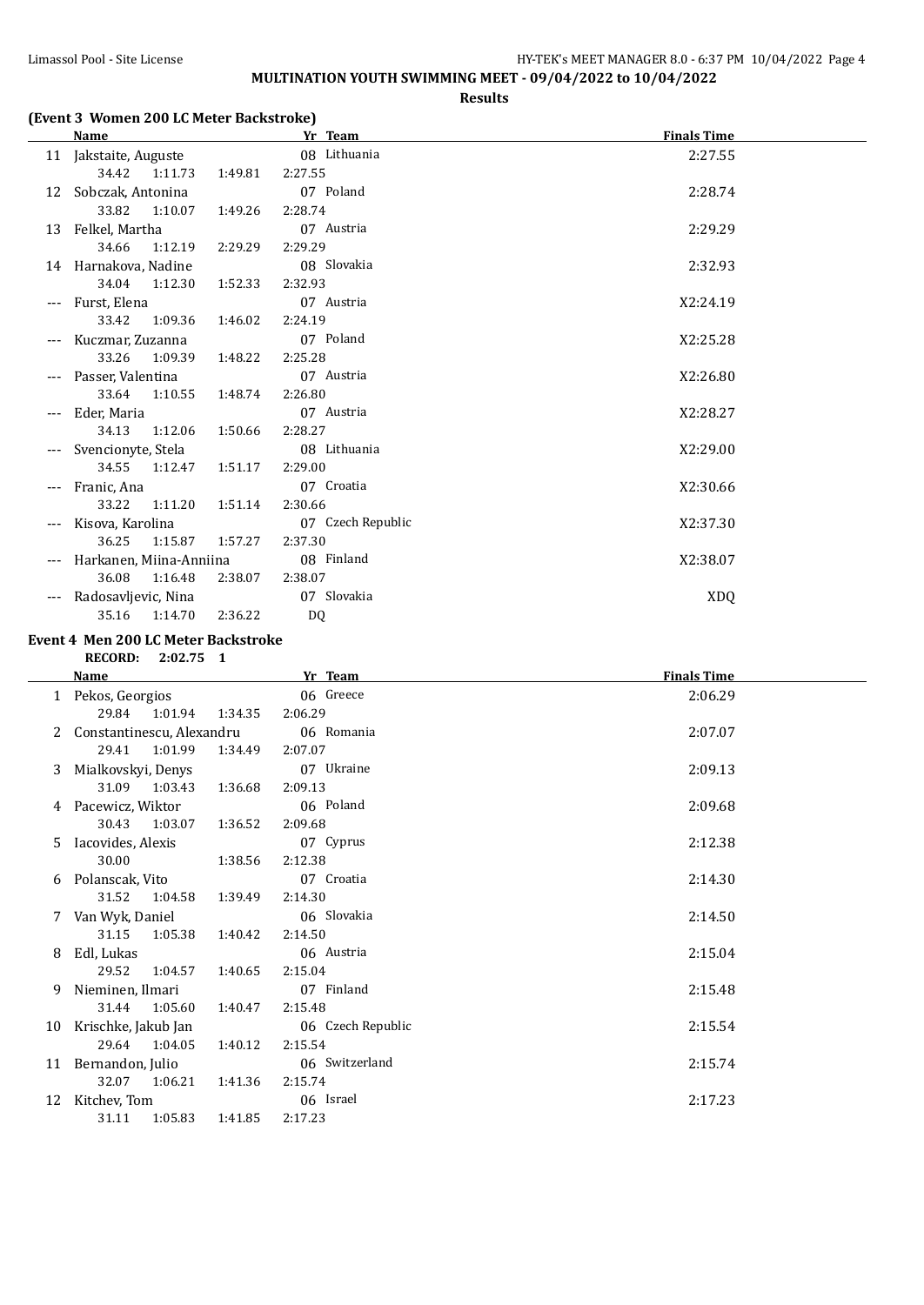## Limassol Pool - Site License **HY-TEK's MEET MANAGER 8.0 - 6:37 PM 10/04/2022** Page 5 **MULTINATION YOUTH SWIMMING MEET - 09/04/2022 to 10/04/2022**

#### **Results**

## **(Event 4 Men 200 LC Meter Backstroke)**

|   | <b>Name</b>                         |         | Yr Team                  |                 |         |         | <b>Finals Time</b> |  |
|---|-------------------------------------|---------|--------------------------|-----------------|---------|---------|--------------------|--|
|   | 13 Vaitukaitis, Titas               |         | 06 Lithuania             |                 |         |         | 2:18.62            |  |
|   | 31.30<br>1:05.78                    | 1:42.14 | 2:18.62                  |                 |         |         |                    |  |
|   | Cojocaru, Carol-Mihai               |         | 06 Romania               |                 |         |         | X2:05.84           |  |
|   | 29.55<br>1:01.00                    | 1:33.58 | 2:05.84                  |                 |         |         |                    |  |
|   | Goldin, Aukan Nahuel                |         | 07 Israel                |                 |         |         | X2:07.06           |  |
|   | 30.60<br>1:03.17                    | 1:35.42 | 2:07.06                  |                 |         |         |                    |  |
|   | Paszkowski, Blazej                  |         | 06 Poland                |                 |         |         | X2:11.55           |  |
|   | 29.54<br>1:02.92                    | 1:37.20 | 2:11.55                  |                 |         |         |                    |  |
|   | Polotskyi, Andrii                   |         | 06 Ukraine               |                 |         |         | X2:13.27           |  |
|   | 31.27                               |         |                          |                 |         |         |                    |  |
|   | 1:04.21                             | 1:39.22 | 2:13.27                  |                 |         |         |                    |  |
|   | Filkovic, Matteo                    |         | 06 Austria               |                 |         |         | X2:16.89           |  |
|   | 32.42<br>1:07.17                    | 1:42.37 | 2:16.89                  |                 |         |         |                    |  |
|   | Brkljacic, Grga                     |         | 06 Croatia               |                 |         |         | X2:18.67           |  |
|   | 33.42<br>1:08.08                    | 1:43.32 | 2:18.67                  |                 |         |         |                    |  |
|   | Germann, Gian                       |         | 06 Switzerland           |                 |         |         | X2:18.98           |  |
|   | 31.09<br>2:18.98                    |         |                          |                 |         |         |                    |  |
|   | Serengau, David                     |         | 06 Austria               |                 |         |         | X2:21.12           |  |
|   | 32.00<br>1:07.47                    | 1:44.11 | 2:21.12                  |                 |         |         |                    |  |
|   | Kauspedas, Mantas                   |         | 07 Lithuania             |                 |         |         | X2:22.73           |  |
|   | 33.81<br>1:10.11                    | 1:46.92 | 2:22.73                  |                 |         |         |                    |  |
|   | Rantasuo, Konsta                    |         | 06 Finland               |                 |         |         | X2:23.20           |  |
|   | 33.27<br>1:09.89                    | 1:46.30 | 2:23.20                  |                 |         |         |                    |  |
|   | Event 5 Women 400 LC Meter IM       |         |                          |                 |         |         |                    |  |
|   |                                     |         |                          |                 |         |         |                    |  |
|   | RECORD: 4:57.30 1                   |         |                          |                 |         |         |                    |  |
|   | Name                                |         | <b>Example 2</b> Yr Team |                 |         |         | <b>Finals Time</b> |  |
|   | 1 Diamandescu, Eliza-Elena          |         | 08 Romania               |                 |         |         | 4:57.171           |  |
|   | 30.58<br>1:06.21                    | 1:46.02 | 3:05.94                  | 3:49.71         | 4:23.15 | 4:57.17 |                    |  |
|   | 2 Zafeiratou, Maria                 |         | 07 Greece                |                 |         |         | 5:01.55            |  |
|   | 31.54<br>1:07.72                    | 1:47.63 | 2:27.44<br>3:10.37       | 3:53.49         | 4:28.11 | 5:01.55 |                    |  |
|   | Velikova, Lora                      |         | 07 Bulgaria              |                 |         |         | 5:10.10            |  |
|   | 30.71<br>1:07.44                    | 1:48.42 | 2:29.72<br>3:14.97       | 3:59.99         | 4:36.08 | 5:10.10 |                    |  |
|   | 4 Podrzavnik, Zara                  |         | 08 Slovenia              |                 |         |         | 5:11.21            |  |
|   | 33.06<br>1:12.86                    | 1:52.66 | 2:32.99<br>3:16.09       | 4:03.42         | 4:37.97 | 5:11.21 |                    |  |
| 5 | Glasman, Alma                       |         | 07 Israel                |                 |         |         | 5:11.84            |  |
|   | 33.56<br>1:11.17                    | 1:51.38 | 2:32.51<br>3:17.99       | 4:02.28         | 4:38.07 | 5:11.84 |                    |  |
|   | 6 Gelazyte, Vyte                    |         | 07 Lithuania             |                 |         |         | 5:12.95            |  |
|   | 33.71   1:12.02   1:53.44   2:34.41 |         |                          | 3:18.18 4:03.65 | 5:12.95 | 5:12.95 |                    |  |
|   | 7 Trachuk, Vlada                    |         | 08 Ukraine               |                 |         |         | 5:13.60            |  |
|   | 32.64<br>1:08.77                    | 1:50.10 | 2:31.26<br>3:16.22       | 4:02.36         | 4:38.66 | 5:13.60 |                    |  |
|   | 8 Kapfer, Leni-Sophie               |         | 07 Austria               |                 |         |         | 5:14.78            |  |
|   | 32.51<br>1:11.25                    | 1:53.24 | 2:35.50<br>3:19.48       | 4:04.39         | 4:40.24 | 5:14.78 |                    |  |
|   | 9 Grozajova, Lea                    |         | 07 Slovakia              |                 |         |         | 5:15.89            |  |
|   | 33.32<br>1:10.31                    | 1:51.75 | 2:31.62<br>3:16.93       | 4:02.76         | 4:40.18 | 5:15.89 |                    |  |
|   | 10 Poppe, Marta                     |         | 07 Poland                |                 |         |         | 5:17.63            |  |
|   | 33.16<br>1:12.40                    | 1:54.21 | 2:36.16<br>3:21.59       | 4:08.06         | 4:43.61 | 5:17.63 |                    |  |
|   | 11 Rossi, Elisabetta                |         | 07 Switzerland           |                 |         |         | 5:21.31            |  |
|   | 36.79<br>1:18.22                    | 1:59.61 | 2:40.61<br>3:26.26       |                 | 4:46.98 | 5:21.31 |                    |  |
|   |                                     |         | 07 Croatia               | 4:11.65         |         |         |                    |  |
|   | 12 Dumancic, Lana                   |         |                          |                 |         |         | 5:24.91            |  |
|   | 35.10<br>1:16.35                    | 1:57.29 | 2:37.49<br>3:26.96       | 4:14.62         | 4:50.48 | 5:24.91 |                    |  |
|   | 13 Savolainen, Ida                  |         | 07 Finland               |                 |         |         | 5:26.25            |  |
|   | $33.11\,$<br>1:14.18                | 1:57.46 | 3:25.03<br>2:39.34       | 4:11.60         | 4:49.64 | 5:26.25 |                    |  |
|   | 14 Mullerova, Andela                |         | 07 Czech Republic        |                 |         |         | 5:28.00            |  |
|   | 33.17<br>1:14.65                    | 1:55.68 | 2:37.36<br>3:26.90       | 4:16.13         | 4:52.63 | 5:28.00 |                    |  |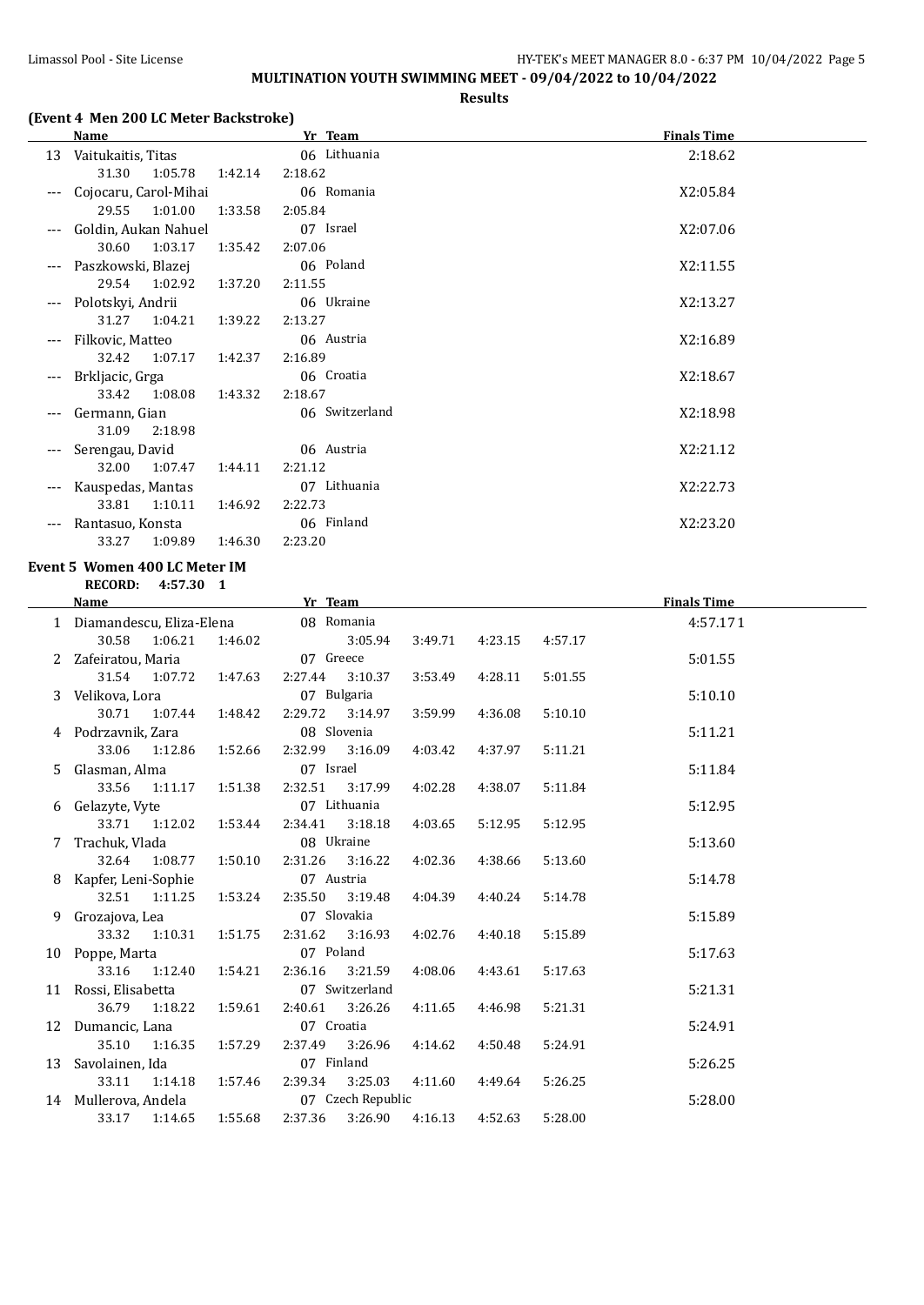# **MULTINATION YOUTH SWIMMING MEET - 09/04/2022 to 10/04/2022**

**Results**

## **(Event 5 Women 400 LC Meter IM)**

|                     | Name                |         |         | Yr Team     |                |         |         |         | <b>Finals Time</b> |  |
|---------------------|---------------------|---------|---------|-------------|----------------|---------|---------|---------|--------------------|--|
| $\qquad \qquad - -$ | Glinska, Oliwia     |         |         | 07 Poland   |                |         |         |         | X5:07.88           |  |
|                     | 32.98               | 1:11.59 | 1:49.62 | 2:27.25     | 3:12.28        | 3:57.24 | 4:33.48 | 5:07.88 |                    |  |
| $---$               | Rybalko, Olha       |         |         | 07 Ukraine  |                |         |         |         | X5:10.94           |  |
|                     | 33.22               | 1:10.42 | 1:50.74 | 2:29.79     | 3:15.51        | 4:01.33 | 4:36.55 | 5:10.94 |                    |  |
| $\qquad \qquad - -$ | Fortuna, Lena       |         |         | 07 Slovenia |                |         |         |         | X5:15.92           |  |
|                     | 33.66               | 1:11.97 | 1:51.41 | 2:32.19     | 3:18.78        | 4:05.11 | 4:41.19 | 5:15.92 |                    |  |
| $\qquad \qquad - -$ | DE Haan, Esmee      |         |         | 07 Austria  |                |         |         |         | X5:18.05           |  |
|                     | 32.73               | 1:11.14 | 1:51.98 | 2:33.23     | 3:18.61        | 4:05.65 | 4:42.48 | 5:18.05 |                    |  |
| $\cdots$            | Trucinskaite, Guoda |         |         |             | 08 Lithuania   |         |         |         | X5:20.47           |  |
|                     | 34.38               | 1:15.12 | 1:55.92 | 2:36.54     | 3:20.96        | 4:05.47 | 4:43.40 | 5:20.47 |                    |  |
| $---$               | Canevese, Sheila    |         |         |             | 07 Switzerland |         |         |         | X5:22.52           |  |
|                     | 34.02               | 1:14.55 | 1:54.86 | 2:37.47     | 3:24.14        | 4:12.19 | 4:47.61 | 5:22.52 |                    |  |
| $---$               | Weltman, Gili       |         |         | 07 Israel   |                |         |         |         | X5:26.07           |  |
|                     | 31.94               | 1:11.38 | 1:54.33 | 2:37.12     | 3:23.88        | 4:12.39 | 4:48.95 | 5:26.07 |                    |  |
| $---$               | Muller, Selina      |         |         |             | 07 Switzerland |         |         |         | XDQ                |  |
|                     | 34.62               | 1:13.17 | 1:53.49 | 2:35.37     | 3:20.45        | 4:05.02 | 4:42.81 | DQ      |                    |  |

#### **Event 6 Men 400 LC Meter IM**

**RECORD: 4:26.29 1**

|       | <b>Name</b>               |         | Yr Team    |                   |         |         |         | <b>Finals Time</b> |
|-------|---------------------------|---------|------------|-------------------|---------|---------|---------|--------------------|
|       | 1 Popiel, Mikolaj         |         | 06 Poland  |                   |         |         |         | 4:32.65            |
|       | 27.48<br>59.69            | 1:35.89 | 2:11.34    | 2:50.93           | 3:31.16 | 4:02.64 | 4:32.65 |                    |
|       | 2 Kostal, Samuel          |         |            | 06 Slovakia       |         |         |         | 4:32.68            |
|       | 28.51<br>1:01.01          | 1:36.42 | 2:10.65    | 2:49.53           | 3:28.98 | 4:01.03 | 4:32.68 |                    |
|       | 3 Badea, Robert-Andrei    |         |            | 07 Romania        |         |         |         | 4:39.17            |
|       | 1:02.29<br>28.59          | 1:36.97 | 2:11.90    | 2:53.04           | 3:34.28 | 4:06.84 | 4:39.17 |                    |
|       | 4 Shablovskyi, Kostiantyn |         | 06 Ukraine |                   |         |         |         | 4:40.73            |
|       | 28.66<br>1:02.63          | 1:41.09 | 2:17.70    | 2:57.91           | 3:38.38 | 4:10.62 | 4:40.73 |                    |
| 5.    | Krpina, Roko              |         | 06 Croatia |                   |         |         |         | 4:41.28            |
|       | 28.76<br>1:02.91          | 1:37.41 | 2:11.56    | 2:55.11           | 3:37.94 | 4:10.32 | 4:41.28 |                    |
|       | Rotem, Yoav               |         | 06 Israel  |                   |         |         |         | 4:44.46            |
|       | 27.56<br>1:01.64          | 1:38.62 | 2:16.87    | 2:58.09           | 3:39.36 | 4:44.46 | 4:44.46 |                    |
|       | 7 Gebert, Mark            |         | 06 Austria |                   |         |         |         | 4:45.07            |
|       | 1:03.13<br>29.14          | 1:40.18 | 2:18.39    | 2:57.02           | 3:37.80 | 4:11.43 | 4:45.07 |                    |
| 8.    | Hubscher, Samuel          |         |            | 07 Czech Republic |         |         |         | 4:45.77            |
|       | 29.12<br>1:02.42          | 1:40.79 | 2:17.45    | 2:58.66           | 3:39.40 | 4:13.19 | 4:45.77 |                    |
| 9.    | Routoulas, Iason          |         | 07 Greece  |                   |         |         |         | 4:46.87            |
|       | 28.61<br>1:01.48          | 1:39.25 | 2:16.52    | 2:59.12           | 3:41.03 | 4:13.52 | 4:46.87 |                    |
|       | 10 D' Iorio, Ian          |         |            | 06 Switzerland    |         |         |         | 4:48.38            |
|       | 28.59<br>1:02.28          | 1:41.17 | 2:18.63    | 2:58.84           | 3:41.56 | 4:15.79 | 4:48.38 |                    |
|       | 11 Pesala, Kalle          |         | 06 Finland |                   |         |         |         | 4:49.31            |
|       | 29.02<br>1:03.90          | 1:43.61 | 2:22.68    | 3:01.92           | 3:42.06 | 4:16.57 | 4:49.31 |                    |
|       | 12 Vakanas, Polis         |         | 06 Cyprus  |                   |         |         |         | 4:54.92            |
|       | 30.31<br>1:06.08          | 1:44.81 | 2:22.12    | 3:04.74           | 3:48.35 | 4:21.91 | 4:54.92 |                    |
|       | 13 Vaiciunas, Kostas      |         |            | 06 Lithuania      |         |         |         | 4:54.93            |
|       | 30.04<br>1:06.17          | 1:46.98 | 2:26.12    | 3:08.86           | 3:51.99 | 4:24.70 | 4:54.93 |                    |
|       | Rados, Vito               |         | 06 Croatia |                   |         |         |         | X4:46.98           |
|       | 29.39<br>1:03.89          | 1:41.38 | 2:18.03    | 2:59.13           | 3:41.32 | 4:14.66 | 4:46.98 |                    |
| $---$ | Zemansky, Noah            |         | 06 Austria |                   |         |         |         | X4:48.35           |
|       | 29.27<br>1:02.88          | 1:42.15 | 2:20.18    | 3:00.35           | 3:41.73 | 4:15.66 | 4:48.35 |                    |
|       | Pucek, Richard            |         |            | 06 Slovakia       |         |         |         | X4:56.74           |
|       | 29.86<br>1:05.42          | 1:45.75 | 2:24.34    | 3:07.12           | 3:49.62 | 4:23.17 | 4:56.74 |                    |
|       | Nykvist, Carl-Victor      |         | 07 Finland |                   |         |         |         | X5:00.34           |
|       | 31.39<br>1:08.32          | 1:48.24 | 2:27.19    | 3:07.33           | 3:48.06 | 4:24.95 | 5:00.34 |                    |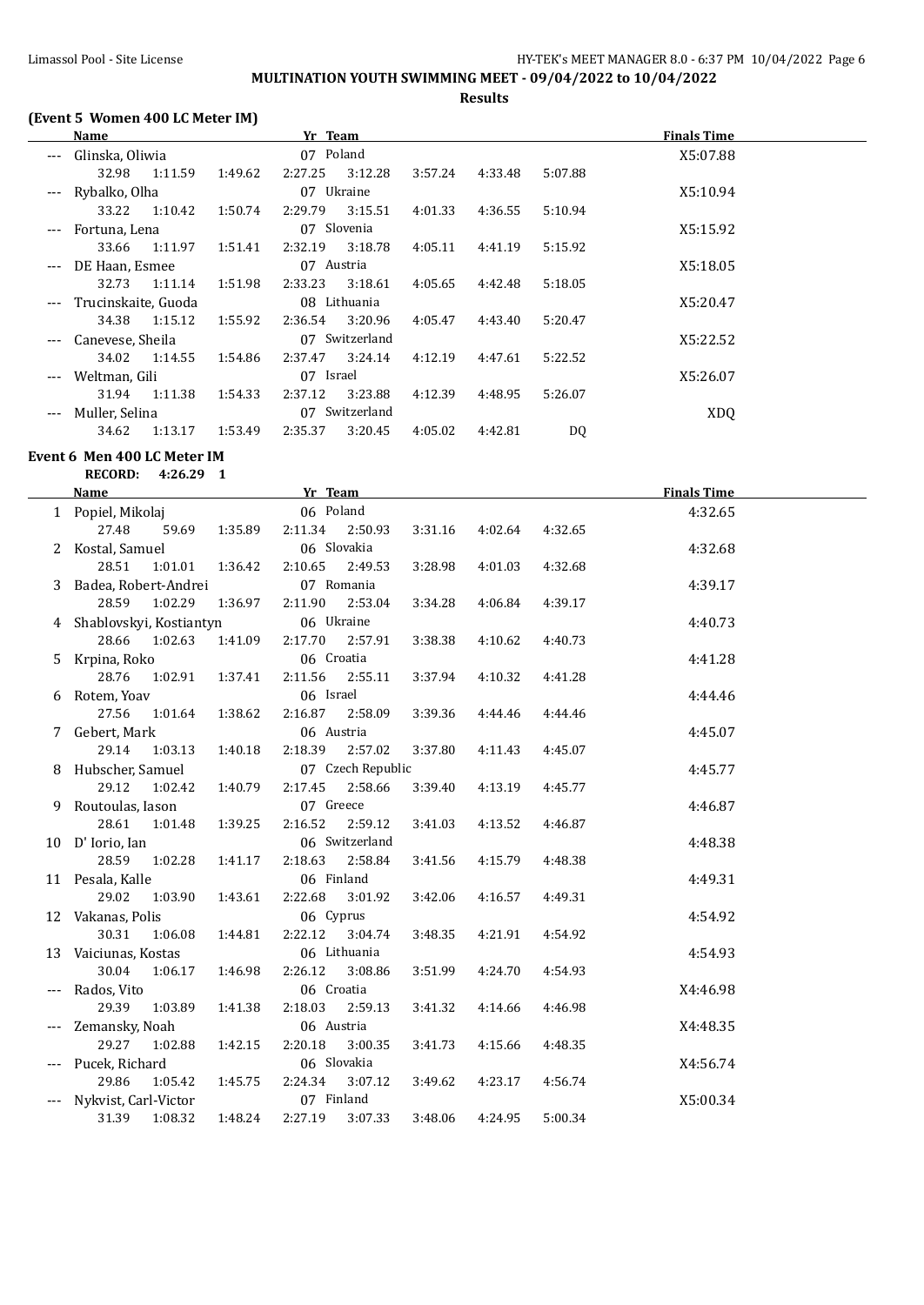**MULTINATION YOUTH SWIMMING MEET - 09/04/2022 to 10/04/2022**

**Results**

## **(Event 6 Men 400 LC Meter IM)**

|     | <u>Name</u>                             | Flores Partin, Eden |         | Yr Team              |                              |         | <b>Finals Time</b>  |                            |                                                           |  |
|-----|-----------------------------------------|---------------------|---------|----------------------|------------------------------|---------|---------------------|----------------------------|-----------------------------------------------------------|--|
|     |                                         |                     |         | 06 Israel            |                              |         | <b>XDQ</b>          |                            |                                                           |  |
|     | 29.10                                   | 1:03.70             | 1:39.86 | 2:16.26              | 2:57.59                      | 3:40.34 | 4:13.73             | DQ                         |                                                           |  |
|     | Event 7 Women 400 LC Meter Medley Relay |                     |         |                      |                              |         |                     |                            |                                                           |  |
|     | <b>RECORD:</b>                          | 4:18.12 1           |         |                      |                              |         |                     |                            |                                                           |  |
|     | Team                                    |                     |         |                      | Relay                        |         |                     |                            | <b>Finals Time</b>                                        |  |
|     | 1 Romania                               |                     |         |                      | $\boldsymbol{A}$             |         |                     |                            | 4:19.87                                                   |  |
|     | 1) Prisecariu, Aissia-Claudia 08        |                     |         | 2) Vass, Brigitta 07 |                              |         |                     |                            | 3) Diamandescu, Eliza-Elena 08 4) Sibiseanu, Ana-Maria 08 |  |
|     |                                         | 1:05.67             |         | 2:17.08              |                              | 3:21.75 | 4:19.87             |                            |                                                           |  |
|     | 2 Poland                                |                     |         |                      | A                            |         |                     |                            | 4:21.85                                                   |  |
|     | 1) Kamzol, Flawia 07                    |                     |         |                      | 2) Bonecka, Anna 07          |         |                     | 3) Wysocka, Amelia 07      | 4) Gracjasz, Wiktoria 08                                  |  |
|     | 32.13                                   |                     | 1:40.05 | 2:20.00              | 2:49.57                      | 3:25.22 | 3:52.10             | 4:21.85                    |                                                           |  |
| 3   | Ukraine                                 |                     |         |                      | A                            |         |                     |                            | 4:22.04                                                   |  |
|     | 1) Hlushchenko, Varvara 08              |                     |         |                      | 2) Suleimanova, Roksolana 07 |         |                     | 3) Netrebko, Mariia 07     | 4) Chernyshchuk, Valeriia 08                              |  |
|     | 32.17                                   | 1:06.99             | 1:40.76 | 2:20.31              | 2:49.60                      | 3:23.03 | 3:51.68             | 4:22.04                    |                                                           |  |
| 4   | Croatia                                 |                     |         |                      | A                            |         |                     |                            | 4:24.12                                                   |  |
|     | 1) Luksic, Lucijana 07                  |                     |         | 2) Zaradic, Ellen 07 |                              |         | 3) Pavalic, Jana 07 |                            | 4) Hren, Mia 07                                           |  |
|     | 31.94                                   | 1:05.08             | 1:41.95 | 2:23.86              | 2:52.11                      |         | 3:54.39             | 4:24.12                    |                                                           |  |
| 5   | Greece                                  |                     |         |                      | A                            |         |                     |                            | 4:24.22                                                   |  |
|     | 1) Magkotsiou, Ilektra 07               |                     |         |                      | 2) Antaki, Asimina 07        |         |                     | 3) Boutou, Anastasia 07    | 4) Pyrili, Despoina 08                                    |  |
|     | 31.51                                   | 1:06.02             | 1:40.31 | 2:20.78              | 2:51.02                      | 3:24.66 | 3:53.22             | 4:24.22                    |                                                           |  |
| 6   | Switzerland                             |                     |         |                      | A                            |         |                     |                            | 4:24.57                                                   |  |
|     | 1) Richard, Manon 07                    |                     |         |                      | 2) Cueto Cabrera, Havana 07  |         | 3) Papais, Suami 08 |                            | 4) Bodmer, Benedetta 07                                   |  |
|     | 32.36                                   | 1:07.18             | 1:40.12 | 2:18.05              | 2:49.64                      | 3:26.27 | 3:54.29             | 4:24.57                    |                                                           |  |
|     | 7 Lithuania                             |                     |         |                      | A                            |         |                     |                            | 4:30.57                                                   |  |
|     | 1) Jakstaite, Auguste 08                |                     |         |                      | 2) Plytnykaite, Smilte 07    |         |                     | 3) Svencionyte, Stela 08   | 4) Gelazyte, Vyte 07                                      |  |
|     | 33.51                                   | 1:08.46             | 1:42.47 | 2:21.37              | 2:51.92                      | 3:29.25 | 3:59.15             | 4:30.57                    |                                                           |  |
| 8   | Czech Republic                          |                     |         |                      | A                            |         |                     |                            | 4:31.21                                                   |  |
|     | 1) Svidrnochova, Vanda 07               |                     |         | 2) Stavova, Anna 07  |                              |         |                     | 3) Mullerova, Andela 07    | 4) Libova, Katerina 07                                    |  |
|     | 32.63                                   | 1:06.62             | 1:40.72 | 2:19.81              | 2:52.29                      | 3:29.83 | 3:59.12             | 4:31.21                    |                                                           |  |
| 9   | Israel                                  |                     |         |                      | A                            |         |                     |                            | 4:31.31                                                   |  |
|     | 1) Flikshtain, Meital 07                |                     |         | 2) Gottlieb, Noy 07  |                              |         |                     | 3) Gertopski, Tzuf Elia 08 | 4) Golland, Shane 07                                      |  |
|     | 33.04                                   | 1:07.33             | 1:43.27 | 2:26.05              | 2:57.27                      | 3:32.36 | 3:59.97             | 4:31.31                    |                                                           |  |
|     | 10 Cyprus                               |                     |         |                      | A                            |         |                     |                            | 4:39.08                                                   |  |
|     | 1) Kondo, Marianna 07                   |                     |         |                      | 2) Procopiou, Michaeldimi 07 |         |                     | 3) Beka, Melina Kyriaki 08 | 4) Charidemou, Eleana 07                                  |  |
|     | 33.37                                   | 1:11.93             | 1:47.20 |                      | 2:58.17                      | 3:35.89 | 4:05.97             | 4:39.08                    |                                                           |  |
|     | Austria                                 |                     |         |                      | A                            |         |                     |                            | DQ                                                        |  |
|     | 1) Furst, Elena 07                      |                     |         |                      | 2) Kapfer, Leni-Sophie 07    |         |                     | 3) Burtscher, Anna 07      | 4) Mittenbuhler, Emily 07                                 |  |
|     | 32.00                                   | 1:06.54             | 1:42.91 | 2:24.44              | 2:55.19                      | 3:33.30 | 4:02.42             | DQ                         |                                                           |  |
|     | Slovakia                                |                     |         |                      | A                            |         |                     |                            | DQ                                                        |  |
|     | 1) Harnakova, Nadine 08                 |                     |         |                      | 2) Spanikova, Sabina 07      |         |                     | 3) Studena, Daniela 07     | 4) Vetrakova, Karolina 08                                 |  |
|     | 33.77                                   | 1:10.30             | 1:44.51 | 2:25.03              | 2:55.49                      | 3:32.05 | DQ                  |                            |                                                           |  |
| --- | Finland                                 |                     |         |                      | A                            |         |                     |                            | <b>DQ</b>                                                 |  |
|     | 1) Rantanen, Kerttu 07                  |                     |         |                      | 2) Kiljala, Riialiina 08     |         | 3) Holma, Venla 08  |                            | 4) Riekki, Olivia 08                                      |  |
|     | 32.32                                   | 1:07.87             | 1:40.98 | 2:21.32              | 2:51.13                      | 3:25.91 | 3:54.22             | DQ.                        |                                                           |  |

## **Event 8 Men 400 LC Meter Medley Relay**

**RECORD: 3:49.96 1**

| Team                     |       |         |                      | Relav                  |         |                    |                    | <b>Finals Time</b>    |
|--------------------------|-------|---------|----------------------|------------------------|---------|--------------------|--------------------|-----------------------|
| Poland                   |       |         |                      | A                      |         |                    |                    | 3:53.51               |
| 1) Paszkowski, Blazej 06 |       |         |                      | 2) Maksajda, Kacper 06 |         |                    | 3) Brzoska, Jan 06 | 4) Mienicki, Rafal 06 |
|                          | 59.44 |         | 2:04.32              |                        | 3:01.03 | 3:53.51            |                    |                       |
| Croatia                  |       |         |                      | A                      |         |                    |                    | 3:54.31               |
| 1) Polanscak, Vito 07    |       |         | 2) Vrdoljak, Toni 06 |                        |         | 3) Miknic, Maro 06 |                    | 4) Gruica, Filip 07   |
| 28.87                    | 59.16 | 1:29.25 | 2:05.13              | 2:30.81                | 3:01.86 | 3:26.65            | 3:54.31            |                       |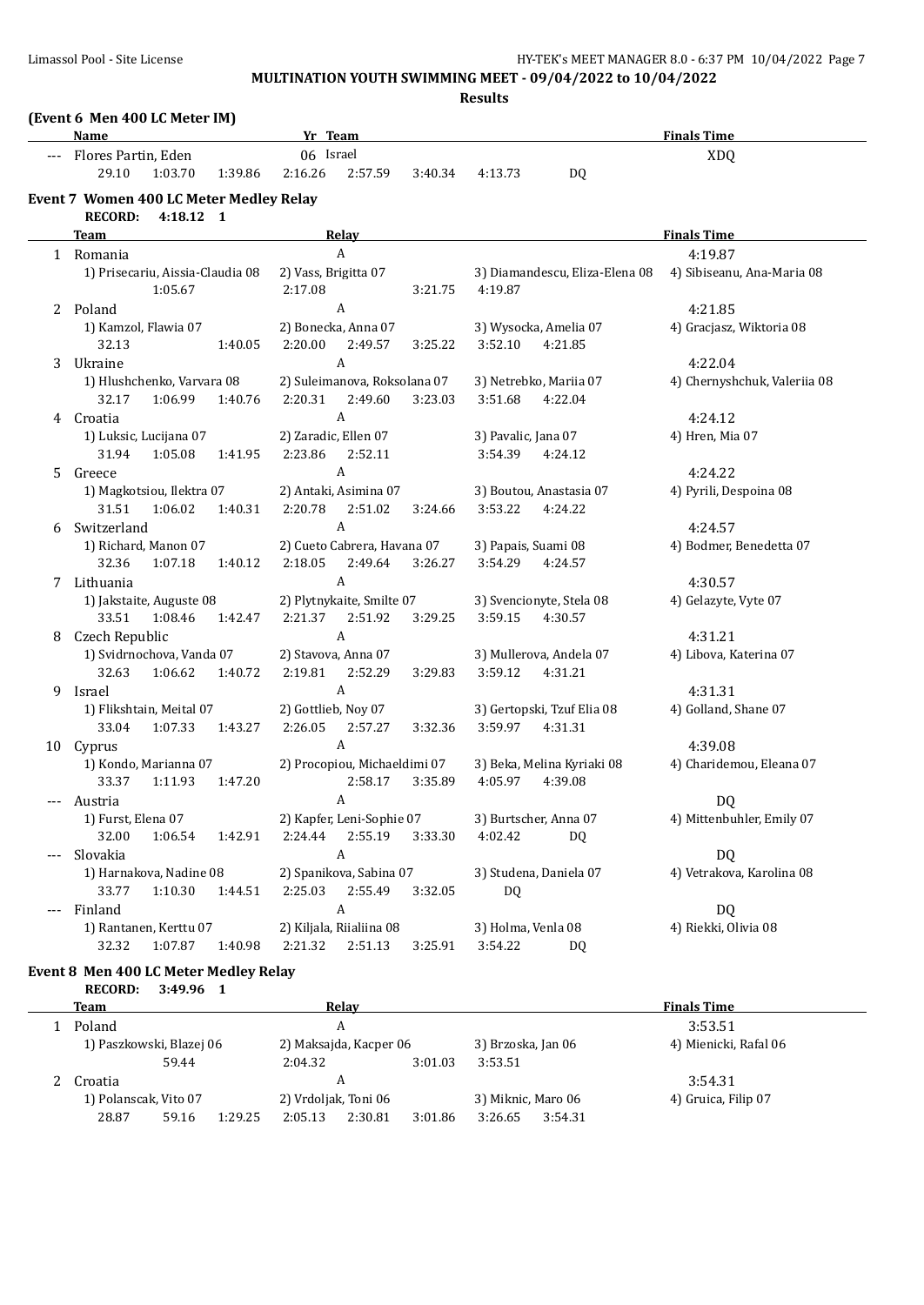**MULTINATION YOUTH SWIMMING MEET - 09/04/2022 to 10/04/2022**

**Results**

## **(Event 8 Men 400 LC Meter Medley Relay)**

|    | <b>Team</b>                                                |         |                     | <b>Relay</b>                 |         |                                                        |                                | <b>Finals Time</b>         |
|----|------------------------------------------------------------|---------|---------------------|------------------------------|---------|--------------------------------------------------------|--------------------------------|----------------------------|
| 3  | Ukraine                                                    |         |                     | A                            |         |                                                        |                                | 3:56.47                    |
|    | 1) Mialkovskyi, Denys 07                                   |         |                     | 2) Kovalchuk, Tymofii 06     |         |                                                        | 3) Harbarchuk, Ivan 06         | 4) Kudinov, Mykyta 06      |
|    | 29.71<br>1:00.50                                           | 1:31.53 | 2:07.00             | 2:32.78                      | 3:02.92 | 3:28.60                                                | 3:56.47                        |                            |
|    | 4 Greece                                                   |         |                     | A                            |         |                                                        |                                | 3:57.95                    |
|    | 1) Pekos, Georgios 06                                      |         |                     | 2) Lytras, Nikolaos 06       |         |                                                        | 3) Polyzoudis, Konstantinos 06 | 4) Soutos, Nikolaos 06     |
|    | 29.59<br>1:00.62                                           | 1:31.24 | 2:07.44             | 2:34.11                      | 3:04.81 | 3:29.95                                                | 3:57.95                        |                            |
| 5. | Switzerland                                                |         |                     | A                            |         |                                                        |                                | 3:58.44                    |
|    | 1) Germann, Gian 06                                        |         | 2) Lamont, Ellis 06 |                              |         | 3) Sacu, Faulos 06                                     |                                | 4) Herbette, Arthur 06     |
|    | 29.14<br>1:01.04                                           | 1:31.60 | 2:06.81             | 2:33.32                      | 3:04.50 | 3:29.94                                                | 3:58.44                        |                            |
| 6  | Czech Republic                                             |         |                     | $\boldsymbol{A}$             |         |                                                        |                                | 3:58.67                    |
|    | 1) Krischke, Jakub Jan 06                                  |         |                     | 2) Korcak, Simon 06          |         | 3) Slavik, Ondrej 06                                   |                                | 4) Hubscher, Samuel 07     |
|    | 27.90<br>58.17                                             | 1:30.19 | 2:06.30             | 2:32.46                      | 3:03.03 | 3:28.83                                                | 3:58.67                        |                            |
| 7  | Finland                                                    |         |                     | A                            |         |                                                        |                                | 4:02.75                    |
|    | 1) Vayrynen, Leevi 07                                      |         |                     | 2) Minkovski, Boris 06       |         | 3) Pesala, Kalle 06                                    |                                | 4) Silander, Tomi 06       |
|    | 1:02.22                                                    |         | 2:07.25             |                              | 3:07.05 | 4:02.75                                                |                                |                            |
| 8  | Lithuania                                                  |         |                     | A                            |         |                                                        |                                | 4:04.63                    |
|    | 1) Kauspedas, Mantas 07                                    |         |                     | 2) Augustinavicius, Arnas 07 |         |                                                        | 3) Trepocka, Kristupas 06      | 4) Apinys, Artas 07        |
|    | 29.98<br>1:02.35                                           | 1:33.94 | 2:10.99             | 2:36.63                      | 3:07.75 | 3:34.89                                                | 4:04.63                        |                            |
| 9  | Austria                                                    |         |                     | A                            |         |                                                        |                                | 4:06.30                    |
|    | 1) Serengau, David 06                                      |         | 2) Sowa, Julian 06  |                              |         | 3) Edl, Lukas 06                                       |                                | 4) Kratschmer, Moritz 07   |
|    | 29.87<br>1:02.94                                           | 1:35.00 | 2:15.36             | 2:40.90                      | 3:11.83 | 3:37.57                                                | 4:06.30                        |                            |
|    | 10 Cyprus                                                  |         |                     | A                            |         |                                                        |                                | 4:06.88                    |
|    | 1) Iacovides, Alexis 07                                    |         |                     |                              |         | 2) Constantinides, Constantinos 073) Vakanas, Polis 06 |                                | 4) Groutas, Michalis 06    |
|    | 29.12<br>1:00.45                                           | 1:32.84 | 2:12.10             | 2:40.47                      | 3:12.49 | 3:39.01                                                | 4:06.88                        |                            |
| 11 | Slovenia                                                   |         |                     | A                            |         |                                                        |                                | 4:07.12                    |
|    | 1) Korent, Leonardo 06                                     |         |                     | 2) Vran Benkovic, Bor 07     |         |                                                        | 3) Bizjak Jambrovic, Matic 06  | 4) Peterlin, Nik 06        |
|    | 30.46<br>1:02.24                                           | 1:33.59 | 2:09.60             | 2:37.19                      | 3:10.70 | 3:37.71                                                | 4:07.12                        |                            |
| 12 | Slovakia                                                   |         |                     | A                            |         |                                                        |                                | 4:13.22                    |
|    | 1) Van Wyk, Daniel 06                                      |         |                     | 2) Stancek, Mario 07         |         |                                                        | 3) Kubica, Martin 06           | 4) Tomas, Oliver 07        |
|    | 30.76                                                      | 1:38.40 |                     | 2:44.73                      | 3:18.46 | 3:44.45                                                | 4:13.22                        |                            |
|    | Israel                                                     |         |                     | A                            |         |                                                        |                                | DQ                         |
|    | 1) Goldin, Aukan Nahuel 07                                 |         |                     | 2) Sovetov, Daniel 07        |         |                                                        | 3) Derevtsov, Daniel 06        | 4) Pushka, Natanial 07     |
|    | 28.79<br>58.75                                             | 1:30.07 | 2:07.31             | 2:33.16                      | 3:03.40 | 3:28.36                                                | DQ                             |                            |
|    | Romania                                                    |         |                     | A                            |         |                                                        |                                | DQ                         |
|    | 1) Constantinescu, Alexandru 06 2) Coman, Darius-Stefan 07 |         |                     |                              |         |                                                        | 3) Mihalache, Vlad-Stefan 06   | 4) Badea, Robert-Andrei 07 |
|    | 29.31<br>59.35                                             | 1:30.20 | 2:05.00             | 2:31.21                      | 3:02.44 | 3:27.78                                                | DQ                             |                            |

#### **Event 9 Women 400 LC Meter Freestyle RECORD: 4:25.09 1**

**Name Property Property Property Property Finals Time Finals Time** 1 Luksic, Lucijana 07 Croatia 4:21.931 30.22 1:02.88 1:36.18 2:09.65 2:42.84 3:15.74 3:48.83 4:21.93 2 Diamandescu, Eliza-Elena 08 Romania 4:22.541 29.74 1:02.79 1:36.24 2:10.05 2:43.63 3:17.80 3:50.69 4:22.54 3 Rakopoulou, Antonia 08 Greece 4:23.381 30.21 1:03.10 1:36.58 2:10.11 2:43.49 3:17.26 3:50.88 4:23.38 4 Rybalko, Olha 07 Ukraine 4:34.87 32.48 1:07.03 1:41.70 2:16.70 2:51.58 3:26.71 4:01.58 4:34.87 5 Rossi, Elisabetta 07 Switzerland 4:35.80 31.98 1:06.62 1:42.08 2:17.39 2:52.43 3:27.45 4:01.94 4:35.80 6 Hamalainen, Malla 08 Finland 4:35.94 30.73 1:04.36 1:39.40 2:15.27 2:51.21 3:27.32 4:02.39 4:35.94 7 Svencionyte, Stela 08 Lithuania 4:36.50 32.17 1:06.92 1:42.29 2:17.88 2:53.67 3:29.88 4:04.49 4:36.50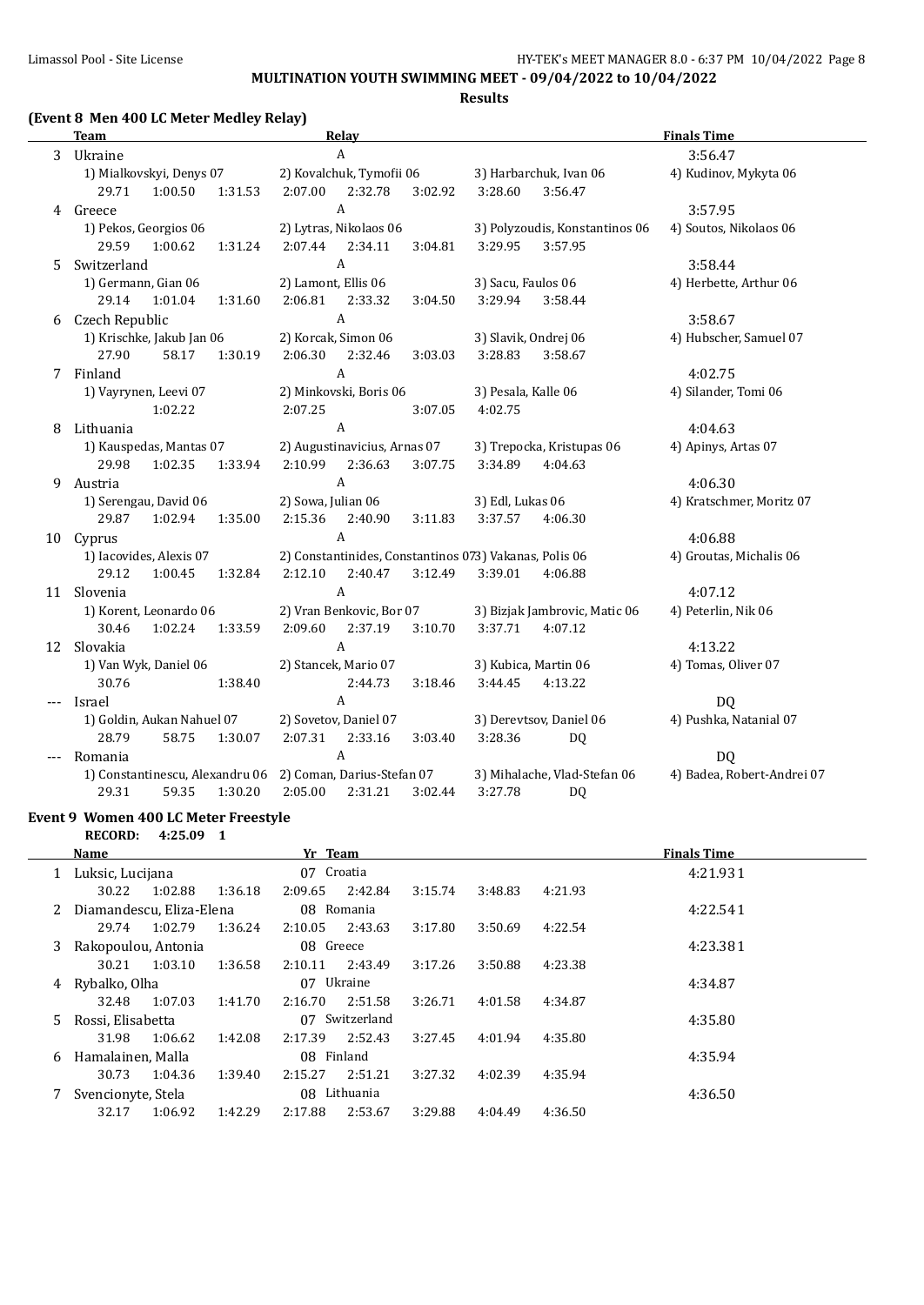# **MULTINATION YOUTH SWIMMING MEET - 09/04/2022 to 10/04/2022**

**Results**

## **(Event 9 Women 400 LC Meter Freestyle)**

|     | <b>Name</b>             |         | Yr Team     |                   |         |         |         | <b>Finals Time</b> |  |
|-----|-------------------------|---------|-------------|-------------------|---------|---------|---------|--------------------|--|
|     | 8 Grozajova, Lea        |         | 07 Slovakia |                   |         |         |         | 4:38.36            |  |
|     | 1:06.22<br>31.42        | 1:41.46 | 2:17.45     | 2:53.10           | 3:29.15 | 4:04.62 | 4:38.36 |                    |  |
| 9   | DE Haan, Esmee          |         | 07 Austria  |                   |         |         |         | 4:39.10            |  |
|     | 31.44<br>1:05.90        | 1:41.40 | 2:17.06     | 2:52.86           | 3:28.49 | 4:04.20 | 4:39.10 |                    |  |
|     | 10 Glasman, Alma        |         | 07 Israel   |                   |         |         |         | 4:40.03            |  |
|     | 32.38<br>1:07.58        | 1:43.27 | 2:19.21     | 2:54.63           | 3:30.79 | 4:05.53 | 4:40.03 |                    |  |
|     | 11 Fortuna, Lena        |         |             | 07 Slovenia       |         |         |         | 4:42.41            |  |
|     | 31.33<br>1:05.74        | 1:41.32 | 2:17.78     | 2:53.88           | 3:30.44 | 4:06.49 | 4:42.41 |                    |  |
|     | 12 Wiernicka, Julia     |         | 07 Poland   |                   |         |         |         | 4:44.77            |  |
|     | 31.03<br>1:05.36        | 1:41.05 | 2:17.77     | 2:54.40           | 3:31.44 | 4:07.82 | 4:44.77 |                    |  |
|     | 13 Zavrou, Eleni        |         | 07 Cyprus   |                   |         |         |         | 4:48.43            |  |
|     | 1:07.67                 | 1:44.22 | 2:20.75     | 2:57.93           | 3:35.18 | 4:12.41 | 4:48.43 |                    |  |
|     | 14 Kisova, Karolina     |         |             | 07 Czech Republic |         |         |         | 4:48.85            |  |
|     | 32.80<br>1:08.45        | 1:45.08 | 2:21.80     | 2:58.95           | 3:36.19 | 4:13.49 | 4:48.85 |                    |  |
|     | Chroni, Aikaterini      |         | 07 Greece   |                   |         |         |         | X4:27.62           |  |
|     | 30.79<br>1:04.53        | 1:38.87 | 2:12.60     | 2:46.16           | 3:20.22 | 3:54.13 | 4:27.62 |                    |  |
|     | Sibiseanu, Ana-Maria    |         |             | 08 Romania        |         |         |         | X4:31.99           |  |
|     | 30.65<br>1:04.59        | 1:39.05 | 2:13.89     | 2:48.54           | 3:23.61 | 3:58.01 | 4:31.99 |                    |  |
|     | Kuczmar, Zuzanna        |         | 07 Poland   |                   |         |         |         | X4:33.93           |  |
|     | 30.37<br>1:04.60        | 1:39.67 | 2:15.14     | 2:50.58           | 3:25.76 | 4:00.95 | 4:33.93 |                    |  |
|     | Glinska, Oliwia         |         | 07 Poland   |                   |         |         |         | X4:35.10           |  |
|     | 32.20<br>1:06.79        | 1:41.93 | 2:17.46     | 2:52.42           | 3:27.32 | 4:01.93 | 4:35.10 |                    |  |
|     | Cosic, Petra            |         | 07 Croatia  |                   |         |         |         | X4:36.44           |  |
|     | 31.23<br>1:05.62        | 1:40.67 | 2:16.45     | 2:51.87           | 3:27.74 | 4:03.08 | 4:36.44 |                    |  |
|     | Podrzavnik, Zara        |         | 08 Slovenia |                   |         |         |         | X4:36.51           |  |
|     | 32.06<br>1:06.87        | 1:41.93 | 2:17.57     | 2:52.85           | 3:28.09 | 4:02.61 | 4:36.51 |                    |  |
|     | Harkanen, Miina-Anniina |         | 08 Finland  |                   |         |         |         | X4:38.25           |  |
|     | 30.98<br>1:05.43        | 1:40.97 | 2:16.71     | 2:52.39           | 3:28.42 | 4:03.44 | 4:38.25 |                    |  |
|     | Poppe, Marta            |         | 07 Poland   |                   |         |         |         | X4:38.95           |  |
|     | 30.96<br>1:05.27        | 1:40.81 | 2:17.38     | 2:52.66           | 3:28.56 | 4:03.90 | 4:38.95 |                    |  |
|     | Montanes, Leona         |         |             | 07 Switzerland    |         |         |         | X4:39.02           |  |
|     | 31.21<br>1:06.35        | 1:42.09 | 2:17.95     | 2:53.75           | 3:29.27 | 4:04.85 | 4:39.02 |                    |  |
|     | Canevese, Sheila        |         |             | 07 Switzerland    |         |         |         | X4:39.26           |  |
|     | 31.53<br>1:06.31        | 1:41.53 | 2:17.84     | 2:53.23           | 3:29.11 | 4:04.63 | 4:39.26 |                    |  |
| --- | Barderan, Noa           |         | 07 Israel   |                   |         |         |         | X4:40.45           |  |
|     | 32.00<br>1:07.11        | 1:42.14 | 2:18.16     | 2:53.37           | 3:29.32 | 4:04.51 | 4:40.45 |                    |  |

#### **Event 10 Men 400 LC Meter Freestyle RECORD: 3:57.78 1**

|   | Name                   |         |         | Yr Team    |                |         |         |         | <b>Finals Time</b> |
|---|------------------------|---------|---------|------------|----------------|---------|---------|---------|--------------------|
|   | Filipiak, Mikolaj      |         |         | 06 Poland  |                |         |         |         | 4:00.86            |
|   | 28.34                  | 58.95   | 1:29.28 | 2:00.13    | 2:30.86        | 3:01.57 | 3:31.71 | 4:00.86 |                    |
|   | Mihalache, Vlad-Stefan |         |         |            | 06 Romania     |         |         |         | 4:05.86            |
|   | 29.12                  | 1:00.13 | 1:31.31 | 2:02.39    | 2:32.99        | 3:04.40 | 3:35.39 | 4:05.86 |                    |
| 3 | Rabinovich, Daniel     |         |         | 06 Israel  |                |         |         |         | 4:08.00            |
|   | 28.37                  | 59.68   | 1:31.29 | 2:02.99    | 2:34.61        | 3:05.99 | 3:37.02 | 4:08.00 |                    |
| 4 | Horban, Nataniel       |         |         | 06 Ukraine |                |         |         |         | 4:08.32            |
|   | 28.87                  | 59.35   |         | 2:01.56    |                | 3:05.21 | 4:08.32 |         |                    |
| 5 | Krpina, Roko           |         |         | 06 Croatia |                |         |         |         | 4:09.57            |
|   | 28.54                  | 59.58   | 1:31.24 | 2:02.90    | 2:34.87        | 3:07.18 | 3:39.07 | 4:09.57 |                    |
| 6 | D' Iorio, Ian          |         |         |            | 06 Switzerland |         |         |         | 4:09.90            |
|   | 28.41                  | 59.44   | 1:30.61 | 2:02.57    | 2:34.43        | 3:06.61 | 3:38.82 | 4:09.90 |                    |
|   | Peterlin, Nik          |         |         |            | 06 Slovenia    |         |         |         | 4:11.27            |
|   | 29.25                  | 1:01.12 | 1:32.86 | 2:05.16    | 2:37.23        | 3:10.02 | 3:42.02 | 4:11.27 |                    |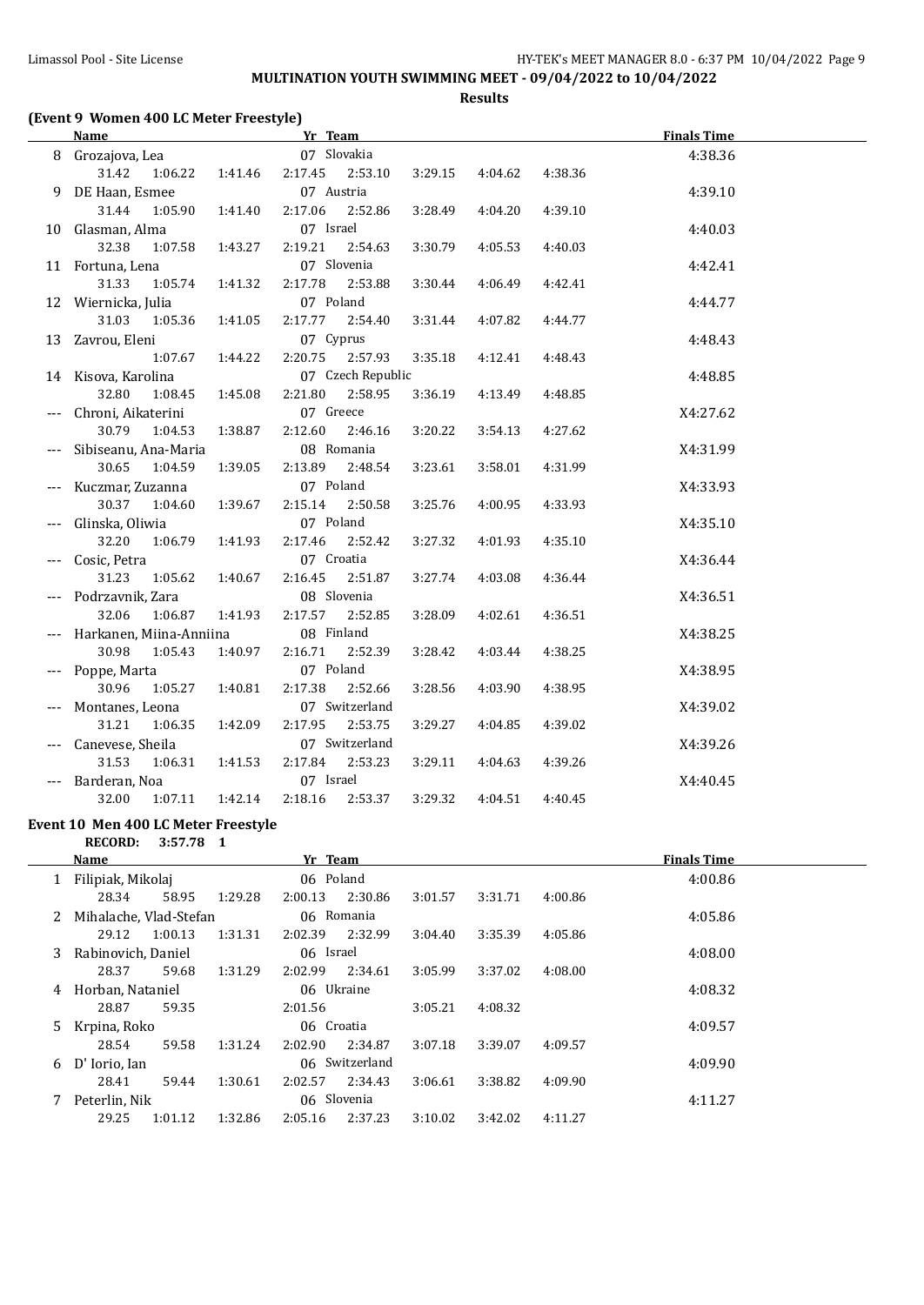# **MULTINATION YOUTH SWIMMING MEET - 09/04/2022 to 10/04/2022**

**Results**

# **(Event 10 Men 400 LC Meter Freestyle)**

|     | Name                             |         | Yr Team    |                        |         |         |         | <b>Finals Time</b> |  |
|-----|----------------------------------|---------|------------|------------------------|---------|---------|---------|--------------------|--|
| 8   | Andreou, Rodolfos                |         | 06 Cyprus  |                        |         |         |         | 4:11.52            |  |
|     | 29.30<br>1:00.76                 | 1:32.70 | 2:05.01    | 2:37.18                | 3:09.58 | 3:41.52 | 4:11.52 |                    |  |
| 9   | Vaiciunas, Kostas                |         |            | 06 Lithuania           |         |         |         | 4:14.55            |  |
|     | 29.25<br>1:00.74                 | 1:32.56 | 2:05.31    | 2:38.43                | 3:11.03 | 3:43.39 | 4:14.55 |                    |  |
|     | 10 Bouzek, Pavel                 |         |            | 06 Czech Republic      |         |         |         | 4:14.84            |  |
|     | 28.13<br>58.02                   | 1:29.01 | 2:00.99    | 2:34.26                | 3:07.75 | 3:41.41 | 4:14.84 |                    |  |
|     | 11 Skaris, Ioannis               |         | 06 Greece  |                        |         |         |         | 4:15.18            |  |
|     | 28.16<br>58.97                   | 1:29.74 | 2:00.77    | 2:32.31                | 3:05.67 | 3:40.05 | 4:15.18 |                    |  |
|     | 12 Bonev, Yasen                  |         |            | 06 Bulgaria            |         |         |         | 4:15.88            |  |
|     | 29.78<br>1:02.58                 | 1:35.46 | 2:08.95    | 2:41.07                | 3:13.72 | 3:45.32 | 4:15.88 |                    |  |
|     | 13 Kallstrom, Risto              |         | 06 Finland |                        |         |         |         | 4:15.92            |  |
|     | 29.49<br>1:01.43                 | 1:33.42 | 2:06.04    | 2:38.51                | 3:11.23 | 3:43.97 | 4:15.92 |                    |  |
|     | 14 Gabriel, Jakub                |         |            | 06 Slovakia            |         |         |         | 4:22.00            |  |
|     | 29.74<br>1:02.25                 | 1:35.26 | 2:08.65    | 2:41.66                | 3:15.36 | 3:49.19 | 4:22.00 |                    |  |
|     | 15 Filkovic, Matteo              |         | 06 Austria |                        |         |         |         | 4:22.16            |  |
|     | 29.14<br>1:01.76                 | 1:35.40 | 2:09.54    | 2:43.04                | 3:17.05 | 3:50.44 | 4:22.16 |                    |  |
|     | --- Pushka, Natanial             |         | 07 Israel  |                        |         |         |         | X4:10.69           |  |
|     | 27.10<br>57.99                   | 1:29.59 | 2:01.68    | 2:34.15                | 3:06.81 | 3:39.20 | 4:10.69 |                    |  |
|     | Badea, Robert-Andrei             |         |            | 07 Romania             |         |         |         | X4:12.45           |  |
|     | 28.96<br>1:01.56                 | 1:34.76 | 2:07.25    | 2:39.17                | 3:11.28 | 3:42.68 | 4:12.45 |                    |  |
|     | Zemansky, Noah                   |         | 06 Austria |                        |         |         |         | X4:13.35           |  |
|     | 29.02<br>1:00.86                 | 1:33.36 | 2:05.73    | 2:37.91                | 3:10.22 | 3:42.20 | 4:13.35 |                    |  |
| --- | Mauri, Mattia                    |         |            | 06 Switzerland         |         |         |         | X4:13.46           |  |
|     | 28.89<br>1:01.23                 | 1:33.81 | 2:06.48    | 2:39.30                | 3:11.88 | 3:44.10 | 4:13.46 |                    |  |
| --- | Tomic, Ivan                      |         | 06 Croatia |                        |         |         |         | X4:19.57           |  |
|     | 29.13<br>1:01.19                 | 1:34.32 | 2:07.54    | 2:40.84                | 3:14.59 | 3:47.65 | 4:19.57 |                    |  |
|     | Silander, Tomi                   |         | 06 Finland |                        |         |         |         | X4:20.31           |  |
|     | 28.75<br>1:01.01                 | 1:33.85 | 2:07.36    | 2:40.36                | 3:14.17 | 3:47.51 | 4:20.31 |                    |  |
|     | Van Wyk, Daniel                  |         |            | 06 Slovakia            |         |         |         | X4:22.28           |  |
|     | 30.03<br>1:02.13                 | 1:34.98 | 2:08.14    | 2:41.58                | 3:15.36 | 3:49.24 | 4:22.28 |                    |  |
| --- | Kolev, Boris<br>1:02.01<br>29.25 | 1:36.61 | 2:12.28    | 06 Bulgaria<br>2:49.47 | 3:26.08 | 4:03.51 | 4:39.05 | X4:39.05           |  |
|     | --- Rublov, Yan                  |         | 07 Ukraine |                        |         |         |         | <b>XNS</b>         |  |
|     |                                  |         |            |                        |         |         |         |                    |  |

#### **Event 11 Women 100 LC Meter Breaststroke**

**RECORD: 1:12.25 1**

|    | Name                                      |    | Yr Team        | <b>Finals Time</b> |
|----|-------------------------------------------|----|----------------|--------------------|
| 1  | Cueto Cabrera, Havana<br>33.99<br>1:11.11 |    | 07 Switzerland | 1:11.111           |
| 2  | Plytnykaite, Smilte<br>33.58<br>1:11.20   | 07 | Lithuania      | 1:11.201           |
| 3  | Vass, Brigitta<br>1:11.70<br>34.11        | 07 | Romania        | 1:11.701           |
| 4  | Bonecka, Anna<br>1:12.77<br>34.05         |    | 07 Poland      | 1:12.77            |
| 5  | Antaki, Asimina<br>1:13.93<br>34.64       |    | 07 Greece      | 1:13.93            |
| *6 | Suleimanova, Roksolana                    | 07 | Ukraine        | 1:14.33            |
| *6 | Stavova, Anna                             | 07 | Czech Republic | 1:14.33            |
| 8  | Spanikova, Sabina<br>1:14.89<br>35.09     | 07 | Slovakia       | 1:14.89            |
| 9  | Kiljala, Riialiina<br>1:15.21<br>34.61    |    | 08 Finland     | 1:15.21            |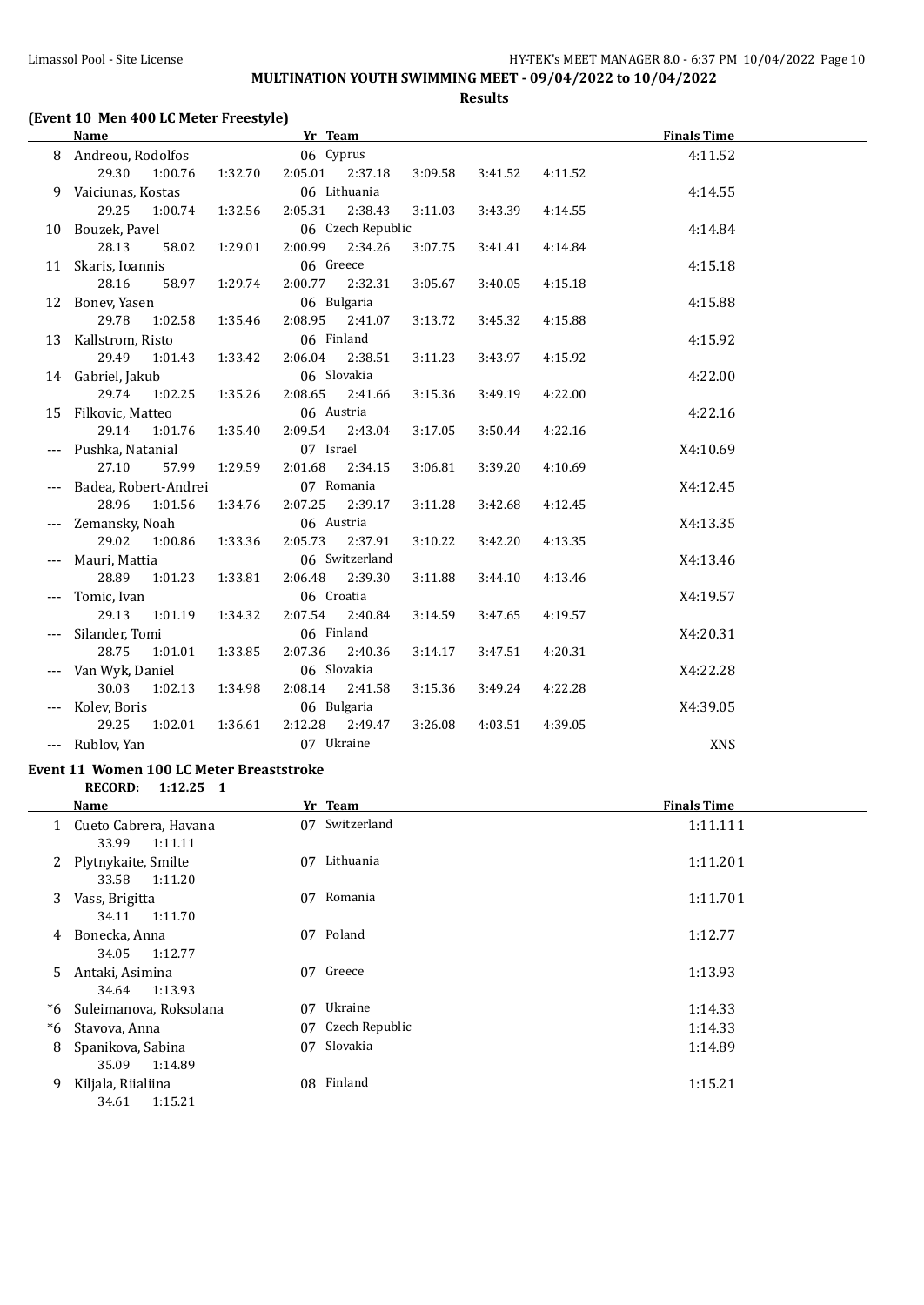#### Limassol Pool - Site License **HY-TEK's MEET MANAGER 8.0 - 6:37 PM 10/04/2022** Page 11 **MULTINATION YOUTH SWIMMING MEET - 09/04/2022 to 10/04/2022**

**Results**

#### **(Event 11 Women 100 LC Meter Breaststroke)**

|                     | <b>Name</b>                                |    | Yr Team        | <b>Finals Time</b> |
|---------------------|--------------------------------------------|----|----------------|--------------------|
| 10                  | Procopiou, Michaeldimi<br>35.19<br>1:16.28 |    | 07 Cyprus      | 1:16.28            |
| 11                  | Kapfer, Leni-Sophie<br>36.97<br>1:16.79    |    | 07 Austria     | 1:16.79            |
| 12                  | Gottlieb, Noy<br>36.56<br>1:18.57          |    | 07 Israel      | 1:18.57            |
| 13                  | Zaradic, Ellen                             |    | 07 Croatia     | 1:19.84            |
| $\qquad \qquad - -$ | Kokkota, Evanthia<br>34.93<br>1:14.42      |    | 07 Greece      | X1:14.42           |
| $- - -$             | Beka, Melina Kyriaki<br>35.02<br>1:14.95   |    | 08 Cyprus      | X1:14.95           |
| $---$               | Lohr, Kay-Lyn<br>35.58<br>1:15.12          |    | 08 Switzerland | X1:15.12           |
| $---$               | Muller, Selina<br>35.56<br>1:15.78         | 07 | Switzerland    | X1:15.78           |
| $---$               | Furst, Elena<br>35.23<br>1:16.41           | 07 | Austria        | X1:16.41           |
| $---$               | Weltman, Gili                              |    | 07 Israel      | X1:18.91           |
| ---                 | Ciesarova, Simona<br>36.77<br>1:19.20      | 07 | Slovakia       | X1:19.20           |
| ---                 | Mance, Petra                               |    | 08 Croatia     | X1:22.37           |

37.00 1:22.37

# **Event 12 Men 100 LC Meter Breaststroke**

**RECORD: 1:02.46 1**

|              | Name                                             | Yr Team           | <b>Finals Time</b> |
|--------------|--------------------------------------------------|-------------------|--------------------|
| $\mathbf{1}$ | Maksajda, Kacper<br>30.85<br>1:05.42             | 06 Poland         | 1:05.42            |
| 2            | Lytras, Nikolaos<br>31.45<br>1:06.23             | 06 Greece         | 1:06.23            |
| 3.           | Coman, Darius-Stefan                             | 07 Romania        | 1:06.24            |
| 4            | Kozulj, Toma<br>1:06.31<br>31.34                 | 06 Croatia        | 1:06.31            |
| 5.           | Kovalchuk, Tymofii<br>31.45<br>1:06.91           | 06 Ukraine        | 1:06.91            |
| 6            | Lamont, Ellis<br>31.84<br>1:07.04                | 06 Switzerland    | 1:07.04            |
| 7            | Rotem, Yoav<br>31.29<br>1:07.46                  | 06 Israel         | 1:07.46            |
| 8            | Minkovski, Boris<br>30.83<br>1:07.81             | 06 Finland        | 1:07.81            |
| 9.           | Vran Benkovic, Bor                               | 07 Slovenia       | 1:07.95            |
| $*10$        | Augustinavicius, Arnas<br>31.64<br>1:08.17       | 07 Lithuania      | 1:08.17            |
| $*10$        | Korcak, Simon<br>32.37<br>1:08.17                | 06 Czech Republic | 1:08.17            |
| 12           | Gebert, Mark<br>32.33<br>1:08.55                 | 06 Austria        | 1:08.55            |
| 13           | Constantinides, Constantinos<br>33.45<br>1:11.73 | 07 Cyprus         | 1:11.73            |
|              | 14 Palkovic, Jakub<br>33.60<br>1:11.83           | 06 Slovakia       | 1:11.83            |
| $---$        | Vrdoljak, Toni<br>30.77<br>1:06.18               | 06 Croatia        | X1:06.18           |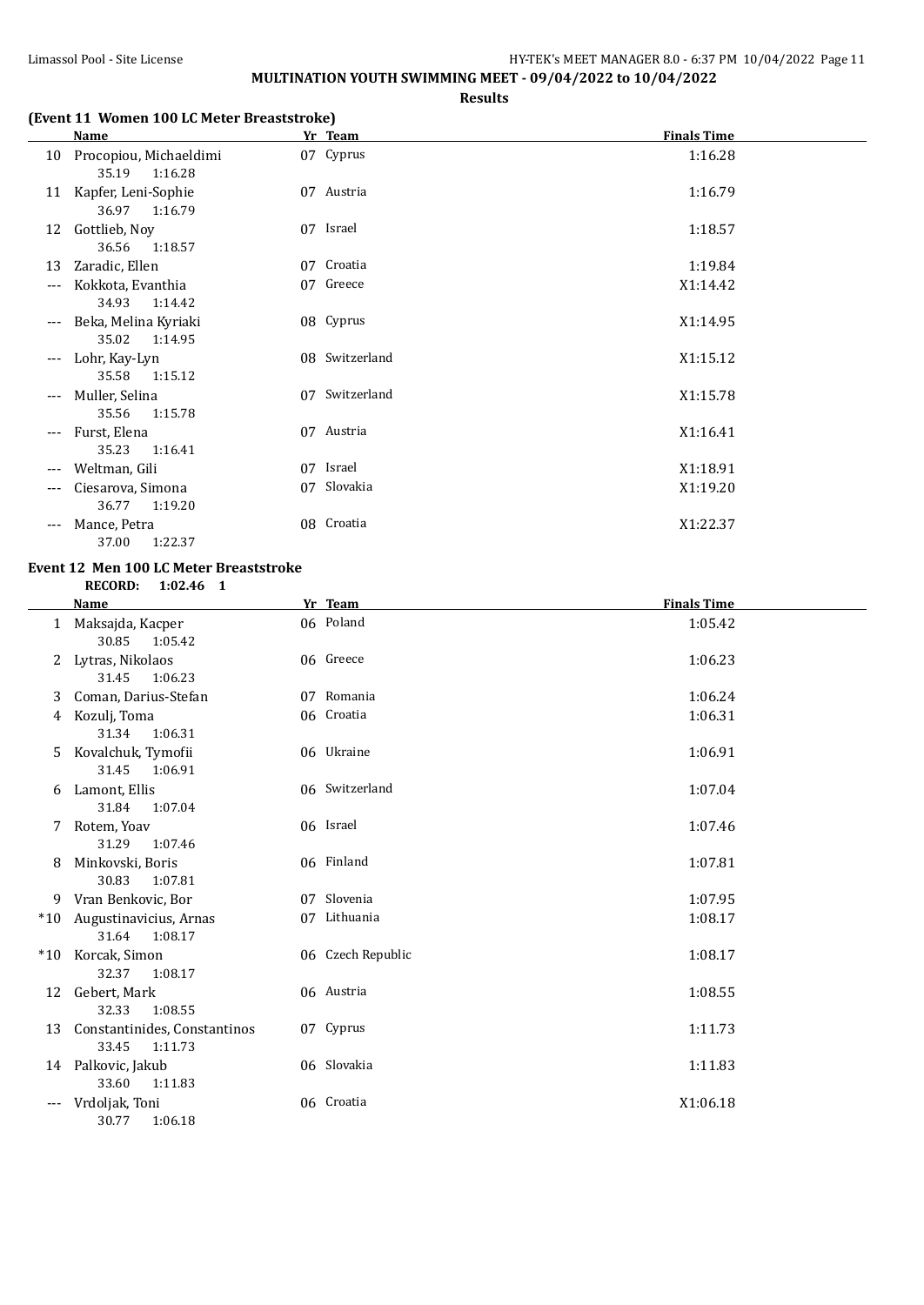## Limassol Pool - Site License **HY-TEK's MEET MANAGER 8.0 - 6:37 PM** 10/04/2022 Page 12 **MULTINATION YOUTH SWIMMING MEET - 09/04/2022 to 10/04/2022**

**Results**

## **(Event 12 Men 100 LC Meter Breaststroke)**

|                     | <b>Name</b>                               |    | Yr Team        | <b>Finals Time</b> |
|---------------------|-------------------------------------------|----|----------------|--------------------|
| $---$               | Degtyaryov, Volodymyr<br>31.53<br>1:07.43 | 07 | Switzerland    | X1:07.43           |
| $---$               | Rantasuo, Konsta<br>31.88<br>1:07.74      |    | 06 Finland     | X1:07.74           |
| $---$               | Korent, Leonardo                          |    | 06 Slovenia    | X1:07.81           |
| $\qquad \qquad - -$ | Vlasidis, Michail<br>1:09.30<br>32.97     |    | 06 Greece      | X1:09.30           |
|                     | --- Sovetov, Daniel<br>32.81<br>1:09.39   | 07 | Israel         | X1:09.39           |
| $---$               | Hubscher, Samuel<br>32.85<br>1:09.53      | 07 | Czech Republic | X1:09.53           |
| $---$               | Slizius, Povilas<br>1:09.97<br>32.56      |    | 06 Lithuania   | X1:09.97           |
| $---$               | Sowa, Julian<br>1:10.51<br>32.64          |    | 06 Austria     | X1:10.51           |
| $---$               | Stancek, Mario<br>1:13.87<br>34.61        | 07 | Slovakia       | X1:13.87           |

#### **Event 13 Women 100 LC Meter Butterfly RECORD: 1:01.91 1**

|     | <b>Name</b>                                | Yr Team           | <b>Finals Time</b> |
|-----|--------------------------------------------|-------------------|--------------------|
|     | 1 Zahorovska, Anna<br>28.96<br>1:02.76     | 07 Ukraine        | 1:02.76            |
| 2   | Pavalic, Jana<br>29.16<br>1:02.94          | 07 Croatia        | 1:02.94            |
| 3   | Richard, Manon<br>30.77<br>1:04.36         | 07 Switzerland    | 1:04.36            |
| 4   | Boutou, Anastasia<br>30.03<br>1:04.38      | 07 Greece         | 1:04.38            |
| 5   | Wysocka, Amelia<br>30.35<br>1:04.59        | 07 Poland         | 1:04.59            |
| 6   | Holma, Venla<br>30.15<br>1:04.87           | 08 Finland        | 1:04.87            |
| 7   | Velikova, Lora<br>30.62<br>1:05.80         | 07 Bulgaria       | 1:05.80            |
| 8   | Arko, Marta<br>30.47<br>1:06.80            | 07 Slovenia       | 1:06.80            |
| 9   | Gertopski, Tzuf Elia<br>31.37<br>1:07.03   | 08 Israel         | 1:07.03            |
| 10  | Burtscher, Anna<br>31.63<br>1:08.43        | 07 Austria        | 1:08.43            |
|     | 11 Studena, Daniela<br>31.32<br>1:08.89    | 07 Slovakia       | 1:08.89            |
|     | 12 Mullerova, Andela<br>32.47<br>1:10.62   | 07 Czech Republic | 1:10.62            |
| --- | Kamzol, Flawia<br>29.46<br>1:02.83         | 07 Poland         | X1:02.83           |
| --- | Netrebko, Mariia<br>29.55<br>1:02.86       | 07 Ukraine        | X1:02.86           |
| --- | Yermishyna, Yelyzaveta<br>29.52<br>1:03.27 | 07 Ukraine        | X1:03.27           |
| --- | Papais, Suami<br>31.43<br>1:06.72          | 08 Switzerland    | X1:06.72           |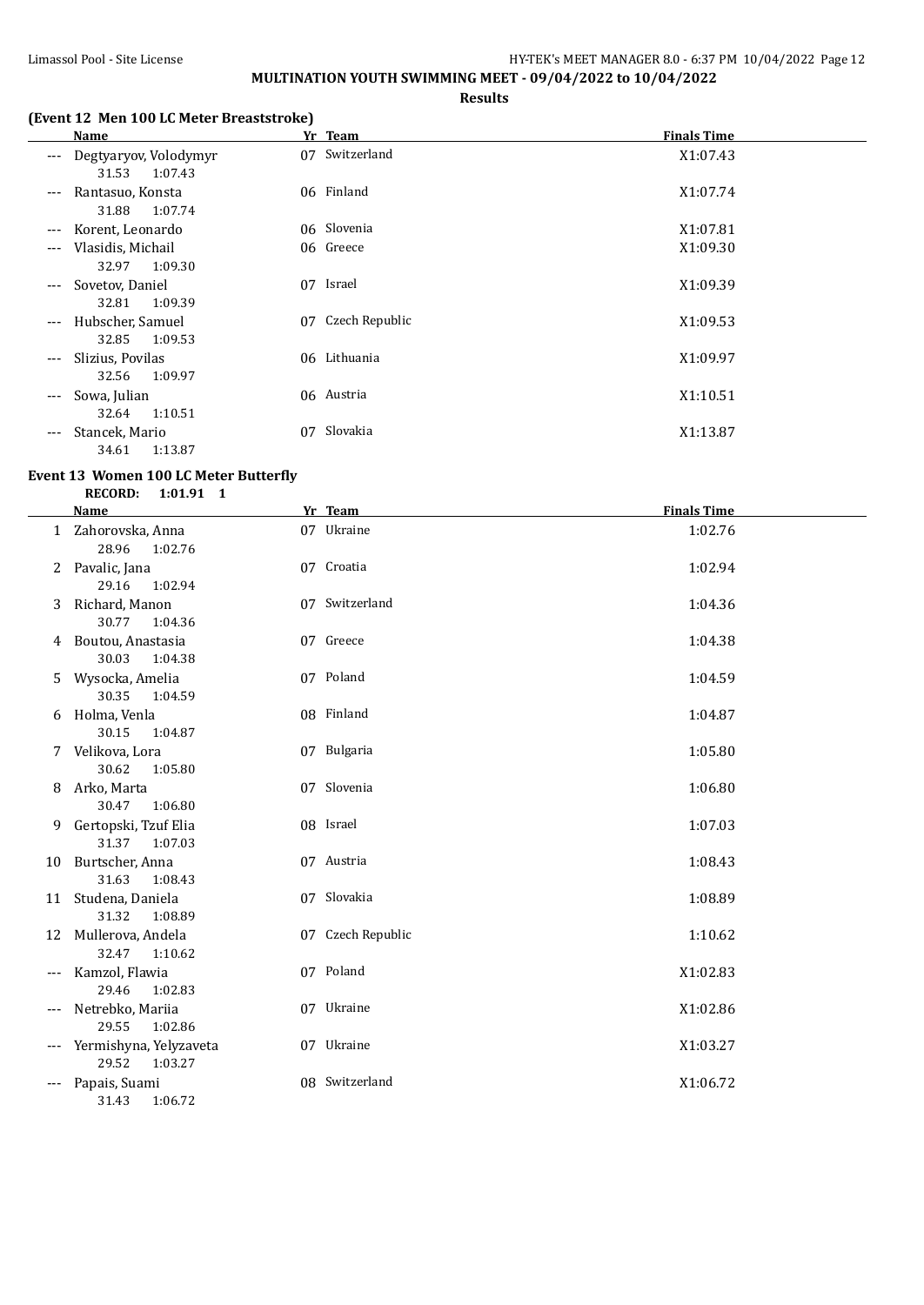#### Limassol Pool - Site License **HY-TEK's MEET MANAGER 8.0 - 6:37 PM 10/04/2022** Page 13 **MULTINATION YOUTH SWIMMING MEET - 09/04/2022 to 10/04/2022**

**Results**

#### **(Event 13 Women 100 LC Meter Butterfly)**

|                     | Name                                    |    | Yr Team        | <b>Finals Time</b> |
|---------------------|-----------------------------------------|----|----------------|--------------------|
| $---$               | Magkotsiou, Ilektra<br>1:06.80<br>30.66 |    | 07 Greece      | X1:06.80           |
| $---$               | Jainta, Sara<br>32.00<br>1:07.72        | 07 | Poland         | X1:07.72           |
| $---$               | Passer, Valentina<br>31.98<br>1:07.78   | 07 | Austria        | X1:07.78           |
| $---$               | Riekki, Olivia<br>31.89<br>1:08.13      |    | 08 Finland     | X1:08.13           |
| $\qquad \qquad - -$ | Kiljala, Riialiina<br>1:08.37<br>31.38  | 08 | Finland        | X1:08.37           |
| $---$               | Flikshtain, Meital<br>1:09.41<br>32.53  | 07 | Israel         | X1:09.41           |
| $\qquad \qquad - -$ | Mittenbuhler, Emily<br>32.36<br>1:10.88 | 07 | Austria        | X1:10.88           |
| $\qquad \qquad -$   | Stavova, Anna<br>1:13.52<br>33.74       | 07 | Czech Republic | X1:13.52           |

#### **Event 14 Men 100 LC Meter Butterfly**

**RECORD: 52.32 1**

|       | <b>Name</b>                                    | Yr Team           | <b>Finals Time</b> |
|-------|------------------------------------------------|-------------------|--------------------|
|       | 1 Derevtsov, Daniel<br>26.22<br>56.10          | 06 Israel         | 56.10              |
| 2     | Harbarchuk, Ivan<br>26.27<br>56.21             | 06 Ukraine        | 56.21              |
| 3     | Edl, Lukas                                     | 06 Austria        | 56.22              |
| 4     | Slavik, Ondrej<br>26.15<br>56.43               | 06 Czech Republic | 56.43              |
| 5     | Trepocka, Kristupas<br>25.99<br>56.50          | 06 Lithuania      | 56.50              |
| 6     | Popiel, Mikolaj<br>26.26<br>56.58              | 06 Poland         | 56.58              |
| 7     | Kostal, Samuel<br>26.63<br>56.61               | 06 Slovakia       | 56.61              |
| 8     | Polyzoudis, Konstantinos<br>27.20<br>57.52     | 06 Greece         | 57.52              |
| 9     | Miknic, Maro<br>26.68<br>57.66                 | 06 Croatia        | 57.66              |
| 10    | Mihalache, Vlad-Stefan<br>27.06<br>57.83       | 06 Romania        | 57.83              |
| 11    | Sacu, Faulos<br>26.86<br>57.85                 | 06 Switzerland    | 57.85              |
|       | 12 Vakanas, Polis<br>27.70<br>59.76            | 06 Cyprus         | 59.76              |
| 13    | Pesala, Kalle<br>27.24<br>1:00.05              | 06 Finland        | 1:00.05            |
|       | 14 Bizjak Jambrovic, Matic<br>27.60<br>1:00.29 | 06 Slovenia       | 1:00.29            |
| 15    | Stoynov, Aleks<br>27.80<br>1:00.79             | 06 Bulgaria       | 1:00.79            |
| ---   | Paszkowski, Blazej<br>26.27<br>56.62           | 06 Poland         | X56.62             |
| $---$ | Kotenko, Mykola<br>27.24<br>57.20              | 07 Ukraine        | X57.20             |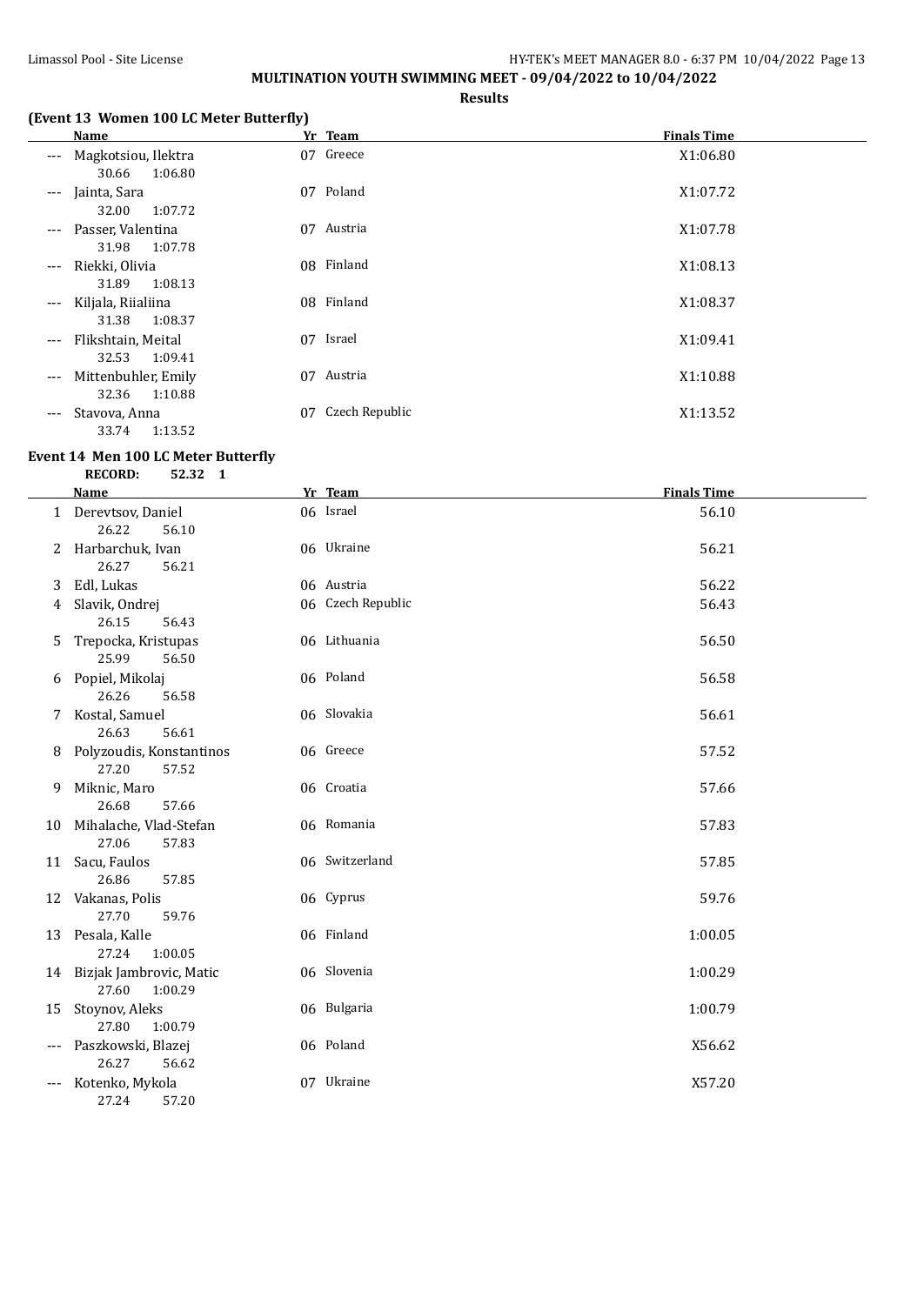## Limassol Pool - Site License **HY-TEK's MEET MANAGER 8.0 - 6:37 PM** 10/04/2022 Page 14 **MULTINATION YOUTH SWIMMING MEET - 09/04/2022 to 10/04/2022**

**Results**

## **(Event 14 Men 100 LC Meter Butterfly)**

|                     | Name                                  |    | Yr Team        | <b>Finals Time</b> |
|---------------------|---------------------------------------|----|----------------|--------------------|
| $---$               | Martinovic, Matej<br>26.43<br>57.42   |    | 06 Slovakia    | X57.42             |
| $---$               | Moustakas, Georgios<br>27.62<br>58.59 |    | 06 Greece      | X58.59             |
| $---$               | Payer, Louis<br>27.19<br>59.95        |    | 06 Switzerland | X59.95             |
| $---$               | Herbette, Arthur<br>27.86<br>1:00.15  |    | 06 Switzerland | X1:00.15           |
| $\cdots$            | Pasini, Enea<br>27.74<br>1:00.75      |    | 06 Switzerland | X1:00.75           |
| $\qquad \qquad - -$ | Pucek, Richard<br>28.69<br>1:01.12    |    | 06 Slovakia    | X1:01.12           |
| $---$               | Zemansky, Noah<br>28.63<br>1:01.66    |    | 06 Austria     | X1:01.66           |
| $\cdots$            | Germann, Gian<br>1:02.92<br>28.62     |    | 06 Switzerland | X1:02.92           |
| ---                 | Kitchev, Tom<br>1:03.91<br>28.46      |    | 06 Israel      | X1:03.91           |
| ---                 | Gruica, Filip<br>30.64<br>1:09.91     | 07 | Croatia        | X1:09.91           |

#### **Event 15 Women 800 LC Meter Freestyle Relay RECORD: 8:35.57 1**

| ECORD: | 8:35.5 |
|--------|--------|
|        |        |

|              | <b>Team</b><br>Relay |                               |         |                            |                           | <b>Finals Time</b> |                         |                           |                              |
|--------------|----------------------|-------------------------------|---------|----------------------------|---------------------------|--------------------|-------------------------|---------------------------|------------------------------|
| $\mathbf{1}$ | Greece               |                               |         |                            | A                         |                    | 8:31.311                |                           |                              |
|              |                      | 1) Chroni, Aikaterini 07      |         |                            | 2) Rakopoulou, Antonia 08 |                    |                         | 3) Boutou, Anastasia 07   | 4) Zafeiratou, Maria 07      |
| 2            | Croatia              |                               |         |                            | A                         |                    |                         |                           | 8:40.77                      |
|              |                      | 1) Luksic, Lucijana 07        |         | 2) Hren, Mia 07            |                           |                    |                         | 3) Dumancic, Lana 07      | 4) Pavalic, Jana 07          |
| 3            | Lithuania            |                               |         |                            | A                         |                    |                         |                           | 8:44.41                      |
|              | 1) Gelazyte, Vyte 07 |                               |         |                            | 2) Svencionyte, Stela 08  |                    |                         | 3) Trucinskaite, Guoda 08 | 4) Plytnykaite, Smilte 07    |
| 4            | Austria              |                               |         |                            | A                         |                    |                         |                           | 8:49.06                      |
|              | 1) Eder, Maria 07    |                               |         | 2) Felkel, Martha 07       |                           |                    |                         | 3) Falkner, Hannah 07     | 4) Kapfer, Leni-Sophie 07    |
| 5.           | Poland               |                               |         |                            | A                         |                    |                         |                           | 8:49.09                      |
|              |                      | 1) Gracjasz, Wiktoria 08      |         |                            | 2) Wiernicka, Julia 07    |                    | 3) Poppe, Marta 07      |                           | 4) Glinska, Oliwia 07        |
| 6            | Slovenia             |                               |         | A                          |                           |                    |                         |                           | 8:51.41                      |
|              | 1) Arko, Marta 07    |                               |         | 2) Podrzavnik, Zara 08     |                           | 3) Rozic, Ula 07   |                         | 4) Fortuna, Lena 07       |                              |
|              | 29.33                | 1:00.95                       | 1:33.84 | 2:07.83                    | 2:39.52                   | 3:14.47            | 3:48.28                 | 4:21.69                   |                              |
|              | 4:51.59              | 5:25.67                       | 6:01.83 |                            | 7:07.28                   | 7:41.76            | 8:16.42                 | 8:51.41                   |                              |
| 7            | Ukraine              |                               |         | A                          |                           |                    |                         |                           | 8:52.21                      |
|              |                      | 1) Yermishyna, Yelyzaveta 07  |         | 2) Hlushchenko, Varvara 08 |                           |                    | 3) Netrebko, Mariia 07  |                           | 4) Chernyshchuk, Valeriia 08 |
| 8            | Switzerland          |                               |         |                            | A                         |                    |                         |                           | 8:52.60                      |
|              |                      | 1) Bodmer, Benedetta 07       |         | 2) Canevese, Sheila 07     |                           |                    | 3) Rossi, Elisabetta 07 |                           | 4) Chtaini, Ave 07           |
| 9            | Israel               |                               |         |                            | A                         |                    |                         |                           | 8:55.53                      |
|              |                      | 1) Golland, Shane 07          |         | 2) Glasman, Alma 07        |                           |                    |                         | 3) Kehrmann, Mika 07      | 4) Barderan, Noa 07          |
| 10           | Finland              |                               |         |                            | A                         |                    |                         |                           | 8:57.38                      |
|              |                      | 1) Harkanen, Miina-Anniina 08 |         |                            | 2) Hamalainen, Malla 08   |                    |                         | 3) Savolainen, Ida 07     | 4) Korkeamaki, Jenni 07      |
|              | 30.09                | 1:03.56                       | 1:38.84 | 2:13.82                    | 2:44.23                   | 3:18.60            | 3:54.53                 | 4:28.68                   |                              |
|              | 4:58.96              | 5:33.60                       | 6:07.64 | 6:40.78                    | 7:11.13                   | 7:45.42            | 8:21.51                 | 8:57.38                   |                              |
| 11           | Slovakia             |                               |         |                            | A                         |                    |                         |                           | 8:59.74                      |
|              |                      | 1) Grozajova, Lea 07          |         |                            | 2) Radosavljevic, Nina 07 |                    |                         | 3) Vetrakova, Karolina 08 | 4) Harnakova, Nadine 08      |
|              | 30.74                | 1:04.57                       | 1:39.63 | 2:14.23                    | 2:45.69                   | 3:19.85            | 3:56.47                 | 4:32.27                   |                              |
|              | 5:03.51              | 5:37.25                       | 6:13.00 | 6:47.37                    | 7:17.83                   | 7:50.89            | 8:25.73                 | 8:59.74                   |                              |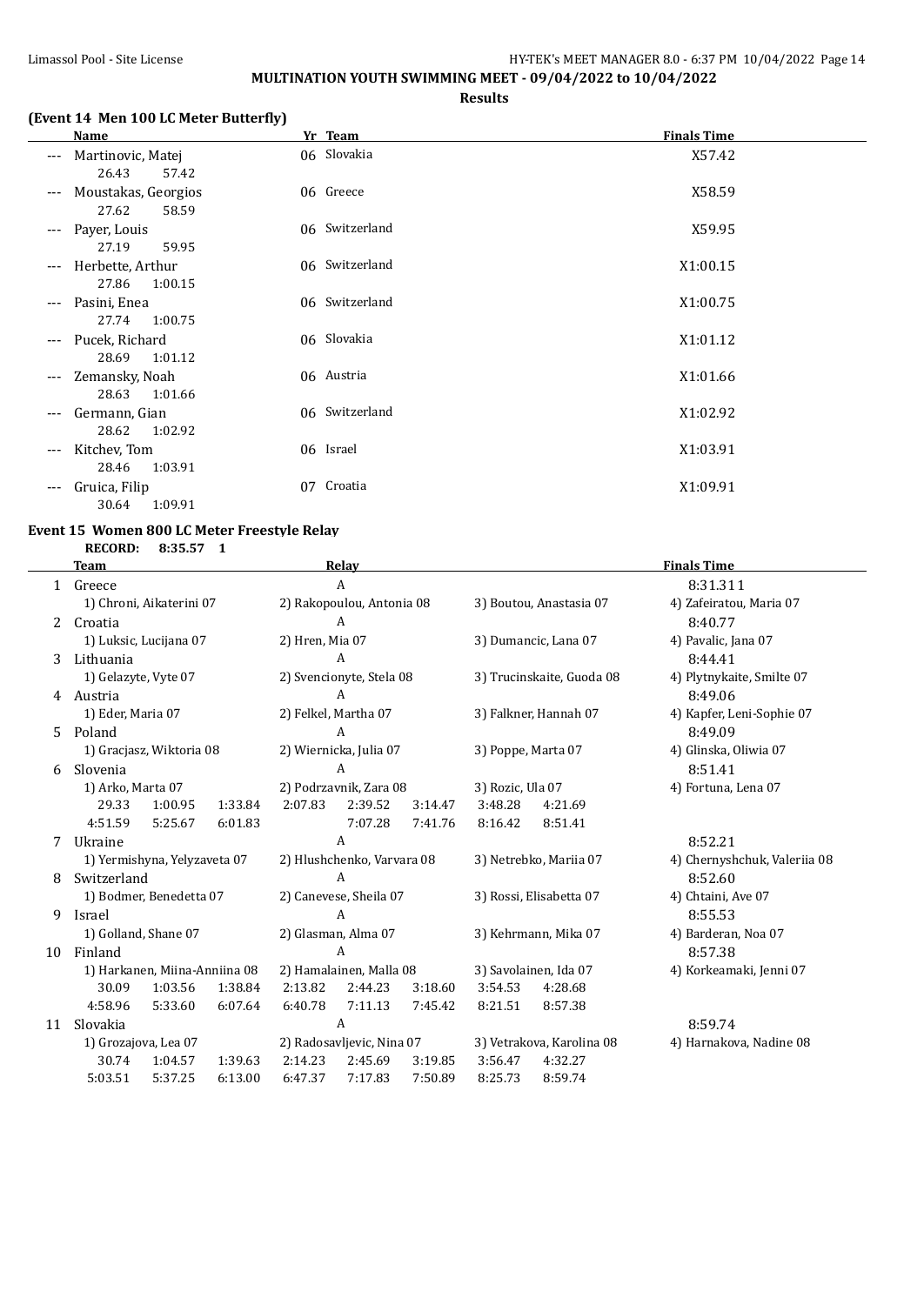## Limassol Pool - Site License **HY-TEK's MEET MANAGER 8.0 - 6:37 PM 10/04/2022** Page 15 **MULTINATION YOUTH SWIMMING MEET - 09/04/2022 to 10/04/2022**

**Results**

#### **(Event 15 Women 800 LC Meter Freestyle Relay)**

|                     |             |                          |                        |                          |                 |                              |         | <b>Finals Time</b>        |
|---------------------|-------------|--------------------------|------------------------|--------------------------|-----------------|------------------------------|---------|---------------------------|
|                     |             |                          |                        |                          |                 |                              |         | 9:09.32                   |
|                     |             |                          |                        |                          |                 |                              |         | 4) Libova, Katerina 07    |
| 32.91               | 1:08.31     | 1:44.84                  | 2:20.13                | 2:51.33                  | 3:26.29         | 4:02.16                      | 4:36.73 |                           |
| 5:09.07             | 5:45.08     | 6:20.40                  | 6:54.17                | 7:24.90                  | 7:59.42         | 8:34.93                      | 9:09.32 |                           |
| Cyprus              |             |                          |                        |                          |                 |                              |         | 9:25.19                   |
| 1) Zavrou, Eleni 07 |             | 2) Epiphaniou, Semeli 08 |                        | 3) Charidemou, Eleana 07 |                 | 4) Procopiou, Michaeldimi 07 |         |                           |
|                     | 1:06.79     |                          | 2:21.25                |                          | 3:27.16         | 4:04.72                      | 4:41.76 |                           |
|                     | 5:49.59     |                          | 7:02.09                |                          | 8:10.86         | 9:25.19                      |         |                           |
|                     | <b>Team</b> | Czech Republic           | 1) Kisova, Karolina 07 |                          | Relay<br>A<br>A | 2) Mullerova, Andela 07      |         | 3) Svidrnochova, Vanda 07 |

## **Event 16 Men 800 LC Meter Freestyle Relay**

|              | <b>RECORD:</b><br>7:39.76 1   |                               |                                                      |  |
|--------------|-------------------------------|-------------------------------|------------------------------------------------------|--|
|              | <b>Team</b>                   | Relay                         | <b>Finals Time</b>                                   |  |
| $\mathbf{1}$ | Poland                        | A                             | 7:47.23                                              |  |
|              | 1) Mienicki, Rafal 06         | 2) Swiderski, Julian 06       | 4) Filipiak, Mikolaj 06<br>3) Popiel, Mikolaj 06     |  |
| 2            | Israel                        | A                             | 7:50.43                                              |  |
|              | 1) Derevtsov, Daniel 06       | 2) Rabinovich, Daniel 06      | 3) Goldin, Aukan Nahuel 07<br>4) Pushka, Natanial 07 |  |
| 3            | Greece                        | A                             | 7:54.22                                              |  |
|              | 1) Ioannidis, Georgios 06     | 2) Soutos, Nikolaos 06        | 3) Skaris, Ioannis 06<br>4) Moustakas, Georgios 06   |  |
| 4            | Croatia                       | A                             | 7:55.75                                              |  |
|              | 1) Nenadic, Vlaho 06          | 2) Brkljacic, Grga 06         | 3) Krpina, Roko 06<br>4) Gruica, Filip 07            |  |
| 5.           | Slovakia                      | A                             | 8:01.19                                              |  |
|              | 1) Martinovic, Matej 06       | 2) Gabriel, Jakub 06          | 3) Tomas, Oliver 07<br>4) Kubica, Martin 06          |  |
|              | 27.48<br>57.02<br>1:27.06     | 1:57.62<br>2:25.83<br>2:57.26 | 3:29.50<br>4:00.57                                   |  |
|              | 4:57.76<br>5:29.21<br>4:27.91 | 6:00.65<br>6:27.87<br>6:59.14 | 7:30.49<br>8:01.19                                   |  |
| 6            | Ukraine                       | A                             | 8:01.28                                              |  |
|              | 1) Horban, Nataniel 06        | 2) Rublov, Yan 07             | 3) Polotskyi, Andrii 06<br>4) Kotenko, Mykola 07     |  |
| 7            | Lithuania                     | A                             | 8:02.13                                              |  |
|              | 1) Trepocka, Kristupas 06     | 2) Apinys, Artas 07           | 3) Vaitukaitis, Titas 06<br>4) Vaiciunas, Kostas 06  |  |
| 8            | Finland                       | A                             | 8:03.09                                              |  |
|              | 1) Pesala, Kalle 06           | 2) Minkovski, Boris 06        | 3) Kallstrom, Risto 06<br>4) Silander, Tomi 06       |  |
|              | 58.17                         | 1:57.64<br>2:57.76            | 3:59.47                                              |  |
|              | 4:57.78<br>5:29.91            | 6:01.98<br>7:00.36            | 8:03.09                                              |  |
| 9            | Austria                       | A                             | 8:03.86                                              |  |
|              | 1) Kratschmer, Moritz 07      | 2) Hoglinger, Jakob 06        | 3) Edl, Lukas 06<br>4) Filkovic, Matteo 06           |  |
|              | 27.93<br>58.48<br>1:29.44     | 2:28.42<br>2:01.00<br>2:59.44 | 3:30.84<br>4:00.49                                   |  |
|              | 4:28.10<br>4:59.63<br>5:30.92 | 6:28.15<br>6:00.21<br>6:59.85 | 8:03.86<br>7:32.51                                   |  |
| 10           | Switzerland                   | A                             | 8:04.47                                              |  |
|              | 1) D' Iorio, Ian 06           | 2) McAvoy, Samuel 06          | 3) Menaballi, Nicola 07<br>4) Mellini, Samuele 06    |  |
| 11           | Czech Republic                | $\overline{A}$                | 8:07.61                                              |  |
|              | 1) Slavik, Ondrej 06          | 2) Krischke, Jakub Jan 06     | 4) Bouzek, Pavel 06<br>3) Hubscher, Samuel 07        |  |
| 12           | Cyprus                        | A                             | 8:11.40                                              |  |
|              | 1) Groutas, Michalis 06       | 2) Vakanas, Polis 06          | 3) Ergatoudes, Yiannis 06<br>4) Andreou, Rodolfos 06 |  |
|              | 27.89<br>1:30.91              | 2:30.47                       | 3:35.05                                              |  |
|              | 4:34.38<br>5:36.95            | 6:37.04                       | 7:40.58<br>8:11.40                                   |  |

#### **Event 17 Women 800 LC Meter Freestyle RECORD: 9:00.91 1**

 $\overline{a}$ 

|   | Name                     |    | Yr Team     | <b>Finals Time</b> |
|---|--------------------------|----|-------------|--------------------|
|   | Diamandescu, Eliza-Elena |    | 08 Romania  | 8:57.801           |
|   | Rakopoulou, Antonia      |    | 08 Greece   | 9:04.72            |
|   | Montanes, Leona          | 07 | Switzerland | 9:23.54            |
| 4 | Podrzavnik, Zara         |    | 08 Slovenia | 9:26.27            |
|   | Kuczmar, Zuzanna         | 07 | Poland      | 9:30.28            |
|   | Barderan, Noa            | 07 | Israel      | 9:30.47            |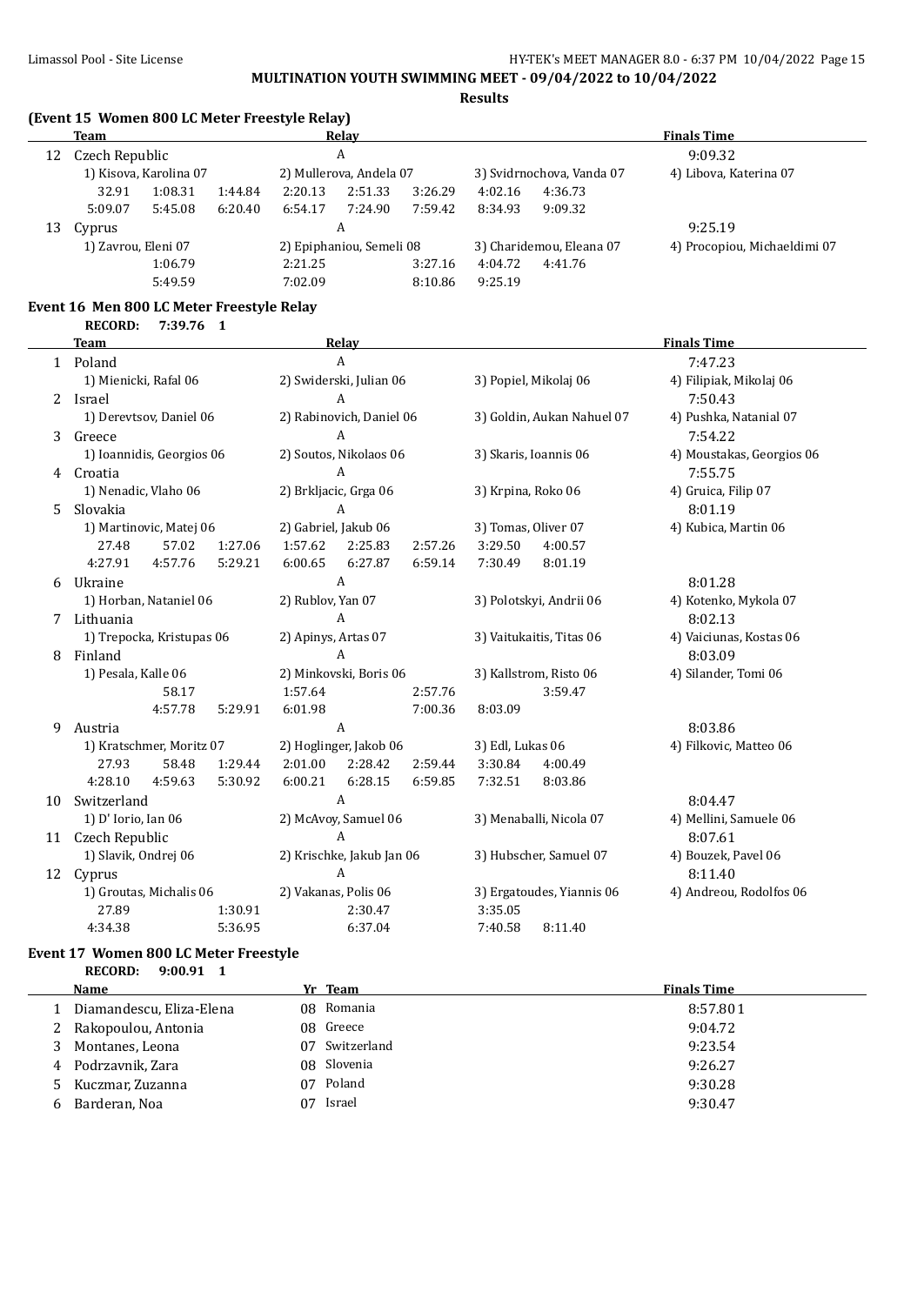# **MULTINATION YOUTH SWIMMING MEET - 09/04/2022 to 10/04/2022**

**Results**

## **(Event 17 Women 800 LC Meter Freestyle)**

|     | <b>Name</b>         |         |         |           | Yr Team        |         |         |         | <b>Finals Time</b> |  |
|-----|---------------------|---------|---------|-----------|----------------|---------|---------|---------|--------------------|--|
| 7   | Hamalainen, Malla   |         |         | 08        | Finland        |         |         |         | 9:34.85            |  |
| 8   | Svencionyte, Stela  |         |         | 08        | Lithuania      |         |         |         | 9:35.64            |  |
| 9   | Felkel, Martha      |         |         | 07        | Austria        |         |         |         | 9:35.71            |  |
| 10  | Trachuk, Vlada      |         |         | 08        | Ukraine        |         |         |         | 9:38.14            |  |
| 11  | Dumancic, Lana      |         |         | 07        | Croatia        |         |         |         | 9:46.68            |  |
| 12  | Kisova, Karolina    |         |         | 07        | Czech Republic |         |         |         | 9:56.30            |  |
| 13  | Radosavljevic, Nina |         |         | 07        | Slovakia       |         |         |         | 9:57.13            |  |
| 14  | Zavrou, Eleni       |         |         | 07        | Cyprus         |         |         |         | 9:57.57            |  |
| --- | Chroni, Aikaterini  |         |         | 07        | Greece         |         |         |         | X9:15.65           |  |
| --- | Rybalko, Olha       |         |         | 07        | Ukraine        |         |         |         | X9:28.49           |  |
| --- | DE Haan, Esmee      |         |         | 07        | Austria        |         |         |         | X9:35.82           |  |
|     | 33.03               | 1:09.25 | 1:45.65 | 2:22.13   | 2:58.61        | 3:35.06 | 4:11.34 | 4:47.85 |                    |  |
|     | 5:24.11             | 6:00.60 | 6:37.27 | 7:13.56   | 7:49.93        | 8:25.87 | 9:01.48 | 9:35.82 |                    |  |
| --- | Cosic, Petra        |         |         |           | 07 Croatia     |         |         |         | X9:36.72           |  |
|     | 33.07               | 1:08.72 | 1:45.00 | 2:21.59   | 2:58.14        | 3:34.84 | 4:11.67 | 4:48.02 |                    |  |
|     | 5:24.42             | 6:00.91 | 6:37.60 | 7:14.30   | 7:50.74        | 8:27.46 | 9:02.92 | 9:36.72 |                    |  |
| --- | Weltman, Gili       |         |         | 07 Israel |                |         |         |         | X9:48.86           |  |
|     | 32.49               | 1:09.34 | 1:46.08 | 2:23.12   | 3:00.16        | 3:37.97 | 4:15.10 | 4:53.03 |                    |  |
|     | 5:30.28             | 6:08.16 | 6:45.24 | 7:23.42   | 8:00.19        | 8:38.10 | 9:13.18 | 9:48.86 |                    |  |
|     | Savolainen, Ida     |         |         | 07        | Finland        |         |         |         | X9:57.32           |  |
|     |                     | 1:10.65 |         | 2:25.38   |                | 3:40.35 |         | 4:55.52 |                    |  |
|     |                     | 6:11.12 |         | 7:27.18   |                | 8:42.93 | 9:57.32 |         |                    |  |
| --- | Canevese, Sheila    |         |         | 07        | Switzerland    |         |         |         | <b>XNS</b>         |  |

#### **Event 18 Men 200 LC Meter Breaststroke**

**RECORD: 2:17.78 1**

|     | Name                         |         | Yr Team           | <b>Finals Time</b> |
|-----|------------------------------|---------|-------------------|--------------------|
|     | 1 Kovalchuk, Tymofii         |         | 06 Ukraine        | 2:21.03            |
|     | 1:08.99                      | 2:21.03 |                   |                    |
|     | Maksajda, Kacper             |         | 06 Poland         | 2:22.43            |
|     | 32.12<br>1:08.44             | 1:45.49 | 2:22.43           |                    |
| 3   | Vrdoljak, Toni               |         | 06 Croatia        | 2:23.10            |
|     | 31.85<br>1:07.91             | 1:44.93 | 2:23.10           |                    |
| 4   | Coman, Darius-Stefan         |         | 07 Romania        | 2:24.42            |
|     | 32.77 1:09.66                | 1:47.29 | 2:24.42           |                    |
| 5   | Korcak, Simon                |         | 06 Czech Republic | 2:25.78            |
|     | 1:09.88                      | 2:25.78 |                   |                    |
| 6   | Vlasidis, Michail            |         | 06 Greece         | 2:28.51            |
|     | 33.87<br>1:11.46             | 1:49.48 | 2:28.51           |                    |
|     | Gebert, Mark                 |         | 06 Austria        | 2:29.44            |
|     | 1:12.01<br>33.83             | 1:51.07 | 2:29.44           |                    |
| 8   | Degtyaryov, Volodymyr        |         | 07 Switzerland    | 2:29.58            |
|     | 33.48 1:11.22                | 1:50.04 | 2:29.58           |                    |
| 9   | Minkovski, Boris             |         | 06 Finland        | 2:30.27            |
|     | 33.79 1:11.62                | 1:50.48 | 2:30.27           |                    |
| 10  | Slizius, Povilas             |         | 06 Lithuania      | 2:33.18            |
|     | 34.56<br>1:13.84             | 1:53.40 | 2:33.18           |                    |
|     | 11 Palkovic, Jakub           |         | 06 Slovakia       | 2:39.47            |
|     | 35.72<br>1:15.77             | 1:57.44 | 2:39.47           |                    |
| 12  | Constantinides, Constantinos |         | 07 Cyprus         | 2:40.77            |
|     | 36.26<br>1:15.93             | 1:57.34 | 2:40.77           |                    |
| --- | Kozulj, Toma                 |         | 06 Croatia        | X2:23.82           |
|     | 32.19<br>1:08.50             | 1:45.93 | 2:23.82           |                    |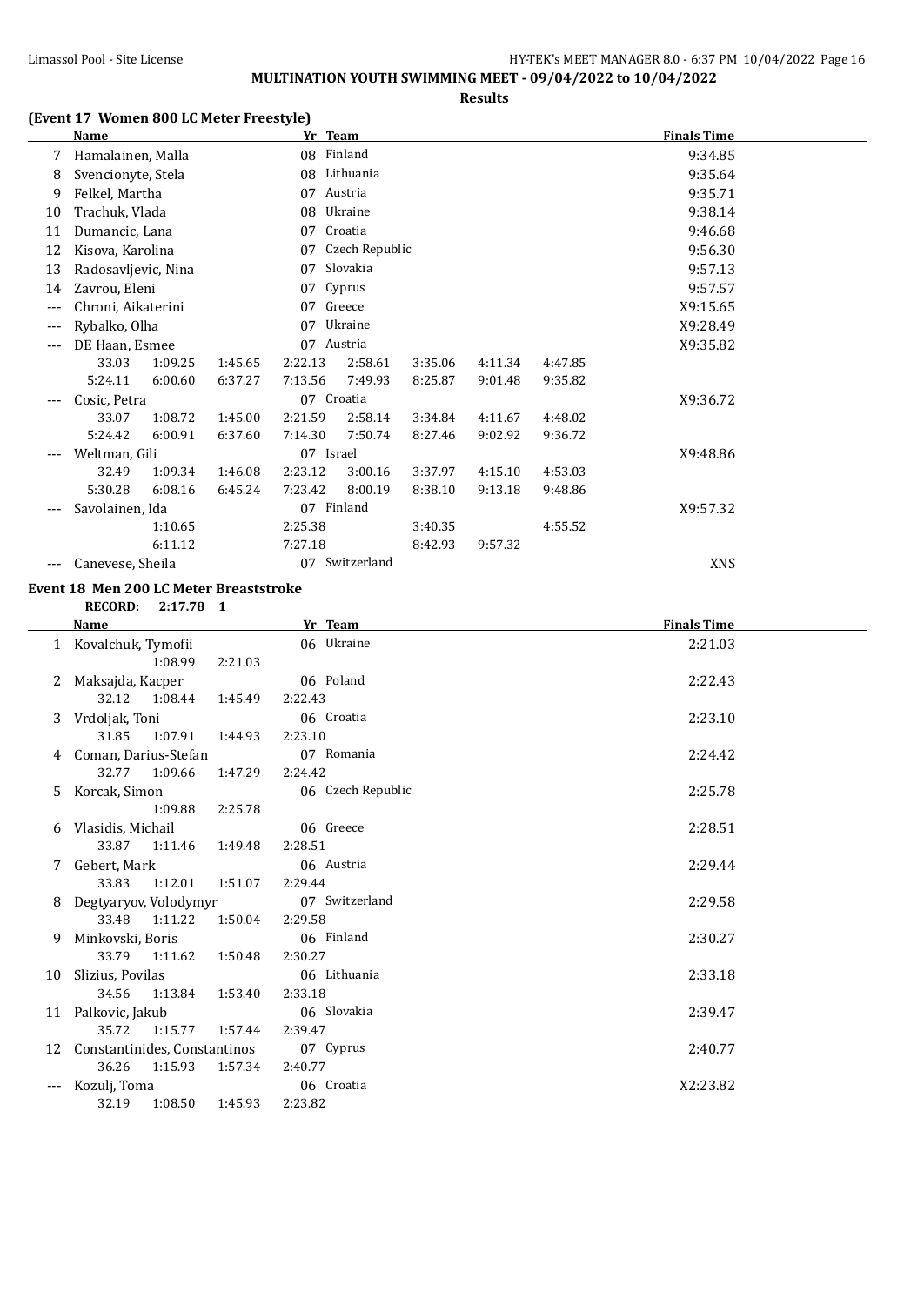## Limassol Pool - Site License **HY-TEK's MEET MANAGER 8.0 - 6:37 PM** 10/04/2022 Page 17 **MULTINATION YOUTH SWIMMING MEET - 09/04/2022 to 10/04/2022**

**Results**

## **(Event 18 Men 200 LC Meter Breaststroke)**

|                     | <b>Name</b>            |         |         | Yr Team           | <b>Finals Time</b> |
|---------------------|------------------------|---------|---------|-------------------|--------------------|
| $---$               | Hubscher, Samuel       |         |         | 07 Czech Republic | X2:25.23           |
|                     | 32.61                  | 1:08.85 | 1:46.52 | 2:25.23           |                    |
|                     | --- Sovetov, Daniel    |         |         | 07 Israel         | X2:28.93           |
|                     | 33.30                  | 1:11.74 | 1:51.17 | 2:28.93           |                    |
| $---$               | Lytras, Nikolaos       |         |         | 06 Greece         | X2:29.21           |
|                     | 33.51                  | 1:12.40 | 1:51.31 | 2:29.21           |                    |
| $---$               | Lamont, Ellis          |         |         | 06 Switzerland    | X2:34.32           |
|                     |                        | 1:11.96 | 2:34.32 |                   |                    |
| $\qquad \qquad - -$ | Sowa, Julian           |         |         | 06 Austria        | X2:37.60           |
|                     | 35.85                  | 1:16.76 | 1:57.71 | 2:37.60           |                    |
| $---$               | Augustinavicius, Arnas |         |         | 07 Lithuania      | X2:39.63           |
|                     | 35.93                  | 1:17.78 | 1:59.36 | 2:39.63           |                    |
| $---$               | Stancek, Mario         |         |         | 07 Slovakia       | X2:39.91           |
|                     | 35.23                  | 1:15.93 | 1:58.05 | 2:39.91           |                    |
| $---$               | Rotem, Yoav            |         |         | 06 Israel         | DQ                 |
|                     | 32.90                  | 1:10.76 | 1:49.89 | D <sub>0</sub>    |                    |

#### **Event 19 Women 200 LC Meter Breaststroke**

**RECORD: 2:35.56 1**

|       | <b>Name</b>                 | Yr Team           | <b>Finals Time</b> |
|-------|-----------------------------|-------------------|--------------------|
|       | 1 Vass, Brigitta            | 07 Romania        | 2:31.621           |
|       | 35.15<br>1:14.40<br>1:52.56 | 2:31.62           |                    |
|       | Cueto Cabrera, Havana       | 07 Switzerland    | 2:36.67            |
|       | 36.36<br>1:17.27<br>1:56.52 | 2:36.67           |                    |
|       | Spanikova, Sabina           | 07 Slovakia       | 2:39.93            |
|       | 36.50<br>1:17.05<br>1:57.74 | 2:39.93           |                    |
| 4     | Stavova, Anna               | 07 Czech Republic | 2:40.67            |
|       | 36.86<br>1:18.85<br>1:59.88 | 2:40.67           |                    |
| 5.    | Kokkota, Evanthia           | 07 Greece         | 2:40.95            |
|       | 1:16.14<br>2:40.95          |                   |                    |
| 6     | Przybylska, Oliwia          | 07 Poland         | 2:41.03            |
|       | 36.12<br>1:17.08<br>1:58.70 | 2:41.03           |                    |
| 7     | Kapfer, Leni-Sophie         | 07 Austria        | 2:44.15            |
|       | 37.43<br>1:19.27<br>2:00.75 | 2:44.15           |                    |
|       | Suleimanova, Roksolana      | 07 Ukraine        | 2:45.08            |
|       | 37.26<br>1:19.37<br>2:02.14 | 2:45.08           |                    |
| 9.    | Gottlieb, Noy               | 07 Israel         | 2:46.25            |
|       | 37.68<br>1:20.09<br>2:02.52 | 2:46.25           |                    |
| 10    | Velikova, Lora              | 07 Bulgaria       | 2:46.38            |
|       | 37.16<br>1:18.75<br>2:02.70 | 2:46.38           |                    |
|       | 11 Kiljala, Riialiina       | 08 Finland        | 2:47.97            |
|       | 1:22.21<br>2:47.97          |                   |                    |
|       | 12 Beka, Melina Kyriaki     | 08 Cyprus         | 2:49.40            |
|       | 37.29<br>1:20.83<br>2:06.05 | 2:49.40           |                    |
| 13    | Zaradic, Ellen              | 07 Croatia        | 2:57.66            |
|       | 40.79<br>1:25.57<br>2:11.60 | 2:57.66           |                    |
|       | Antaki, Asimina             | 07 Greece         | X2:40.14           |
|       | 35.24<br>1:15.61<br>1:57.27 | 2:40.14           |                    |
|       | Dernikovic, Maja            | 07 Croatia        | X2:45.54           |
|       | 37.84<br>2:02.87<br>1:19.99 | 2:45.54           |                    |
| $---$ | Lohr, Kay-Lyn               | 08 Switzerland    | X2:45.83           |
|       | 37.51<br>1:20.13<br>2:02.96 | 2:45.83           |                    |
| $---$ | Muller, Selina              | 07 Switzerland    | X2:49.64           |
|       | 2:07.99<br>39.25<br>1:24.13 | 2:49.64           |                    |
|       |                             |                   |                    |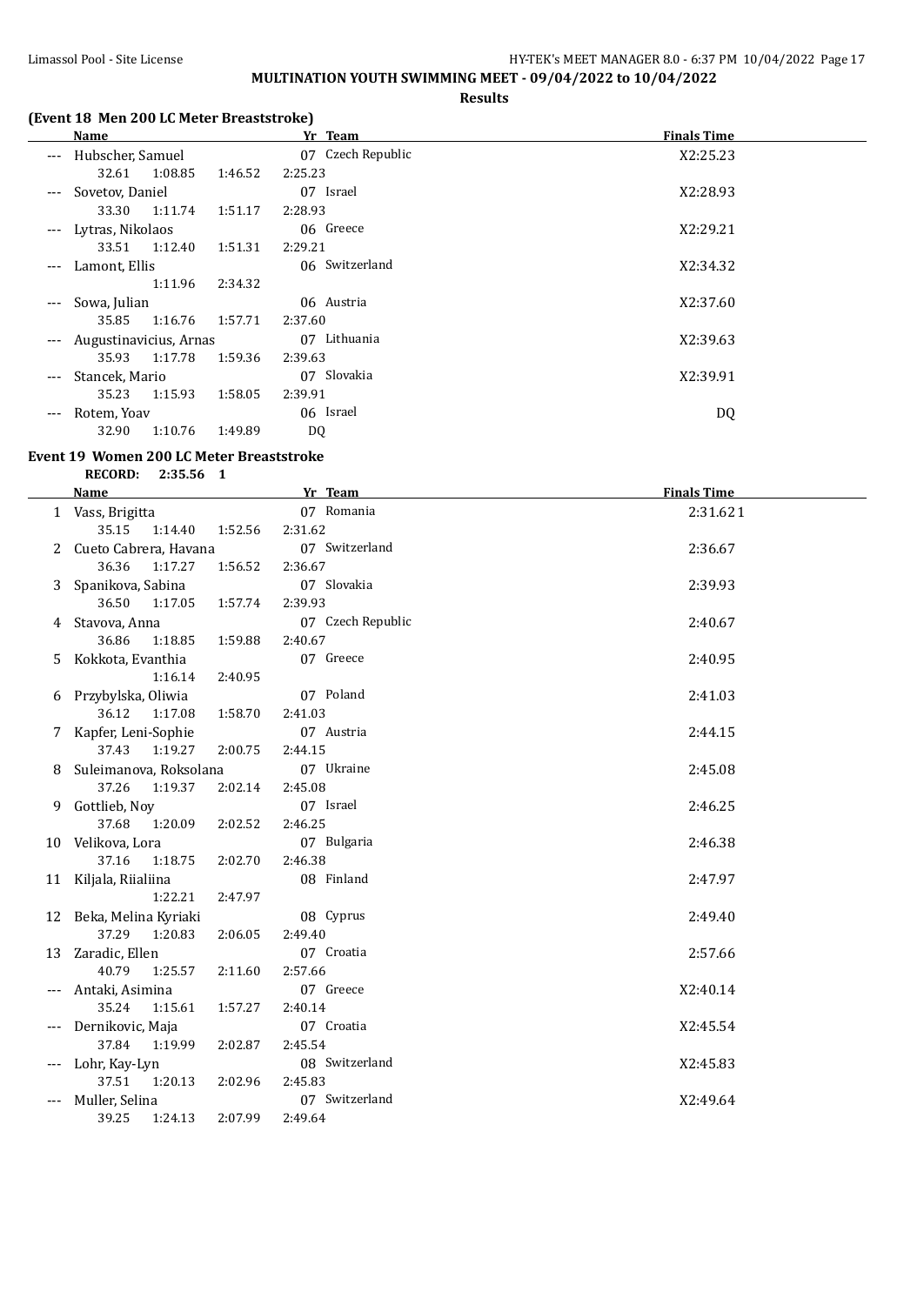# **MULTINATION YOUTH SWIMMING MEET - 09/04/2022 to 10/04/2022**

#### **Results**

| <b>Name</b>                |         | Yr Team     | <b>Finals Time</b> |  |  |  |  |
|----------------------------|---------|-------------|--------------------|--|--|--|--|
| --- Procopiou, Michaeldimi |         | 07 Cyprus   | X2:52.60           |  |  |  |  |
| 1:24.46 2:10.26<br>38.76   |         | 2:52.60     |                    |  |  |  |  |
| --- Ciesarova, Simona      |         | 07 Slovakia | X2:53.52           |  |  |  |  |
| 1:22.49<br>38.37           | 2:08.50 | 2:53.52     |                    |  |  |  |  |
| --- Gertopski, Tzuf Elia   |         | 08 Israel   | X2:57.05           |  |  |  |  |
| 1:24.92                    | 2:57.05 |             |                    |  |  |  |  |

# **Event 20 Men 100 LC Meter Backstroke**

|          | <b>RECORD:</b><br>55.52 1                     |                   |                    |
|----------|-----------------------------------------------|-------------------|--------------------|
|          | <b>Name</b>                                   | Yr Team           | <b>Finals Time</b> |
|          | 1 Krischke, Jakub Jan<br>27.57<br>58.24       | 06 Czech Republic | 58.24              |
|          | 2 Constantinescu, Alexandru<br>28.35<br>58.54 | 06 Romania        | 58.54              |
| 3        | Goldin, Aukan Nahuel<br>29.20<br>58.71        | 07 Israel         | 58.71              |
|          | 4 Polanscak, Vito<br>28.65<br>59.02           | 07 Croatia        | 59.02              |
| 5.       | Iacovides, Alexis<br>28.60<br>59.32           | 07 Cyprus         | 59.32              |
|          | 6 Edl, Lukas<br>28.51<br>59.48                | 06 Austria        | 59.48              |
|          | 7 Mialkovskyi, Denys<br>29.59<br>59.63        | 07 Ukraine        | 59.63              |
|          | 8 Kostal, Samuel<br>29.20<br>59.68            | 06 Slovakia       | 59.68              |
| 9.       | Paszkowski, Blazej<br>28.44<br>1:00.04        | 06 Poland         | 1:00.04            |
|          | 10 Pekos, Georgios<br>29.69<br>1:00.86        | 06 Greece         | 1:00.86            |
|          | 11 Kauspedas, Mantas<br>29.71<br>1:01.20      | 07 Lithuania      | 1:01.20            |
|          | 12 Germann, Gian<br>30.35<br>1:01.80          | 06 Switzerland    | 1:01.80            |
|          | 13 Korent, Leonardo<br>30.39<br>1:02.35       | 06 Slovenia       | 1:02.35            |
|          | 14 Stoynov, Aleks<br>29.95<br>1:02.44         | 06 Bulgaria       | 1:02.44            |
|          | 15 Vayrynen, Leevi<br>30.19<br>1:02.54        | 07 Finland        | 1:02.54            |
|          | Cojocaru, Carol-Mihai<br>28.67<br>58.89       | 06 Romania        | X58.89             |
|          | Trepocka, Kristupas<br>29.13<br>1:00.32       | 06 Lithuania      | X1:00.32           |
| ---      | Vran Benkovic, Bor<br>30.03<br>1:01.17        | 07 Slovenia       | X1:01.17           |
| ---      | Pacewicz, Wiktor<br>29.56<br>1:01.18          | 06 Poland         | X1:01.18           |
| $---$    | Payer, Louis<br>30.51<br>1:02.61              | 06 Switzerland    | X1:02.61           |
| ---      | Nieminen, Ilmari<br>30.17<br>1:02.72          | 07 Finland        | X1:02.72           |
| $\cdots$ | Polotskyi, Andrii<br>30.45<br>1:02.88         | 06 Ukraine        | X1:02.88           |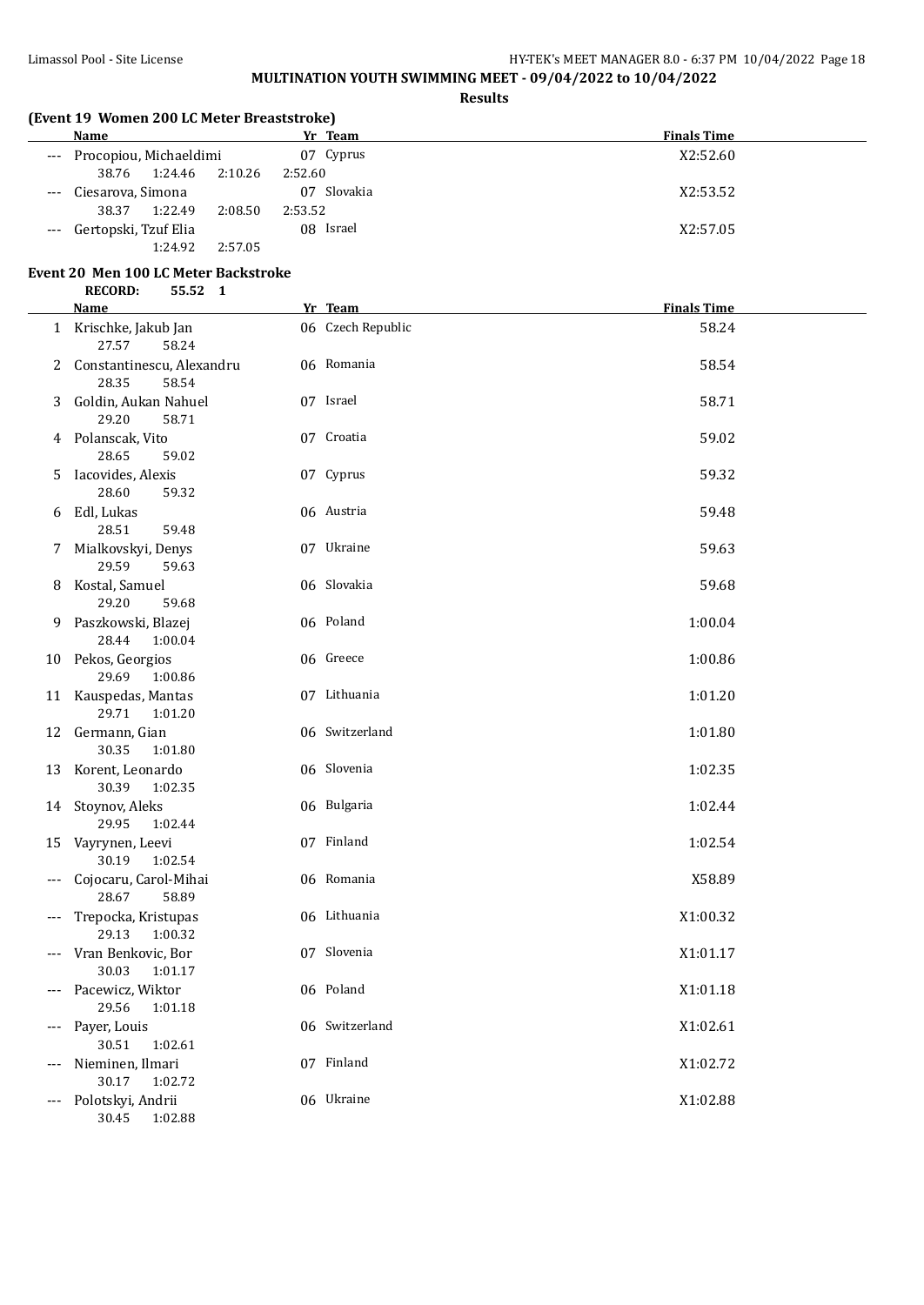## Limassol Pool - Site License **HY-TEK's MEET MANAGER 8.0 - 6:37 PM** 10/04/2022 Page 19 **MULTINATION YOUTH SWIMMING MEET - 09/04/2022 to 10/04/2022**

**Results**

## **(Event 20 Men 100 LC Meter Backstroke)**

## **Event 21 Women 100 LC Meter Backstroke**

**RECORD: 1:03.41 1**

|       | <b>Name</b>                                    | Yr Team           | <b>Finals Time</b> |
|-------|------------------------------------------------|-------------------|--------------------|
|       | 1 Magkotsiou, Ilektra<br>1:04.47<br>31.65      | 07 Greece         | 1:04.47            |
|       | Prisecariu, Aissia-Claudia<br>31.70<br>1:04.57 | 08 Romania        | 1:04.57            |
| 3     | Luksic, Lucijana<br>32.17<br>1:05.32           | 07 Croatia        | 1:05.32            |
| 4     | Kamzol, Flawia<br>31.46<br>1:05.55             | 07 Poland         | 1:05.55            |
| 5.    | Svidrnochova, Vanda<br>32.10<br>1:05.70        | 07 Czech Republic | 1:05.70            |
| 6     | Furst, Elena<br>32.06<br>1:05.82               | 07 Austria        | 1:05.82            |
|       | Hlushchenko, Varvara<br>32.19<br>1:06.60       | 08 Ukraine        | 1:06.60            |
| 8     | Richard, Manon<br>32.07<br>1:06.85             | 07 Switzerland    | 1:06.85            |
| 9     | Flikshtain, Meital<br>32.98<br>1:06.97         | 07 Israel         | 1:06.97            |
|       | 10 Pepegova, Magdalena<br>32.74<br>1:07.33     | 07 Bulgaria       | 1:07.33            |
|       | 11 Rozic, Ula<br>32.91<br>1:08.03              | 07 Slovenia       | 1:08.03            |
|       | 12 Jakstaite, Auguste<br>33.28<br>1:09.15      | 08 Lithuania      | 1:09.15            |
|       | 13 Vetrakova, Karolina<br>33.43<br>1:09.58     | 08 Slovakia       | 1:09.58            |
|       | 14 Kondo, Marianna<br>33.89<br>1:12.51         | 07 Cyprus         | 1:12.51            |
| $---$ | Yermishyna, Yelyzaveta<br>32.20<br>1:06.70     | 07 Ukraine        | X1:06.70           |
|       | Pyrili, Despoina<br>32.62<br>1:07.77           | 08 Greece         | X1:07.77           |
| ---   | Passer, Valentina<br>32.93<br>1:08.21          | 07 Austria        | X1:08.21           |
| ---   | Zahorovska, Anna<br>33.13<br>1:08.52           | 07 Ukraine        | X1:08.52           |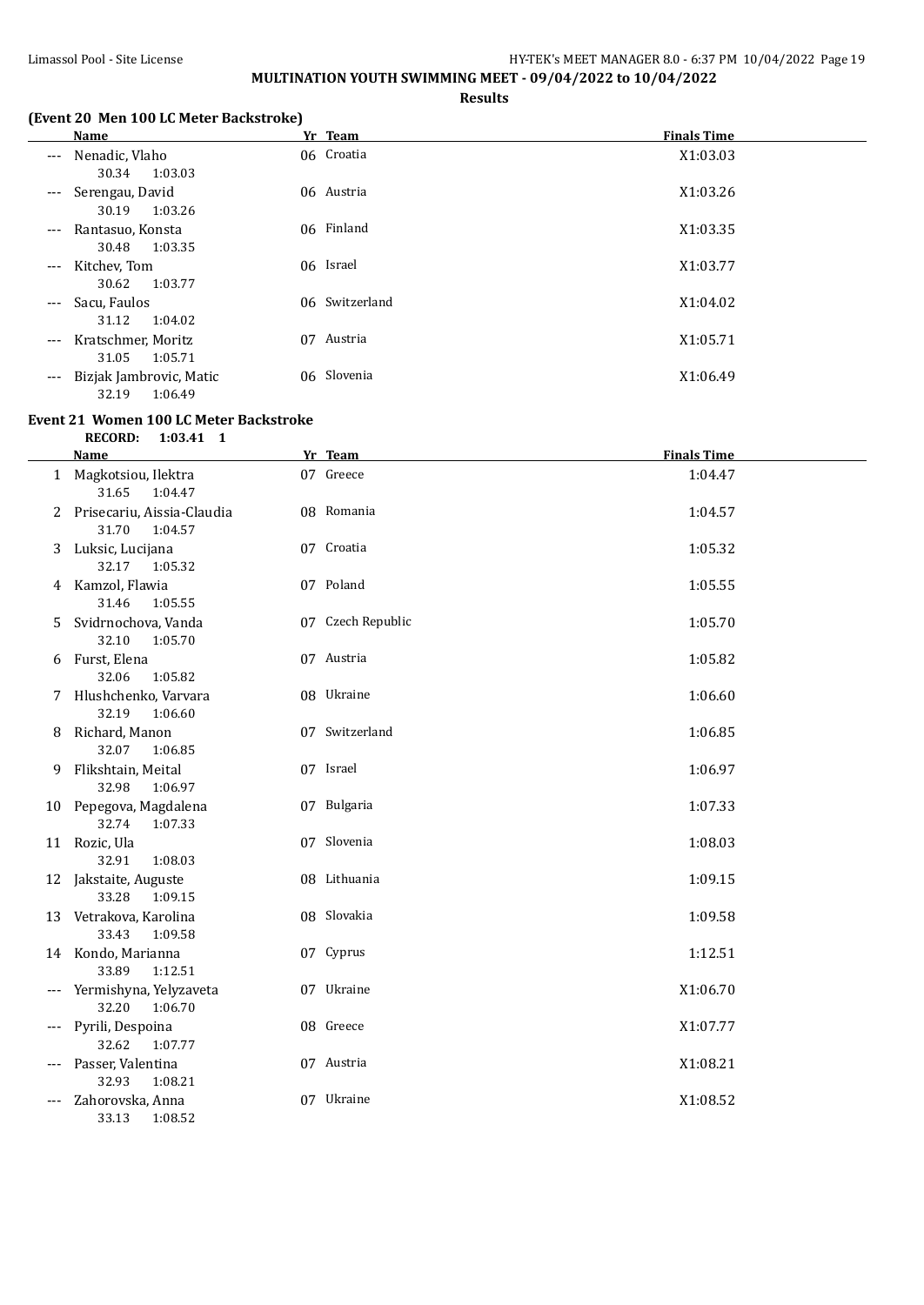## Limassol Pool - Site License **HY-TEK's MEET MANAGER 8.0 - 6:37 PM** 10/04/2022 Page 20 **MULTINATION YOUTH SWIMMING MEET - 09/04/2022 to 10/04/2022**

**Results**

#### **(Event 21 Women 100 LC Meter Backstroke)**

|                     | Name                                  | Yr Team           | <b>Finals Time</b> |  |
|---------------------|---------------------------------------|-------------------|--------------------|--|
| $\qquad \qquad - -$ | Mullerova, Andela<br>32.86<br>1:08.80 | 07 Czech Republic | X1:08.80           |  |
|                     | Franic, Ana<br>32.80<br>1:08.94       | 07 Croatia        | X1:08.94           |  |
|                     | Sobczak, Antonina<br>33.16<br>1:08.95 | 07 Poland         | X1:08.95           |  |
|                     | Eder, Maria<br>34.10<br>1:09.31       | 07 Austria        | X1:09.31           |  |
|                     | Arko, Marta<br>33.66<br>1:09.34       | 07 Slovenia       | X1:09.34           |  |
| $---$               | Zafeiratou, Maria<br>33.62<br>1:10.21 | 07 Greece         | X1:10.21           |  |
|                     | Libova, Katerina<br>33.98<br>1:10.53  | 07 Czech Republic | X1:10.53           |  |
|                     | Kehrmann, Mika<br>33.92<br>1:11.18    | 07 Israel         | X1:11.18           |  |
|                     | Jordan, Talia<br>34.30<br>1:11.26     | 07 Switzerland    | X1:11.26           |  |
| $---$               | Korkeamaki, Jenni<br>34.09<br>1:12.67 | 07 Finland        | X1:12.67           |  |
| $---$               | Holma, Venla<br>35.45<br>1:13.13      | 08 Finland        | X1:13.13           |  |
| $---$               | Fiotaki, Elli<br>37.16<br>1:17.82     | 07 Cyprus         | X1:17.82           |  |
|                     | Rantanen, Kerttu<br>32.79<br>DQ       | 07 Finland        | DQ                 |  |

#### **Event 22 Men 1500 LC Meter Freestyle**

**RECORD: 15:45.90 1**

|       | Name                     |          |          |          | Yr Team                     |          |          |          | <b>Finals Time</b> |  |
|-------|--------------------------|----------|----------|----------|-----------------------------|----------|----------|----------|--------------------|--|
| 1     | Filipiak, Mikolaj        |          |          |          | 06 Poland                   |          |          |          | 16:01.97           |  |
|       | Mihalache, Vlad-Stefan   |          |          | 06       | Romania                     |          |          |          | 16:16.04           |  |
| 3     | Peterlin, Nik            |          |          |          | 06 Slovenia                 |          |          |          | 16:24.60           |  |
| 4     | Bouzek, Pavel            |          |          | 06       | Czech Republic              |          |          |          | 16:26.02           |  |
| 5     | Mauri, Mattia            |          |          | 06       | Switzerland                 |          |          |          | 16:28.34           |  |
| 6     | Flores Partin, Eden      |          |          |          | 06 Israel                   |          |          |          | 16:36.28           |  |
|       | Krpina, Roko             |          |          |          | 06 Croatia                  |          |          |          | 16:42.65           |  |
| 8     | Skaris, Ioannis          |          |          | 06       | Greece                      |          |          |          | 16:43.04           |  |
| 9     | Kallstrom, Risto         |          |          | 06       | Finland                     |          |          | 16:47.06 |                    |  |
| 10    | Bonev, Yasen             |          |          |          | 06 Bulgaria                 |          |          | 16:55.29 |                    |  |
| 11    | Andreou, Rodolfos        |          |          |          | 06 Cyprus                   |          |          | 17:02.87 |                    |  |
| 12    | Vaitukaitis, Titas<br>06 |          |          |          | Lithuania                   |          |          | 17:04.81 |                    |  |
| 13    | Polotskyi, Andrii        |          |          |          | 06 Ukraine                  |          |          | 17:07.61 |                    |  |
| 14    | Filkovic, Matteo         |          |          |          | 06 Austria                  |          |          | 17:11.87 |                    |  |
| 15    | Van Wyk, Daniel          |          |          |          | 06 Slovakia                 |          |          | 17:17.29 |                    |  |
| $---$ | Bernandon, Julio         |          |          |          | 06 Switzerland<br>X16:41.29 |          |          |          |                    |  |
|       | 29.85                    | 1:03.27  | 1:36.84  | 2:10.49  | 2:44.22                     | 3:17.95  | 3:51.88  | 4:25.94  |                    |  |
|       | 4:59.37                  | 5:33.30  | 6:06.43  | 6:40.13  | 7:13.32                     | 7:47.36  | 8:20.59  | 8:54.46  |                    |  |
|       | 9:28.26                  | 10:02.30 | 10:35.90 | 11:09.63 | 11:43.04                    | 12:17.10 | 12:50.41 | 13:24.97 |                    |  |
|       | 13:58.06                 | 14:32.38 | 15:05.22 | 15:38.70 | 16:10.80                    | 16:41.29 |          |          |                    |  |
| $---$ | Rabinovich, Daniel       |          |          |          | 06 Israel                   |          |          |          | X16:55.10          |  |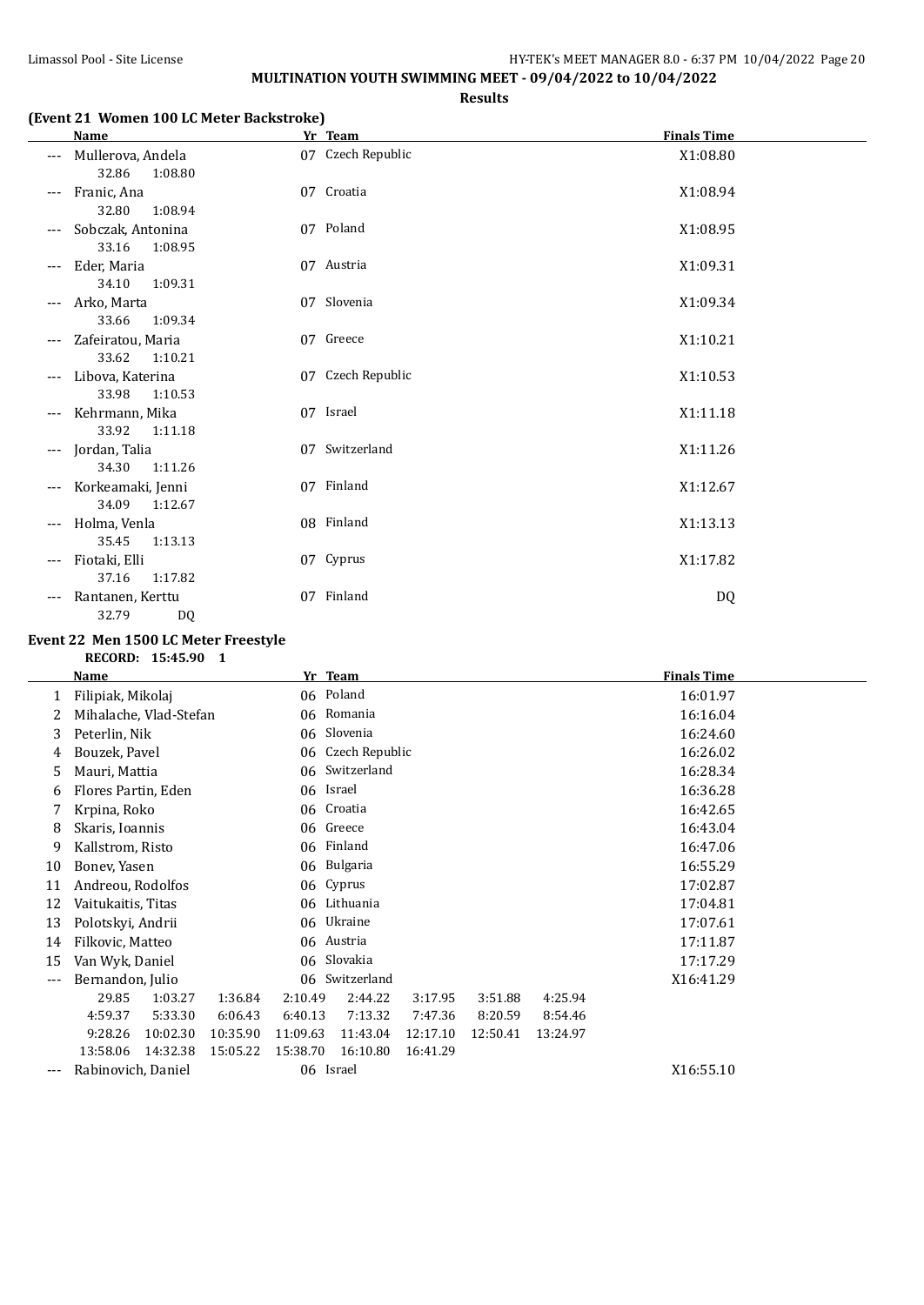#### Limassol Pool - Site License **HY-TEK's MEET MANAGER 8.0 - 6:37 PM 10/04/2022** Page 21 **MULTINATION YOUTH SWIMMING MEET - 09/04/2022 to 10/04/2022**

**Results**

#### **(Event 22 Men 1500 LC Meter Freestyle)**

|                     | Name           |          |          | Yr Team  |             |          |          |          | <b>Finals Time</b> |
|---------------------|----------------|----------|----------|----------|-------------|----------|----------|----------|--------------------|
| $\qquad \qquad - -$ | Silander, Tomi |          |          |          | 06 Finland  |          |          |          | X17:03.38          |
|                     | 30.26          | 1:03.17  | 1:37.18  | 2:11.45  | 2:45.74     | 3:20.13  | 3:54.33  | 4:28.38  |                    |
|                     | 5:02.72        | 5:37.37  | 6:11.50  | 6:46.11  | 7:20.36     | 7:55.13  | 8:29.34  | 9:03.25  |                    |
|                     | 9:37.42        | 10:11.68 | 10:45.73 | 11:20.23 | 11:54.78    | 12:29.17 | 13:03.45 | 13:38.02 |                    |
|                     | 14:12.59       | 14:47.13 | 15:21.54 | 15:56.01 | 16:30.30    | 17:03.38 |          |          |                    |
| $\qquad \qquad - -$ | Boko, Marul    |          |          |          | 06 Croatia  |          |          |          | X17:07.32          |
|                     | 30.59          | 1:03.79  | 1:36.51  | 2:10.33  | 2:44.09     | 3:18.15  | 3:52.24  | 4:26.43  |                    |
|                     | 5:00.40        | 5:34.43  | 6:08.38  | 6:42.64  | 7:16.74     | 7:50.97  | 8:25.34  | 8:59.53  |                    |
|                     | 9:34.10        | 10:08.83 | 10:43.49 | 11:18.47 | 11:53.55    | 12:29.01 | 13:04.09 | 13:39.00 |                    |
|                     | 14:13.85       | 14:48.72 | 15:23.99 | 15:59.09 | 16:32.59    | 17:07.32 |          |          |                    |
| $\qquad \qquad - -$ | Gabriel, Jakub |          |          |          | 06 Slovakia |          |          |          | X17:42.52          |
|                     | 30.36          | 1:04.18  | 1:37.81  | 2:12.07  | 2:46.72     | 3:21.80  | 3:56.71  | 4:31.86  |                    |
|                     | 5:06.95        | 5:42.36  | 6:17.93  | 6:53.88  | 7:29.59     | 8:05.76  | 8:41.58  | 9:17.86  |                    |
|                     | 9:53.84        | 10:29.83 | 11:05.42 | 11:41.69 | 12:17.86    | 12:54.23 | 13:30.80 | 14:07.17 |                    |
|                     | 14:43.33       | 15:19.41 | 15:55.27 | 16:31.84 | 17:07.80    | 17:42.52 |          |          |                    |

#### **Event 23 Women 200 LC Meter Freestyle**

|     | <b>Name</b>                |                    | Yr Team           | <b>Finals Time</b> |
|-----|----------------------------|--------------------|-------------------|--------------------|
|     | 1 Luksic, Lucijana         |                    | 07 Croatia        | 2:04.57            |
|     | 29.10<br>1:00.31           | 2:04.57<br>1:32.21 |                   |                    |
| 2   | Sibiseanu, Ana-Maria       |                    | 08 Romania        | 2:05.08            |
|     | 29.27<br>1:01.07           | 1:33.42<br>2:05.08 |                   |                    |
| 3   | Arko, Marta                |                    | 07 Slovenia       | 2:05.72            |
|     | 28.81<br>59.74             | 2:05.72<br>1:31.80 |                   |                    |
| 4   | Golland, Shane             |                    | 07 Israel         | 2:06.90            |
|     | 29.52<br>1:01.69           | 1:34.75<br>2:06.90 |                   |                    |
| 5   | Rakopoulou, Antonia        |                    | 08 Greece         | 2:08.70            |
|     | 29.92<br>1:03.03           | 2:08.70<br>1:36.82 |                   |                    |
| 6   | Chernyshchuk, Valeriia     |                    | 08 Ukraine        | 2:09.26            |
|     | 29.91<br>1:02.58           | 1:36.20<br>2:09.26 |                   |                    |
| 7   | Gelazyte, Vyte             |                    | 07 Lithuania      | 2:10.97            |
|     | 30.49<br>1:03.44           | 1:37.36<br>2:10.97 |                   |                    |
| 8   | DE Haan, Esmee             |                    | 07 Austria        | 2:11.15            |
|     | 30.46<br>1:03.93           | 2:11.15<br>1:37.92 |                   |                    |
| 9   | Glinska, Oliwia            |                    | 07 Poland         | 2:11.41            |
|     | 1:04.72                    | 1:38.97<br>2:11.41 |                   |                    |
|     | 10 Harnakova, Nadine       |                    | 08 Slovakia       | 2:11.52            |
|     | 30.38<br>1:03.67           | 1:38.04<br>2:11.52 |                   |                    |
|     | 11 Canevese, Sheila        |                    | 07 Switzerland    | 2:12.22            |
|     | 30.52<br>1:04.11           | 1:38.43<br>2:12.22 |                   |                    |
|     | 12 Harkanen, Miina-Anniina |                    | 08 Finland        | 2:12.89            |
|     | 29.91<br>1:03.25           | 1:37.89<br>2:12.89 |                   |                    |
|     | 13 Libova, Katerina        |                    | 07 Czech Republic | 2:17.08            |
|     | 30.65<br>1:05.57           | 2:17.08<br>1:41.92 |                   |                    |
|     | 14 Zavrou, Eleni           |                    | 07 Cyprus         | 2:20.51            |
|     | 30.86<br>1:06.34           | 1:43.61<br>2:20.51 |                   |                    |
| --- | Hren, Mia                  |                    | 07 Croatia        | X2:08.87           |
|     | 29.00<br>1:01.38           | 2:08.87<br>1:34.84 |                   |                    |
|     | Falkner, Hannah            |                    | 07 Austria        | X2:10.16           |
|     | 30.74<br>1:03.65           | 2:10.16<br>1:36.99 |                   |                    |
|     | Passer, Valentina          |                    | 07 Austria        | X2:10.29           |
|     | 1:03.48                    | 2:10.29            |                   |                    |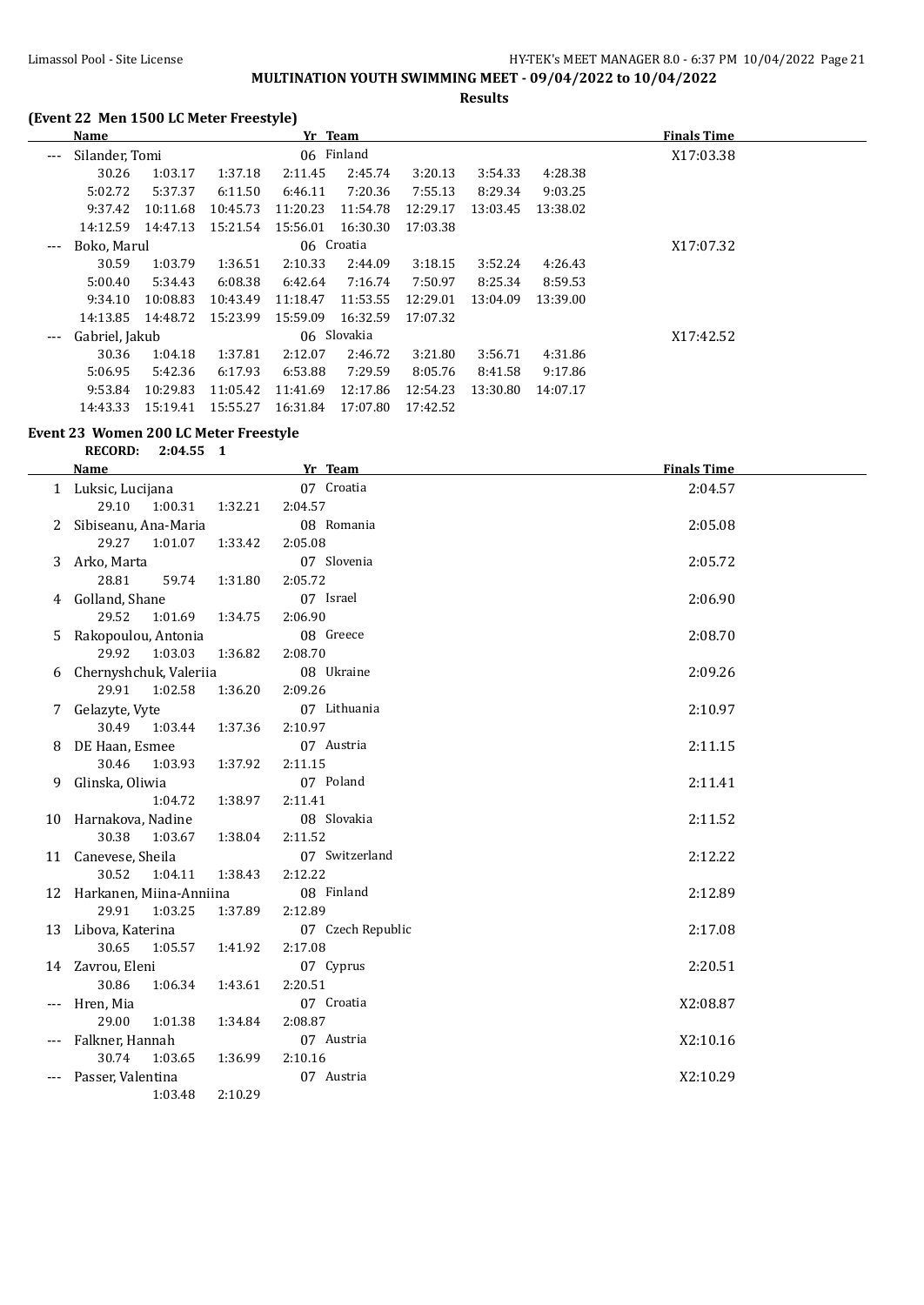## Limassol Pool - Site License **HY-TEK's MEET MANAGER 8.0 - 6:37 PM 10/04/2022** Page 22 **MULTINATION YOUTH SWIMMING MEET - 09/04/2022 to 10/04/2022**

**Results**

#### **(Event 23 Women 200 LC Meter Freestyle)**

| <b>Name</b>         |         | Yr Team           | <b>Finals Time</b> |
|---------------------|---------|-------------------|--------------------|
| Poppe, Marta        |         | 07 Poland         | X2:11.11           |
| 30.62<br>1:03.47    | 1:37.01 | 2:11.11           |                    |
| Rossi, Elisabetta   |         | 07 Switzerland    | X2:11.58           |
| 31.06<br>1:04.71    | 1:38.74 | 2:11.58           |                    |
| Eder, Maria         |         | 07 Austria        | X2:11.95           |
| 30.77<br>1:04.02    | 1:38.42 | 2:11.95           |                    |
| Hamalainen, Malla   |         | 08 Finland        | X2:13.42           |
| 30.81<br>1:04.70    | 1:39.11 | 2:13.42           |                    |
| Rozic, Ula          |         | 07 Slovenia       | X2:13.42           |
| 30.78<br>1:05.16    | 1:40.41 | 2:13.42           |                    |
| Sobczak, Antonina   |         | 07 Poland         | X2:14.58           |
| 1:05.12<br>30.87    | 1:41.10 | 2:14.58           |                    |
| Vetrakova, Karolina |         | 08 Slovakia       | X2:14.64           |
| 30.06<br>1:03.29    | 1:39.60 | 2:14.64           |                    |
| Korkeamaki, Jenni   |         | 07 Finland        | X2:15.72           |
| 1:05.18             | 2:15.72 |                   |                    |
| Stavova, Anna       |         | 07 Czech Republic | X2:16.05           |
| 30.87<br>1:05.18    | 1:40.69 | 2:16.05           |                    |
| Kiljala, Riialiina  |         | 08 Finland        | X2:16.21           |
| 30.68<br>1:05.52    | 1:41.83 | 2:16.21           |                    |
| Barderan, Noa       |         | 07 Israel         | X2:16.37           |
| 31.60<br>1:05.89    | 1:41.04 | 2:16.37           |                    |
| Kisova, Karolina    |         | 07 Czech Republic | X2:18.33           |
| 32.31<br>1:07.24    | 1:43.63 | 2:18.33           |                    |
| Radosavljevic, Nina |         | 07 Slovakia       | X2:18.34           |
| 31.78<br>1:06.84    | 1:42.92 | 2:18.34           |                    |
| Charidemou, Eleana  |         | 07 Cyprus         | X2:20.86           |
| 31.48               | 1:43.77 | 2:20.86           |                    |
| Epiphaniou, Semeli  |         | 08 Cyprus         | X2:21.28           |
| 31.60<br>1:06.25    | 1:44.18 | 2:21.28           |                    |
|                     |         |                   |                    |

#### **Event 24 Men 200 LC Meter Freestyle RECORD: 1:51.25 1**

|    | <b>Name</b>               |       |         | Yr Team           | <b>Finals Time</b> |
|----|---------------------------|-------|---------|-------------------|--------------------|
|    | 1 Filipiak, Mikolaj       |       |         | 06 Poland         | 1:53.17            |
|    | 26.54                     | 55.62 | 1:24.47 | 1:53.17           |                    |
| 2  | Nenadic, Vlaho            |       |         | 06 Croatia        | 1:53.30            |
|    | 26.63                     | 55.33 | 1:24.37 | 1:53.30           |                    |
| 3  | Constantinescu, Alexandru |       |         | 06 Romania        | 1:55.64            |
|    | 26.75                     | 56.63 | 1:26.31 | 1:55.64           |                    |
| 4  | Rublov, Yan               |       |         | 07 Ukraine        | 1:56.73            |
|    | 27.35                     | 56.87 | 1:27.05 | 1:56.73           |                    |
| 5. | Ioannidis, Georgios       |       |         | 06 Greece         | 1:57.18            |
|    | 27.48                     | 56.93 | 1:27.41 | 1:57.18           |                    |
| 6  | Rabinovich, Daniel        |       |         | 06 Israel         | 1:57.84            |
|    | 27.70                     | 57.37 | 1:27.73 | 1:57.84           |                    |
| 7  | McAvoy, Samuel            |       |         | 06 Switzerland    | 1:58.55            |
|    | 27.87                     | 57.90 | 1:28.25 | 1:58.55           |                    |
| 8  | Hoglinger, Jakob          |       |         | 06 Austria        | 1:58.71            |
|    | 27.50                     | 58.10 | 1:28.75 | 1:58.71           |                    |
| 9  | Slavik, Ondrej            |       |         | 06 Czech Republic | 1:59.54            |
|    | 26.90                     | 56.99 | 1:28.06 | 1:59.54           |                    |
| 10 | Tomas, Oliver             |       |         | 07 Slovakia       | 1:59.63            |
|    | 27.11                     | 56.80 | 1:28.15 | 1:59.63           |                    |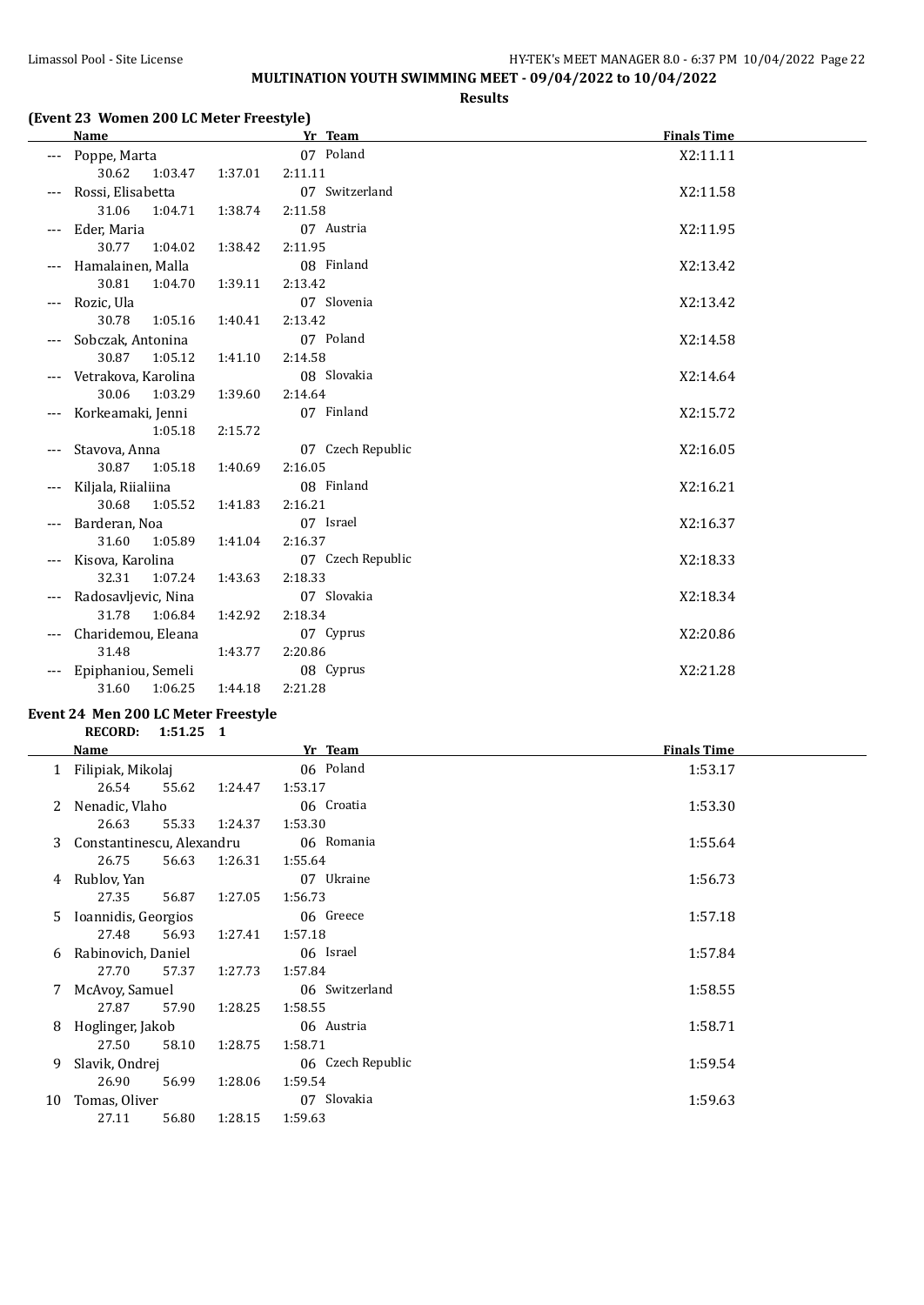#### Limassol Pool - Site License **HY-TEK's MEET MANAGER 8.0 - 6:37 PM 10/04/2022** Page 23 **MULTINATION YOUTH SWIMMING MEET - 09/04/2022 to 10/04/2022**

**Results**

#### **(Event 24 Men 200 LC Meter Freestyle)**

|       | <b>Name</b>           |         | Yr Team        | <b>Finals Time</b> |
|-------|-----------------------|---------|----------------|--------------------|
|       | 11 Peterlin, Nik      |         | 06 Slovenia    | 1:59.76            |
|       | 28.45<br>58.75        | 1:29.81 | 1:59.76        |                    |
|       | 12 Kolev, Boris       |         | 06 Bulgaria    | 1:59.83            |
|       | 27.20<br>57.38        | 1:28.59 | 1:59.83        |                    |
|       | 13 Vaiciunas, Kostas  |         | 06 Lithuania   | 2:00.13            |
|       | 28.21<br>58.28        | 1:29.43 | 2:00.13        |                    |
|       | 14 Groutas, Michalis  |         | 06 Cyprus      | 2:01.18            |
|       | 27.98<br>58.47        | 1:30.01 | 2:01.18        |                    |
|       | 15 Silander, Tomi     |         | 06 Finland     | 2:02.99            |
|       | 27.89<br>59.39        | 1:31.29 | 2:02.99        |                    |
|       | --- Pushka, Natanial  |         | 07 Israel      | X1:56.49           |
|       | 26.16<br>56.59        | 1:27.18 | 1:56.49        |                    |
| ---   | Mienicki, Rafal       |         | 06 Poland      | X1:56.53           |
|       | 26.76<br>56.47        | 1:26.84 | 1:56.53        |                    |
|       | Swiderski, Julian     |         | 06 Poland      | X1:56.61           |
|       | 26.63<br>56.34        | 1:26.97 | 1:56.61        |                    |
|       | Skaris, Ioannis       |         | 06 Greece      | X1:57.40           |
|       | 27.31<br>56.83        | 1:27.46 | 1:57.40        |                    |
|       | Horban, Nataniel      |         | 06 Ukraine     | X1:59.88           |
|       | 57.86                 | 1:59.88 |                |                    |
| $---$ | Kratschmer, Moritz    |         | 07 Austria     | X2:01.31           |
|       | 27.11<br>57.15        | 1:28.73 | 2:01.31        |                    |
|       | Mellini, Samuele      |         | 06 Switzerland | X2:02.20           |
|       | 27.66<br>58.43        | 1:30.23 | 2:02.20        |                    |
|       | Tomic, Ivan           |         | 06 Croatia     | X2:02.95           |
|       | 27.98<br>59.75        | 1:31.86 | 2:02.95        |                    |
| ---   | Bernandon, Julio      |         | 06 Switzerland | X2:03.50           |
|       | 28.72<br>1:01.12      | 1:32.74 | 2:03.50        |                    |
|       | Vayrynen, Leevi       |         | 07 Finland     | X2:04.27           |
|       | 28.30<br>59.49        | 1:32.07 | 2:04.27        |                    |
| $---$ | Nieminen, Ilmari      |         | 07 Finland     | X2:04.31           |
|       | 59.04                 | 2:04.31 |                |                    |
| $---$ | Gabriel, Jakub        |         | 06 Slovakia    | X2:04.66           |
|       | 28.07<br>59.46        | 1:32.73 | 2:04.66        |                    |
| ---   | Ergatoudes, Yiannis   |         | 06 Cyprus      | X2:04.69           |
|       | 28.62<br>1:00.10      | 1:32.66 | 2:04.69        |                    |
|       | --- Andreou, Rodolfos |         | 06 Cyprus      | X2:04.74           |
|       | 29.16<br>1:01.16      | 1:33.71 | 2:04.74        |                    |
|       | Serengau, David       |         | 06 Austria     | X2:06.28           |
|       | 28.21<br>59.92        | 1:33.23 | 2:06.28        |                    |
| ---   | Filkovic, Matteo      |         | 06 Austria     | X2:06.29           |
|       | 28.65<br>1:01.17      | 1:34.31 | 2:06.29        |                    |
| $---$ | Karapatis, Achilleas  |         | 06 Cyprus      | X2:06.38           |
|       | 28.55<br>1:00.40      | 1:34.03 | 2:06.38        |                    |

#### **Event 25 Women 200 LC Meter Butterfly**

**RECORD: 2:15.01 1**

|    | Name               | Yr Team            | <b>Finals Time</b> |
|----|--------------------|--------------------|--------------------|
|    | Chroni, Aikaterini | 07 Greece          | 2:19.98            |
|    | 1:07.43<br>31.48   | 2:19.98<br>1:43.23 |                    |
|    | Velikova, Lora     | 07 Bulgaria        | 2:20.10            |
|    | 1:07.45<br>31.45   | 2:20.10<br>1:43.51 |                    |
| 3. | Netrebko, Mariia   | Ukraine<br>07      | 2:20.96            |
|    | 1:07.30<br>30.89   | 2:20.96<br>1:43.56 |                    |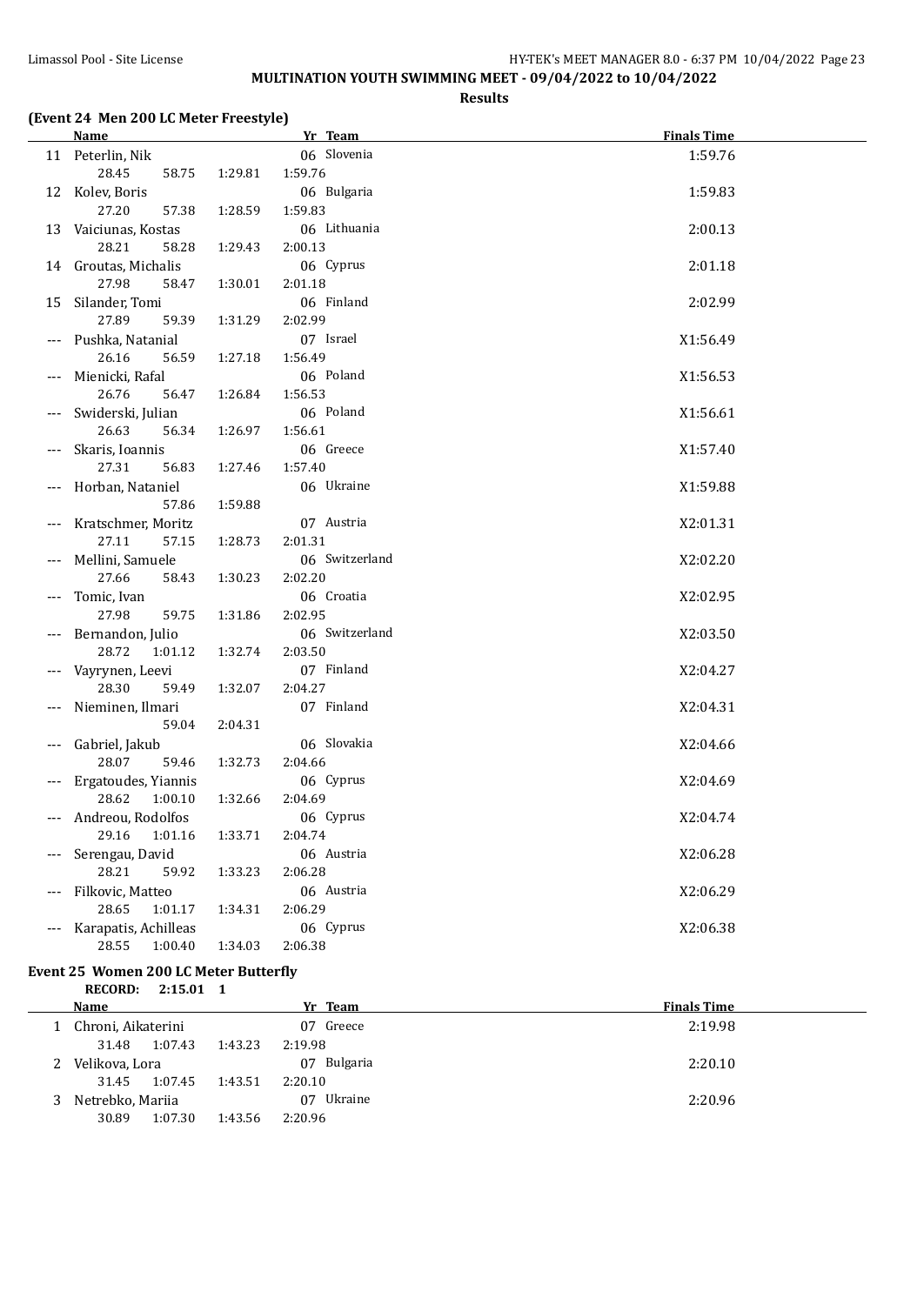## Limassol Pool - Site License **HY-TEK's MEET MANAGER 8.0 - 6:37 PM** 10/04/2022 Page 24 **MULTINATION YOUTH SWIMMING MEET - 09/04/2022 to 10/04/2022**

#### **Results**

# **(Event 25 Women 200 LC Meter Butterfly)**

|     | <b>Name</b>          |         | Yr Team        | <b>Finals Time</b> |
|-----|----------------------|---------|----------------|--------------------|
|     | 4 Jainta, Sara       |         | 07 Poland      | 2:28.96            |
|     | 32.63<br>1:10.10     | 1:49.98 | 2:28.96        |                    |
| 5.  | Rantanen, Kerttu     |         | 07 Finland     | 2:32.09            |
|     | 32.23<br>1:10.34     | 1:50.37 | 2:32.09        |                    |
| 6   | Trucinskaite, Guoda  |         | 08 Lithuania   | 2:34.03            |
|     | 33.86 1:13.74        | 1:53.37 | 2:34.03        |                    |
|     | Studena, Daniela     |         | 07 Slovakia    | 2:34.42            |
|     | 33.05<br>1:12.47     | 1:52.71 | 2:34.42        |                    |
| 8   | Kapfer, Leni-Sophie  |         | 07 Austria     | 2:35.27            |
|     | 33.74 1:12.88        | 1:53.68 | 2:35.27        |                    |
| 9   | Papais, Suami        |         | 08 Switzerland | 2:37.88            |
|     | 1:12.80<br>33.26     | 1:55.30 | 2:37.88        |                    |
| 10  | Gertopski, Tzuf Elia |         | 08 Israel      | 2:39.02            |
|     | 34.36<br>1:14.18     | 1:55.58 | 2:39.02        |                    |
| --- | Boutou, Anastasia    |         | 07 Greece      | X2:25.19           |
|     | 31.40<br>1:07.62     | 1:45.83 | 2:25.19        |                    |
| --- | Holma, Venla         |         | 08 Finland     | X2:32.06           |
|     | 1:09.71<br>31.79     | 1:49.76 | 2:32.06        |                    |
| --- | Poppe, Marta         |         | 07 Poland      | X2:34.82           |
|     | 1:12.77<br>34.10     | 1:54.45 | 2:34.82        |                    |

#### **Event 26 Men 200 LC Meter Butterfly RECORD: 2:01.32 1**

|       | <b>Name</b>            |         | Yr Team           | <b>Finals Time</b> |
|-------|------------------------|---------|-------------------|--------------------|
|       | 1 Kostal, Samuel       |         | 06 Slovakia       | 2:04.12            |
|       | 28.39 1:00.28          | 1:32.40 | 2:04.12           |                    |
| 2     | Popiel, Mikolaj        |         | 06 Poland         | 2:04.28            |
|       | 28.34 1:00.83          | 1:32.55 | 2:04.28           |                    |
| 3     | Kotenko, Mykola        |         | 07 Ukraine        | 2:05.19            |
|       | 28.33<br>1:00.91       | 1:33.67 | 2:05.19           |                    |
| 4     | Derevtsov, Daniel      |         | 06 Israel         | 2:07.04            |
|       | 27.82<br>59.94         | 1:32.13 | 2:07.04           |                    |
| 5     | Badea, Robert-Andrei   |         | 07 Romania        | 2:08.22            |
|       | 28.69<br>1:01.27       | 1:33.59 | 2:08.22           |                    |
| 6     | D' Iorio, Ian          |         | 06 Switzerland    | 2:09.20            |
|       | 28.34<br>1:00.65       | 1:34.23 | 2:09.20           |                    |
| 7     | Bouzek, Pavel          |         | 06 Czech Republic | 2:09.69            |
|       | 29.64 1:02.61          | 1:36.37 | 2:09.69           |                    |
|       | Moustakas, Georgios    |         | 06 Greece         | 2:10.29            |
|       | 29.39<br>1:02.58       | 1:35.93 | 2:10.29           |                    |
| 9     | Krpina, Roko           |         | 06 Croatia        | 2:11.01            |
|       | 28.56<br>1:01.79       | 1:36.08 | 2:11.01           |                    |
| 10    | Edl, Lukas             |         | 06 Austria        | 2:12.11            |
|       | 27.83<br>1:02.80       | 1:39.02 | 2:12.11           |                    |
| 11    | Bonev, Yasen           |         | 06 Bulgaria       | 2:14.39            |
|       | 30.21<br>1:05.20       | 1:40.44 | 2:14.39           |                    |
| 12    | Kallstrom, Risto       |         | 06 Finland        | 2:19.50            |
|       | 30.68 1:06.07          | 1:42.57 | 2:19.50           |                    |
| $---$ | Flores Partin, Eden    |         | 06 Israel         | X2:10.09           |
|       | 29.21<br>1:02.97       | 1:36.44 | 2:10.09           |                    |
|       | Sacu, Faulos           |         | 06 Switzerland    | X2:12.25           |
|       | 29.16<br>1:03.29       | 1:37.80 | 2:12.25           |                    |
|       | Mihalache, Vlad-Stefan |         | 06 Romania        | X2:12.31           |
|       | 28.65<br>1:04.41       | 1:39.00 | 2:12.31           |                    |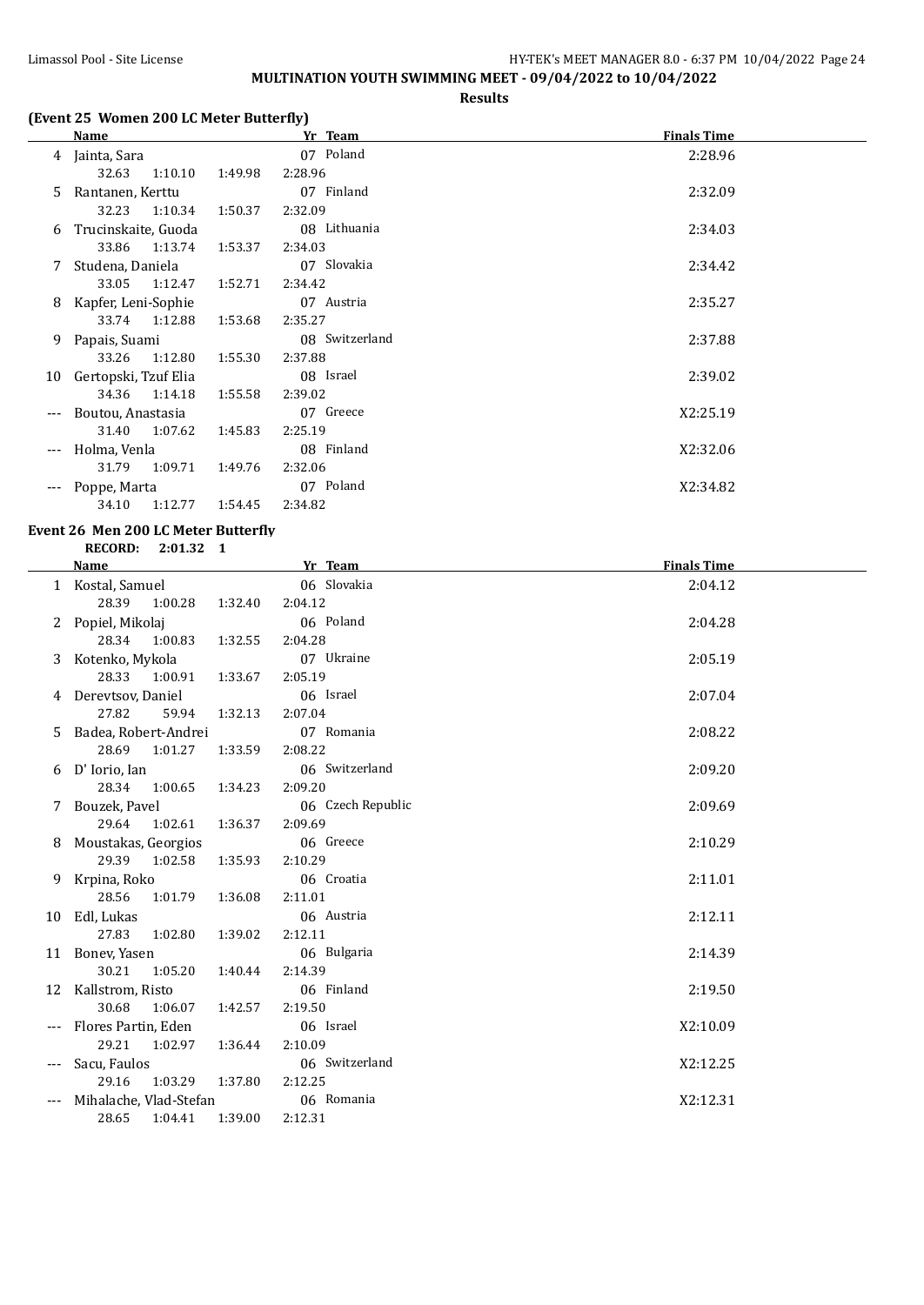# Limassol Pool - Site License **HY-TEK's MEET MANAGER 8.0 - 6:37 PM** 10/04/2022 Page 25 **MULTINATION YOUTH SWIMMING MEET - 09/04/2022 to 10/04/2022**

**Results**

## **(Event 26 Men 200 LC Meter Butterfly)**

|    | <b>Name</b>                    | Yr Team                   | <b>Finals Time</b> |  |
|----|--------------------------------|---------------------------|--------------------|--|
|    | --- Zemansky, Noah             | 06 Austria                | X2:12.84           |  |
|    | 29.05<br>1:03.00<br>1:37.65    | 2:12.84                   |                    |  |
|    | Miknic, Maro                   | 06 Croatia                | X2:13.14           |  |
|    | 28.96<br>1:03.73<br>1:38.22    | 2:13.14                   |                    |  |
|    |                                | 06 Greece                 |                    |  |
|    | Polyzoudis, Konstantinos       |                           | X2:14.97           |  |
|    | 29.47<br>1:03.35<br>1:39.07    | 2:14.97                   |                    |  |
|    | --- Pucek, Richard             | 06 Slovakia               | X2:16.93           |  |
|    | 29.43<br>1:04.52<br>1:40.66    | 2:16.93                   |                    |  |
|    | --- Andreou, Rodolfos          | 06 Cyprus                 | <b>NS</b>          |  |
|    | Event 27 Women 200 LC Meter IM |                           |                    |  |
|    | <b>RECORD:</b><br>2:18.76 1    |                           |                    |  |
|    | <u>Name</u>                    | <b>Example 18 Yr Team</b> | <b>Finals Time</b> |  |
|    | 1 Diamandescu, Eliza-Elena     | 08 Romania                | 2:21.03            |  |
|    | 30.43<br>1:08.65<br>1:48.75    | 2:21.03                   |                    |  |
|    |                                |                           |                    |  |
|    | 2 Plytnykaite, Smilte          | 07 Lithuania              | 2:21.45            |  |
|    | 30.32<br>1:08.25<br>1:48.63    | 2:21.45                   |                    |  |
| 3  | Zafeiratou, Maria              | 07 Greece                 | 2:22.00            |  |
|    | 1:07.68<br>2:22.00             |                           |                    |  |
| 4  | Glasman, Alma                  | 07 Israel                 | 2:25.31            |  |
|    | 31.47<br>1:09.11<br>1:53.32    | 2:25.31                   |                    |  |
| 5. | Trachuk, Vlada                 | 08 Ukraine                | 2:25.44            |  |
|    | 31.04<br>1:08.55<br>1:52.18    | 2:25.44                   |                    |  |
| 6  | Felkel, Martha                 | 07 Austria                | 2:26.44            |  |
|    | 32.02<br>1:10.47<br>1:51.94    | 2:26.44                   |                    |  |
|    | 7 Muller, Selina               | 07 Switzerland            | 2:27.22            |  |
|    | 33.07<br>1:11.53<br>1:52.43    | 2:27.22                   |                    |  |
|    |                                | 07 Slovakia               |                    |  |
| 8  | Grozajova, Lea                 |                           | 2:27.27            |  |
|    | 1:08.95<br>2:27.27             |                           |                    |  |
|    | 9 Przybylska, Oliwia           | 07 Poland                 | 2:27.60            |  |
|    | 31.49<br>1:08.73<br>1:51.46    | 2:27.60                   |                    |  |
|    | 10 Podrzavnik, Zara            | 08 Slovenia               | 2:28.55            |  |
|    | 32.35<br>1:10.17<br>1:55.28    | 2:28.55                   |                    |  |
|    | 11 Dernikovic, Maja            | 07 Croatia                | 2:31.84            |  |
|    | 35.13<br>1:56.71               | 2:31.84                   |                    |  |
|    | 12 Mullerova, Andela           | 07 Czech Republic         | 2:34.52            |  |
|    | 32.16<br>1:59.95<br>1:12.18    | 2:34.52                   |                    |  |
|    | 13 Savolainen, Ida             | 07 Finland                | 2:38.28            |  |
|    | 33.52<br>1:15.91<br>2:01.79    | 2:38.28                   |                    |  |
|    | --- Vass, Brigitta             | 07 Romania                | X2:24.49           |  |
|    | 32.46<br>1:12.52<br>1:49.92    | 2:24.49                   |                    |  |
|    |                                | 07 Ukraine                |                    |  |
|    | Suleimanova, Roksolana         |                           | X2:25.28           |  |
|    | 30.83<br>1:09.23<br>1:51.43    | 2:25.28                   |                    |  |
|    | Sibiseanu, Ana-Maria           | 08 Romania                | X2:25.33           |  |
|    | 30.99<br>1:10.31<br>1:53.18    | 2:25.33                   |                    |  |
|    | Furst, Elena                   | 07 Austria                | X2:25.68           |  |
|    | 32.22<br>1:08.93<br>1:51.29    | 2:25.68                   |                    |  |
|    | Bonecka, Anna                  | 07 Poland                 | X2:25.95           |  |
|    | 30.82<br>1:09.29<br>1:50.52    | 2:25.95                   |                    |  |
|    | Richard, Manon                 | 07 Switzerland            | X2:27.23           |  |
|    | 31.88<br>1:55.32<br>1:09.07    | 2:27.23                   |                    |  |
|    | Lohr, Kay-Lyn                  | 08 Switzerland            | X2:27.59           |  |
|    | 31.28<br>1:52.63<br>1:10.45    | 2:27.59                   |                    |  |
|    |                                |                           |                    |  |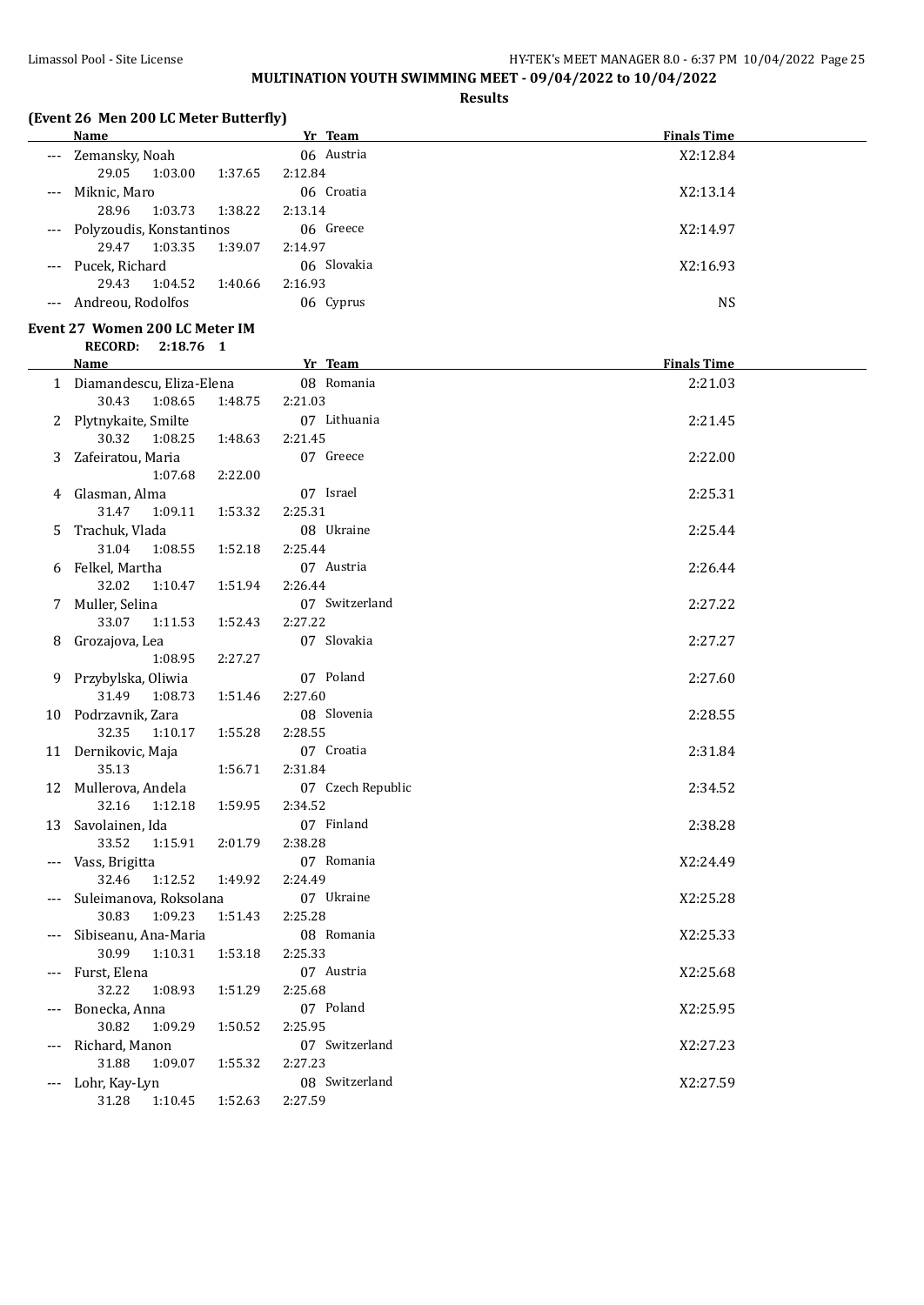## Limassol Pool - Site License **HY-TEK's MEET MANAGER 8.0 - 6:37 PM 10/04/2022** Page 26 **MULTINATION YOUTH SWIMMING MEET - 09/04/2022 to 10/04/2022**

**Results**

## **(Event 27 Women 200 LC Meter IM)**

|                     | 1.41                                          |             |         |                                                                  |                    |
|---------------------|-----------------------------------------------|-------------|---------|------------------------------------------------------------------|--------------------|
|                     | <b>Name</b>                                   |             |         | Yr Team                                                          | <b>Finals Time</b> |
| $---$               | Rybalko, Olha                                 |             |         | 07 Ukraine                                                       | X2:29.21           |
|                     | 32.57                                         | 1:09.91     | 1:55.36 | 2:29.21                                                          |                    |
| $---$               | Kapfer, Leni-Sophie                           |             |         | 07 Austria                                                       | X2:30.59           |
|                     | 32.70                                         | 1:13.86     | 1:56.76 | 2:30.59                                                          |                    |
| $---$               | Fortuna, Lena                                 |             |         | 07 Slovenia                                                      | X2:30.91           |
|                     | 32.63                                         | 1:12.11     | 2:30.91 |                                                                  |                    |
| $---$               | Weltman, Gili                                 |             |         | Israel<br>07                                                     | X2:32.14           |
|                     | 31.93                                         | 1:12.13     | 1:56.61 | 2:32.14                                                          |                    |
| $\qquad \qquad - -$ | Kiljala, Riialiina                            |             |         | 08 Finland                                                       | X2:34.34           |
|                     | 31.63                                         | 1:15.07     | 1:58.28 | 2:34.34                                                          |                    |
| $\cdots$            | Mance, Petra                                  |             |         | 08 Croatia                                                       | X2:35.84           |
|                     | 31.68                                         | 1:09.57     | 1:57.94 | 2:35.84                                                          |                    |
|                     | Event 28  Men 200 LC Meter IM                 |             |         |                                                                  |                    |
|                     | <b>RECORD:</b>                                | $2:05.05$ 1 |         |                                                                  |                    |
|                     | <b>Name</b>                                   |             |         | Yr Team                                                          | <b>Finals Time</b> |
|                     | $\overline{a}$ is the state of $\overline{b}$ |             |         | $\mathbf{A}$ $\mathbf{B}$ $\mathbf{C}$ $\mathbf{I}$ $\mathbf{A}$ | 0.0750             |

| <b>Name</b>                 | Yr Team                                                                                                                                                                                                                                                                                                                                                                                                                                                                                                                                                                                                                                                                                                | <b>Finals Time</b>                                                                                                                                                                                                                                                                                                                                        |
|-----------------------------|--------------------------------------------------------------------------------------------------------------------------------------------------------------------------------------------------------------------------------------------------------------------------------------------------------------------------------------------------------------------------------------------------------------------------------------------------------------------------------------------------------------------------------------------------------------------------------------------------------------------------------------------------------------------------------------------------------|-----------------------------------------------------------------------------------------------------------------------------------------------------------------------------------------------------------------------------------------------------------------------------------------------------------------------------------------------------------|
| 1 Vran Benkovic, Bor        | 07 Slovenia                                                                                                                                                                                                                                                                                                                                                                                                                                                                                                                                                                                                                                                                                            | 2:07.52                                                                                                                                                                                                                                                                                                                                                   |
| 26.50<br>59.37<br>1:37.32   | 2:07.52                                                                                                                                                                                                                                                                                                                                                                                                                                                                                                                                                                                                                                                                                                |                                                                                                                                                                                                                                                                                                                                                           |
| Cojocaru, Carol-Mihai       | 06 Romania                                                                                                                                                                                                                                                                                                                                                                                                                                                                                                                                                                                                                                                                                             | 2:09.86                                                                                                                                                                                                                                                                                                                                                   |
| 27.35<br>59.31<br>1:38.98   | 2:09.86                                                                                                                                                                                                                                                                                                                                                                                                                                                                                                                                                                                                                                                                                                |                                                                                                                                                                                                                                                                                                                                                           |
| Maksajda, Kacper            | 06 Poland                                                                                                                                                                                                                                                                                                                                                                                                                                                                                                                                                                                                                                                                                              | 2:09.86                                                                                                                                                                                                                                                                                                                                                   |
| 27.28<br>1:02.78<br>1:40.02 | 2:09.86                                                                                                                                                                                                                                                                                                                                                                                                                                                                                                                                                                                                                                                                                                |                                                                                                                                                                                                                                                                                                                                                           |
| Routoulas, Iason            | 07 Greece                                                                                                                                                                                                                                                                                                                                                                                                                                                                                                                                                                                                                                                                                              | 2:11.04                                                                                                                                                                                                                                                                                                                                                   |
| 27.88<br>1:01.97<br>1:40.69 | 2:11.04                                                                                                                                                                                                                                                                                                                                                                                                                                                                                                                                                                                                                                                                                                |                                                                                                                                                                                                                                                                                                                                                           |
| Martinovic, Matej           | 06 Slovakia                                                                                                                                                                                                                                                                                                                                                                                                                                                                                                                                                                                                                                                                                            | 2:12.54                                                                                                                                                                                                                                                                                                                                                   |
| 1:01.57<br>1:41.76          | 2:12.54                                                                                                                                                                                                                                                                                                                                                                                                                                                                                                                                                                                                                                                                                                |                                                                                                                                                                                                                                                                                                                                                           |
| 6 Pasini, Enea              | 06 Switzerland                                                                                                                                                                                                                                                                                                                                                                                                                                                                                                                                                                                                                                                                                         | 2:12.87                                                                                                                                                                                                                                                                                                                                                   |
| 1:41.34                     |                                                                                                                                                                                                                                                                                                                                                                                                                                                                                                                                                                                                                                                                                                        |                                                                                                                                                                                                                                                                                                                                                           |
|                             |                                                                                                                                                                                                                                                                                                                                                                                                                                                                                                                                                                                                                                                                                                        | 2:13.06                                                                                                                                                                                                                                                                                                                                                   |
| 28.73                       |                                                                                                                                                                                                                                                                                                                                                                                                                                                                                                                                                                                                                                                                                                        |                                                                                                                                                                                                                                                                                                                                                           |
|                             |                                                                                                                                                                                                                                                                                                                                                                                                                                                                                                                                                                                                                                                                                                        | 2:13.32                                                                                                                                                                                                                                                                                                                                                   |
|                             |                                                                                                                                                                                                                                                                                                                                                                                                                                                                                                                                                                                                                                                                                                        |                                                                                                                                                                                                                                                                                                                                                           |
|                             |                                                                                                                                                                                                                                                                                                                                                                                                                                                                                                                                                                                                                                                                                                        | 2:14.02                                                                                                                                                                                                                                                                                                                                                   |
|                             |                                                                                                                                                                                                                                                                                                                                                                                                                                                                                                                                                                                                                                                                                                        |                                                                                                                                                                                                                                                                                                                                                           |
|                             |                                                                                                                                                                                                                                                                                                                                                                                                                                                                                                                                                                                                                                                                                                        | 2:14.13                                                                                                                                                                                                                                                                                                                                                   |
|                             |                                                                                                                                                                                                                                                                                                                                                                                                                                                                                                                                                                                                                                                                                                        |                                                                                                                                                                                                                                                                                                                                                           |
|                             |                                                                                                                                                                                                                                                                                                                                                                                                                                                                                                                                                                                                                                                                                                        | 2:14.28                                                                                                                                                                                                                                                                                                                                                   |
|                             |                                                                                                                                                                                                                                                                                                                                                                                                                                                                                                                                                                                                                                                                                                        |                                                                                                                                                                                                                                                                                                                                                           |
|                             |                                                                                                                                                                                                                                                                                                                                                                                                                                                                                                                                                                                                                                                                                                        | 2:15.27                                                                                                                                                                                                                                                                                                                                                   |
|                             |                                                                                                                                                                                                                                                                                                                                                                                                                                                                                                                                                                                                                                                                                                        |                                                                                                                                                                                                                                                                                                                                                           |
|                             |                                                                                                                                                                                                                                                                                                                                                                                                                                                                                                                                                                                                                                                                                                        | 2:15.60                                                                                                                                                                                                                                                                                                                                                   |
|                             |                                                                                                                                                                                                                                                                                                                                                                                                                                                                                                                                                                                                                                                                                                        |                                                                                                                                                                                                                                                                                                                                                           |
|                             |                                                                                                                                                                                                                                                                                                                                                                                                                                                                                                                                                                                                                                                                                                        | 2:18.80                                                                                                                                                                                                                                                                                                                                                   |
|                             |                                                                                                                                                                                                                                                                                                                                                                                                                                                                                                                                                                                                                                                                                                        |                                                                                                                                                                                                                                                                                                                                                           |
|                             |                                                                                                                                                                                                                                                                                                                                                                                                                                                                                                                                                                                                                                                                                                        | 2:25.19                                                                                                                                                                                                                                                                                                                                                   |
|                             |                                                                                                                                                                                                                                                                                                                                                                                                                                                                                                                                                                                                                                                                                                        |                                                                                                                                                                                                                                                                                                                                                           |
|                             |                                                                                                                                                                                                                                                                                                                                                                                                                                                                                                                                                                                                                                                                                                        | X2:12.41                                                                                                                                                                                                                                                                                                                                                  |
|                             |                                                                                                                                                                                                                                                                                                                                                                                                                                                                                                                                                                                                                                                                                                        |                                                                                                                                                                                                                                                                                                                                                           |
|                             |                                                                                                                                                                                                                                                                                                                                                                                                                                                                                                                                                                                                                                                                                                        | X2:12.88                                                                                                                                                                                                                                                                                                                                                  |
|                             |                                                                                                                                                                                                                                                                                                                                                                                                                                                                                                                                                                                                                                                                                                        |                                                                                                                                                                                                                                                                                                                                                           |
|                             |                                                                                                                                                                                                                                                                                                                                                                                                                                                                                                                                                                                                                                                                                                        | X2:13.16                                                                                                                                                                                                                                                                                                                                                  |
|                             |                                                                                                                                                                                                                                                                                                                                                                                                                                                                                                                                                                                                                                                                                                        |                                                                                                                                                                                                                                                                                                                                                           |
|                             |                                                                                                                                                                                                                                                                                                                                                                                                                                                                                                                                                                                                                                                                                                        | X2:13.82                                                                                                                                                                                                                                                                                                                                                  |
|                             |                                                                                                                                                                                                                                                                                                                                                                                                                                                                                                                                                                                                                                                                                                        |                                                                                                                                                                                                                                                                                                                                                           |
|                             | 27.29<br>27.94<br>1:03.55<br>Rados, Vito<br>1:03.63<br>1:42.04<br>Gebert, Mark<br>27.98<br>1:03.23<br>1:42.12<br>Rotem, Yoav<br>27.45<br>1:02.22<br>1:41.83<br>Mialkovskyi, Denys<br>27.86<br>1:00.97<br>1:42.98<br>11 Pesala, Kalle<br>27.67<br>1:02.81<br>1:41.61<br>12 Hubscher, Samuel<br>27.36<br>1:02.39<br>1:42.83<br>Stoynov, Aleks<br>27.85<br>1:02.30<br>1:44.74<br>14 Vakanas, Polis<br>29.54<br>1:04.93<br>1:47.13<br>Slizius, Povilas<br>30.03<br>1:11.45<br>1:50.80<br>Korent, Leonardo<br>28.26<br>1:03.94<br>1:42.81<br>McAvoy, Samuel<br>28.62<br>1:03.57<br>1:42.59<br>Shablovskyi, Kostiantyn<br>1:03.02<br>27.68<br>1:42.72<br>Coman, Darius-Stefan<br>1:02.89<br>28.11<br>1:40.87 | 2:12.87<br>06 Croatia<br>2:13.06<br>06 Austria<br>2:13.32<br>06 Israel<br>2:14.02<br>07 Ukraine<br>2:14.13<br>06 Finland<br>2:14.28<br>07 Czech Republic<br>2:15.27<br>06 Bulgaria<br>2:15.60<br>06 Cyprus<br>2:18.80<br>06 Lithuania<br>2:25.19<br>06 Slovenia<br>2:12.41<br>06 Switzerland<br>2:12.88<br>06 Ukraine<br>2:13.16<br>07 Romania<br>2:13.82 |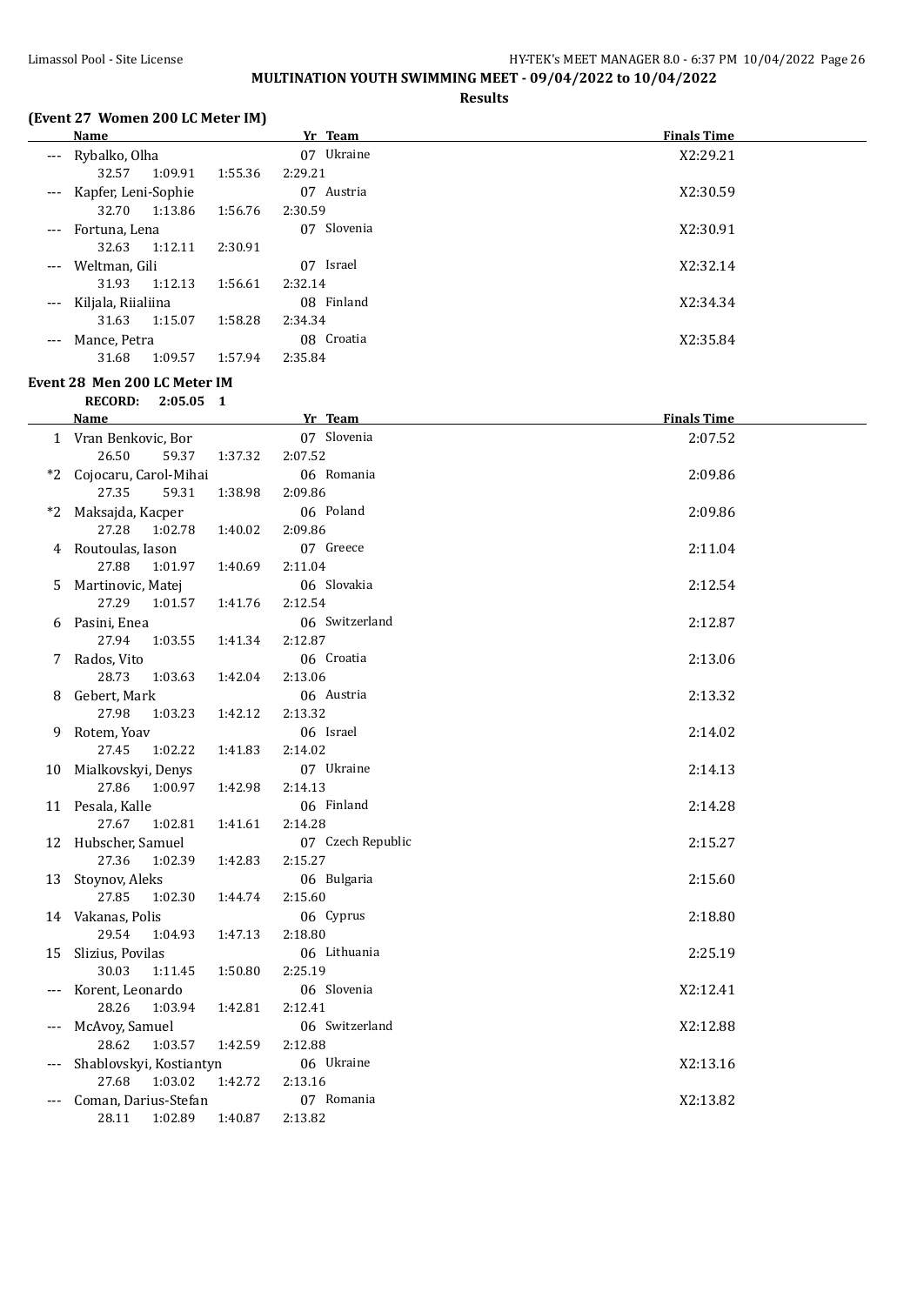## Limassol Pool - Site License **HY-TEK's MEET MANAGER 8.0 - 6:37 PM** 10/04/2022 Page 27 **MULTINATION YOUTH SWIMMING MEET - 09/04/2022 to 10/04/2022**

#### **Results**

#### **(Event 28 Men 200 LC Meter IM)**

|       | <b>Name</b>       |         | Yr Team        | <b>Finals Time</b> |
|-------|-------------------|---------|----------------|--------------------|
| ---   | Pekos, Georgios   |         | 06 Greece      | X2:14.06           |
|       | 28.03 1:01.53     | 1:43.52 | 2:14.06        |                    |
| ---   | Menaballi, Nicola |         | 07 Switzerland | X2:14.29           |
|       | 28.05<br>1:03.60  | 1:43.44 | 2:14.29        |                    |
| $---$ | Minkovski, Boris  |         | 06 Finland     | X2:14.50           |
|       | 27.33 1:02.97     | 1:42.33 | 2:14.50        |                    |
| $---$ | Kubica, Martin    |         | 06 Slovakia    | X2:15.24           |
|       | 26.92<br>1:02.68  | 1:44.05 | 2:15.24        |                    |
| ---   | Pacewicz, Wiktor  |         | 06 Poland      | X2:16.00           |
|       | 29.20 1:03.05     | 1:45.09 | 2:16.00        |                    |
| $---$ | Filkovic, Matteo  |         | 06 Austria     | X2:17.61           |
|       | 29.02<br>1:05.30  | 1:45.89 | 2:17.61        |                    |
|       | Caktas, Ante      |         | 06 Croatia     | X2:17.78           |
|       | 28.85<br>1:05.85  | 1:45.54 | 2:17.78        |                    |
| ---   | Palkovic, Jakub   |         | 06 Slovakia    | X2:21.68           |
|       | 28.69<br>1:08.06  | 1:48.84 | 2:21.68        |                    |
|       | Sovetov, Daniel   |         | 07 Israel      | X2:22.99           |
|       | 30.34 1:10.04     | 1:49.45 | 2:22.99        |                    |
| ---   | Stancek, Mario    |         | 07 Slovakia    | X2:30.13           |
|       | 32.26<br>1:13.94  | 1:56.53 | 2:30.13        |                    |

## **Event 29 Women 400 LC Meter Freestyle Relay**

**RECORD: 3:55.25 1**

|    | <b>Team</b>          | Relay                          |         |                      |                            |         | <b>Finals Time</b>  |                                  |                              |  |
|----|----------------------|--------------------------------|---------|----------------------|----------------------------|---------|---------------------|----------------------------------|------------------------------|--|
|    | 1 Croatia            |                                |         |                      | A                          |         | 3:54.261            |                                  |                              |  |
|    |                      | 1) Luksic, Lucijana 07         |         |                      | 2) Pavalic, Jana 07        |         | 3) Mance, Petra 08  |                                  | 4) Hren, Mia 07              |  |
|    | 27.89                | 57.78                          | 1:24.41 | 1:55.39              | 2:23.99                    | 2:56.33 | 3:24.06             | 3:54.26                          |                              |  |
| 2  | Greece               |                                |         |                      | A                          |         |                     |                                  | 3:59.49                      |  |
|    |                      | 1) Pyrili, Despoina 08         |         |                      | 2) Boutou, Anastasia 07    |         |                     | 3) Chroni, Aikaterini 07         | 4) Zafeiratou, Maria 07      |  |
|    | 28.93                | 1:00.19                        | 1:28.84 | 2:00.40              | 2:29.44                    | 3:00.49 | 3:29.00             | 3:59.49                          |                              |  |
| 3  | Ukraine              |                                |         |                      | $\mathbf{A}$               |         |                     |                                  | 3:59.71                      |  |
|    |                      | 1) Zahorovska, Anna 07         |         |                      | 2) Hlushchenko, Varvara 08 |         |                     | 3) Yermishyna, Yelyzaveta 07     | 4) Chernyshchuk, Valeriia 08 |  |
|    | 28.58                | 59.86                          | 1:28.65 | 2:01.22              | 2:29.21                    | 3:00.93 | 3:29.39             | 3:59.71                          |                              |  |
| 4  | Romania              |                                |         |                      | $\mathbf{A}$               |         |                     |                                  | 4:01.00                      |  |
|    |                      | 1) Diamandescu, Eliza-Elena 08 |         | 2) Vass, Brigitta 07 |                            |         |                     | 3) Prisecariu, Aissia-Claudia 08 | 4) Sibiseanu, Ana-Maria 08   |  |
|    | 29.06                | 1:00.34                        | 1:30.33 | 2:02.65              | 2:30.86                    | 3:02.22 | 3:30.20             | 4:01.00                          |                              |  |
| 5. | Switzerland          |                                |         |                      | A                          |         |                     |                                  | 4:01.19                      |  |
|    |                      | 1) Bodmer, Benedetta 07        |         | 2) Jordan, Talia 07  |                            |         |                     | 3) Rossi, Elisabetta 07          | 4) Chtaini, Ave 07           |  |
|    | 28.52                | 59.48                          | 1:27.21 | 1:58.98              | 2:28.66                    | 3:00.24 | 3:29.29             | 4:01.19                          |                              |  |
| 6  | Lithuania            |                                |         |                      | $\mathbf{A}$               |         |                     |                                  | 4:03.07                      |  |
|    |                      | 1) Svencionyte, Stela 08       |         |                      | 2) Gelazyte, Vyte 07       |         |                     | 3) Trucinskaite, Guoda 08        | 4) Plytnykaite, Smilte 07    |  |
|    | 29.25                | 59.67                          | 1:29.76 | 2:01.85              | 2:31.14                    | 3:04.14 | 3:32.24             | 4:03.07                          |                              |  |
| 7  | Israel               |                                |         |                      | $\mathsf{A}$               |         |                     |                                  | 4:05.30                      |  |
|    | 1) Golland, Shane 07 |                                |         |                      | 2) Glasman, Alma 07        |         |                     | 3) Kehrmann, Mika 07             | 4) Flikshtain, Meital 07     |  |
|    | 28.32                | 1:00.08                        | 1:28.89 | 2:00.45              | 2:29.74                    | 3:02.43 | 3:32.29             | 4:05.30                          |                              |  |
| 8  | Slovenia             |                                |         |                      | $\mathbf{A}$               |         |                     |                                  | 4:05.47                      |  |
|    | 1) Rozic, Ula 07     |                                |         | 2) Arko, Marta 07    |                            |         | 3) Fortuna, Lena 07 |                                  | 4) Podrzavnik, Zara 08       |  |
|    | 29.33                | 1:00.32                        | 1:28.64 |                      | 2:00.16 2:30.74            | 3:03.45 | 3:33.87             | 4:05.47                          |                              |  |
| 9  | Austria              |                                |         |                      | A                          |         |                     |                                  | 4:05.56                      |  |
|    |                      | 1) Falkner, Hannah 07          |         |                      | 2) Burtscher, Anna 07      |         |                     | 3) Mittenbuhler, Emily 07        | 4) Eder, Maria 07            |  |
|    | 29.23                | 1:01.70                        | 1:30.59 | 2:03.04              | 2:32.56                    | 3:04.90 | 3:33.78             | 4:05.56                          |                              |  |
| 10 | Finland              |                                |         |                      | A                          |         |                     |                                  | 4:06.48                      |  |
|    | 1) Riekki, Olivia 08 |                                |         |                      | 2) Korkeamaki, Jenni 07    |         |                     | 3) Harkanen, Miina-Anniina 08    | 4) Holma, Venla 08           |  |
|    | 28.81                | 59.48                          | 1:29.76 | 2:03.16              | 2:31.45                    | 3:04.35 | 3:34.21             | 4:06.48                          |                              |  |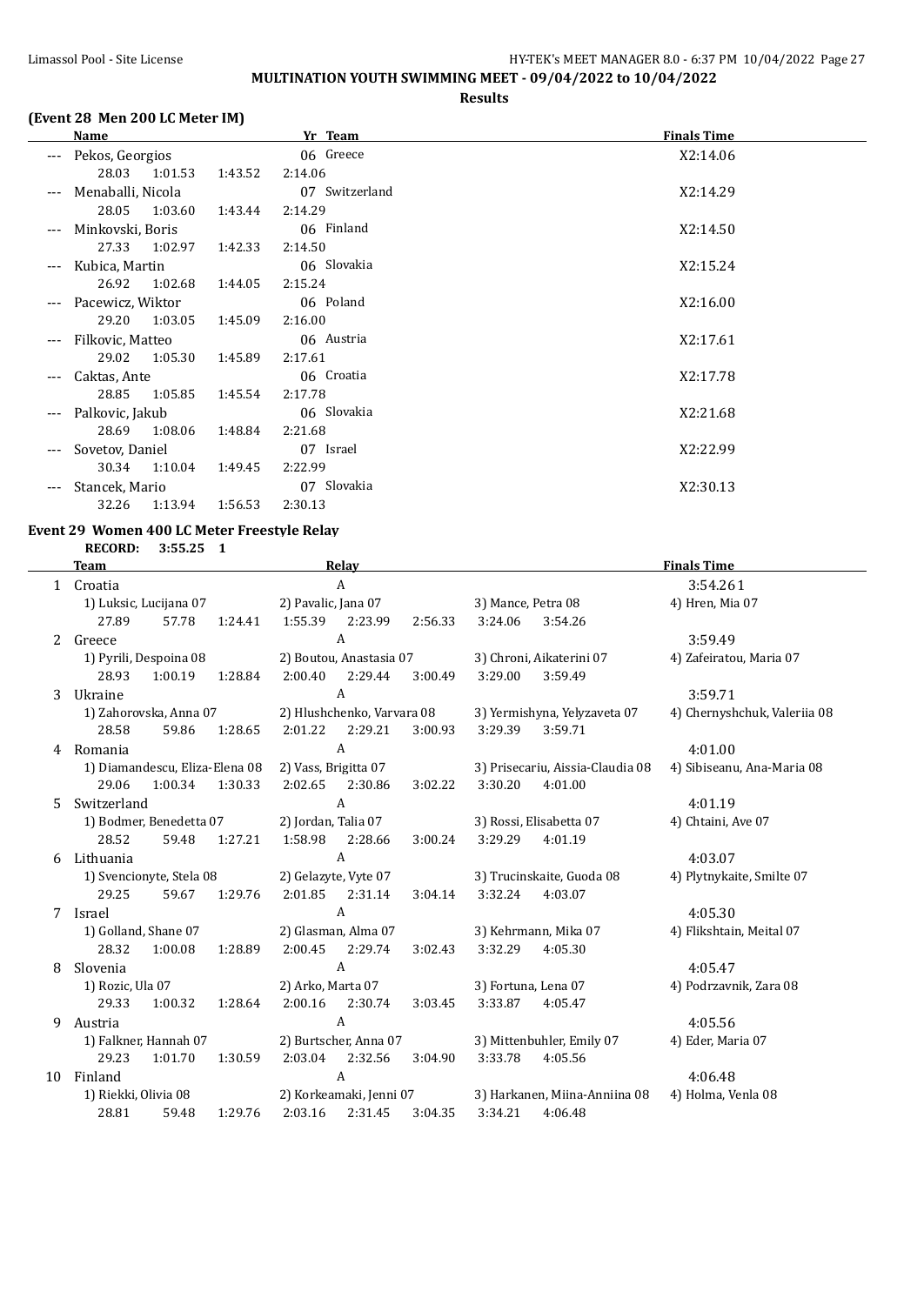**MULTINATION YOUTH SWIMMING MEET - 09/04/2022 to 10/04/2022**

**Results**

#### **(Event 29 Women 400 LC Meter Freestyle Relay)**

|       | Team           |                              |         | Relav                      |         |         | <b>Finals Time</b>       |                         |                           |  |
|-------|----------------|------------------------------|---------|----------------------------|---------|---------|--------------------------|-------------------------|---------------------------|--|
| 11    | Czech Republic |                              |         | A                          |         |         | 4:08.85                  |                         |                           |  |
|       |                | 1) Libova, Katerina 07       |         | 2) Stavova, Anna 07        |         |         |                          | 3) Mullerova, Andela 07 | 4) Svidrnochova, Vanda 07 |  |
|       | 29.55          | 1:01.97                      | 1:31.94 | 2:04.02                    | 2:34.35 | 3:07.50 | 3:36.59                  | 4:08.85                 |                           |  |
| 12    | Slovakia       |                              |         |                            | A       |         |                          |                         | 4:10.54                   |  |
|       |                | 1) Vetrakova, Karolina 08    |         | 2) Radosavljevic, Nina 07  |         |         |                          | 3) Harnakova, Nadine 08 | 4) Studena, Daniela 07    |  |
|       | 29.22          | 1:00.74                      | 1:31.68 | 2:05.94                    | 2:35.53 | 3:07.94 | 3:37.81                  | 4:10.54                 |                           |  |
| 13    | Cyprus         |                              |         |                            | A       |         |                          |                         | 4:11.55                   |  |
|       |                | 1) Procopiou, Michaeldimi 07 |         | 2) Beka, Melina Kyriaki 08 |         |         | 3) Charidemou, Eleana 07 |                         | 4) Fiotaki, Elli 07       |  |
|       | 30.22          | 1:02.40                      | 1:32.33 | 2:04.45                    | 2:34.99 | 3:08.48 | 3:38.55                  | 4:11.55                 |                           |  |
| $---$ | Poland         |                              |         |                            | A       |         |                          |                         | DQ                        |  |
|       |                | 1) Kamzol, Flawia 07         |         | 2) Wysocka, Amelia 07      |         |         | 3) Kuczmar, Zuzanna 07   |                         | 4) Graciasz, Wiktoria 08  |  |
|       | 28.38          | 57.70                        | 1:25.75 | 1:57.32                    | 2:26.43 | 2:58.33 | 3:24.95                  | DQ                      |                           |  |

#### **Event 30 Men 400 LC Meter Freestyle Relay**

**RECORD: 3:28.46 1 Team Relay Finals Time** 1 Poland 3:32.28 1) Brzoska, Jan 06 2) Swiderski, Julian 06 3) Filipiak, Mikolaj 06 4) Mienicki, Rafal 06 25.68 53.16 1:18.74 1:47.03 2:12.89 2:40.14 3:05.20 3:32.28 2 Czech Republic A 3:34.05 1) Krischke, Jakub Jan 06 2) Slavik, Ondrej 06 3) Bouzek, Pavel 06 4) Hubscher, Samuel 07 24.77 52.14 1:16.68 1:43.89 2:10.66 2:39.89 3:05.69 3:34.05 3 Romania A 3:34.58 1) Mihalache, Vlad-Stefan 06 2) Badea, Robert-Andrei 07 3) Cojocaru, Carol-Mihai 06 4) Constantinescu, Alexandru 06 25.65 53.70 1:19.97 1:47.80 2:13.69 2:42.59 3:07.59 3:34.58 4 Ukraine 3:34.59 1) Harbarchuk, Ivan 06 2) Rublov, Yan 07 3) Mialkovskyi, Denys 07 4) Kudinov, Mykyta 06 25.48 52.62 1:19.36 1:46.98 2:13.63 2:41.81 3:07.29 3:34.59 5 Croatia A 3:34.62 1) Gruica, Filip 07 2) Miknic, Maro 06 3) Nenadic, Vlaho 06 4) Caktas, Ante 06 26.11 53.25 1:19.25 1:48.50 2:13.68 2:39.91 3:06.19 3:34.62 6 Greece  $A$  3:35.23 1) Soutos, Nikolaos 06 2) Skaris, Ioannis 06 3) Moustakas, Georgios 06 4) Ioannidis, Georgios 06 25.65 53.76 1:19.72 1:47.73 2:14.04 2:42.23 3:07.67 3:35.23 7 Israel A 3:36.67 1) Derevtsov, Daniel 06 2) Rabinovich, Daniel 06 3) Goldin, Aukan Nahuel 07 4) Pushka, Natanial 07 26.36 54.51 1:20.55 1:48.93 2:15.02 2:42.86 3:07.95 3:36.67 8 Austria 3:38.13 1) Kratschmer, Moritz 07 2) Sowa, Julian 06 3) Serengau, David 06 4) Hoglinger, Jakob 06 26.15 54.68 1:20.83 1:50.08 2:15.59 2:44.88 3:10.48 3:38.13 9 Switzerland A 3:38.22 1) Herbette, Arthur 06 2) Payer, Louis 06 3) Mellini, Samuele 06 4) D' Iorio, Ian 06 26.13 54.84 1:20.04 1:49.11 2:15.46 2:44.62 3:09.97 3:38.22 10 Lithuania A 3:40.33 1) Trepocka, Kristupas 06 2) Augustinavicius, Arnas 07 3) Vaiciunas, Kostas 06 4) Apinys, Artas 07<br>25.68 53.57 1:19.50 1:48.82 2:15.71 2:44.46 3:11.05 3:40.33 25.68 53.57 1:19.50 1:48.82 2:15.71 2:44.46 11 Slovenia A 3:41.72 1) Vran Benkovic, Bor 07 2) Korent, Leonardo 06 3) Bizjak Jambrovic, Matic 06 4) Peterlin, Nik 06 26.64 55.49 1:21.77 1:50.75 2:16.80 2:45.90 3:12.92 3:41.72 12 Slovakia A 3:42.25 1) Tomas, Oliver 07 2) Gabriel, Jakub 06 3) Martinovic, Matej 06 4) Kubica, Martin 06 26.47 55.30 1:21.98 1:51.48 2:17.83 2:46.97 3:13.52 3:42.25